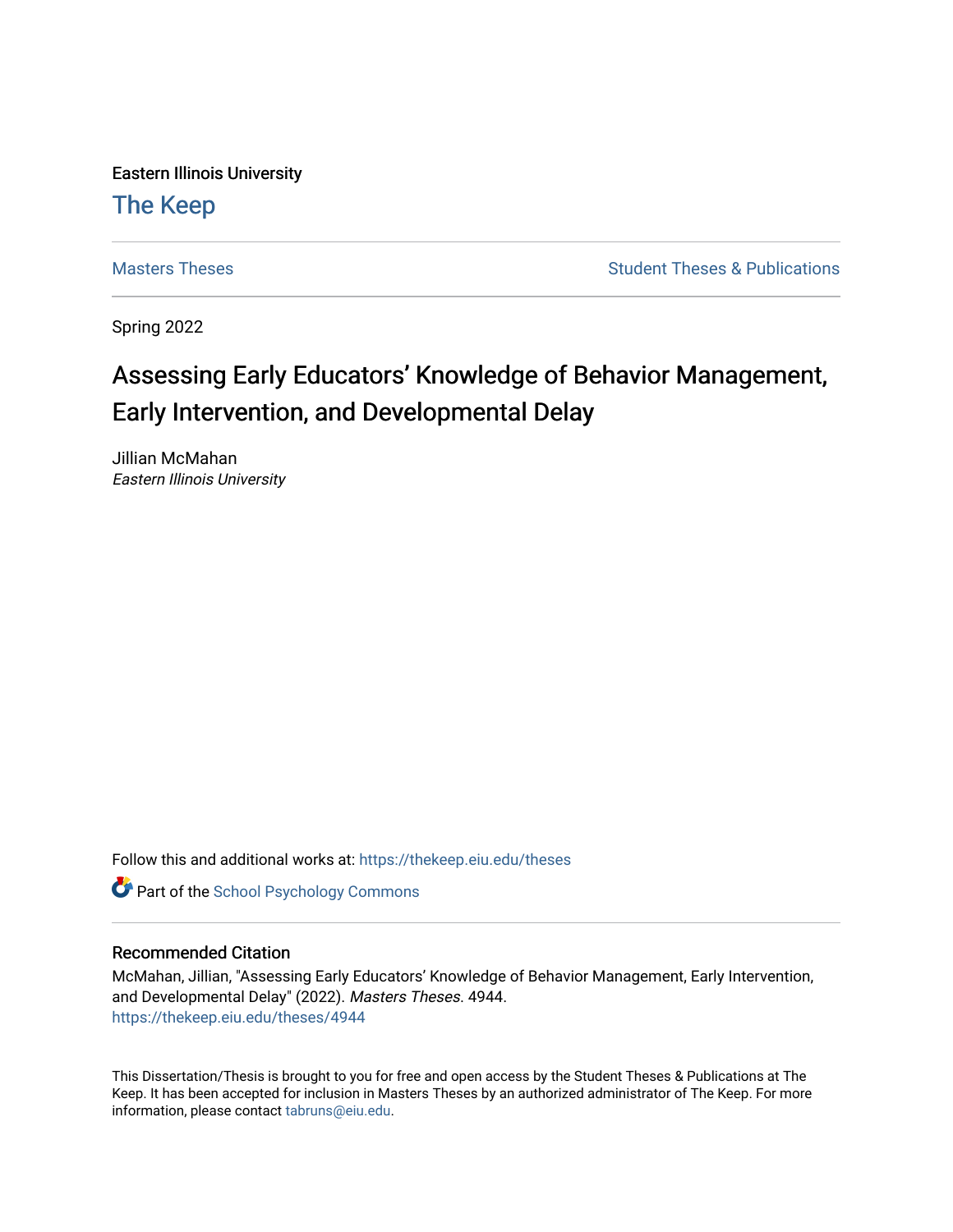Assessing Early Educators' Knowledge of Behavior Management,

Early Intervention, and Developmental Delay

Jillian McMahan

Eastern Illinois University

Specialist in School Psychology Thesis

Dr. Margaret Floress

May 26<sup>th</sup>, 2022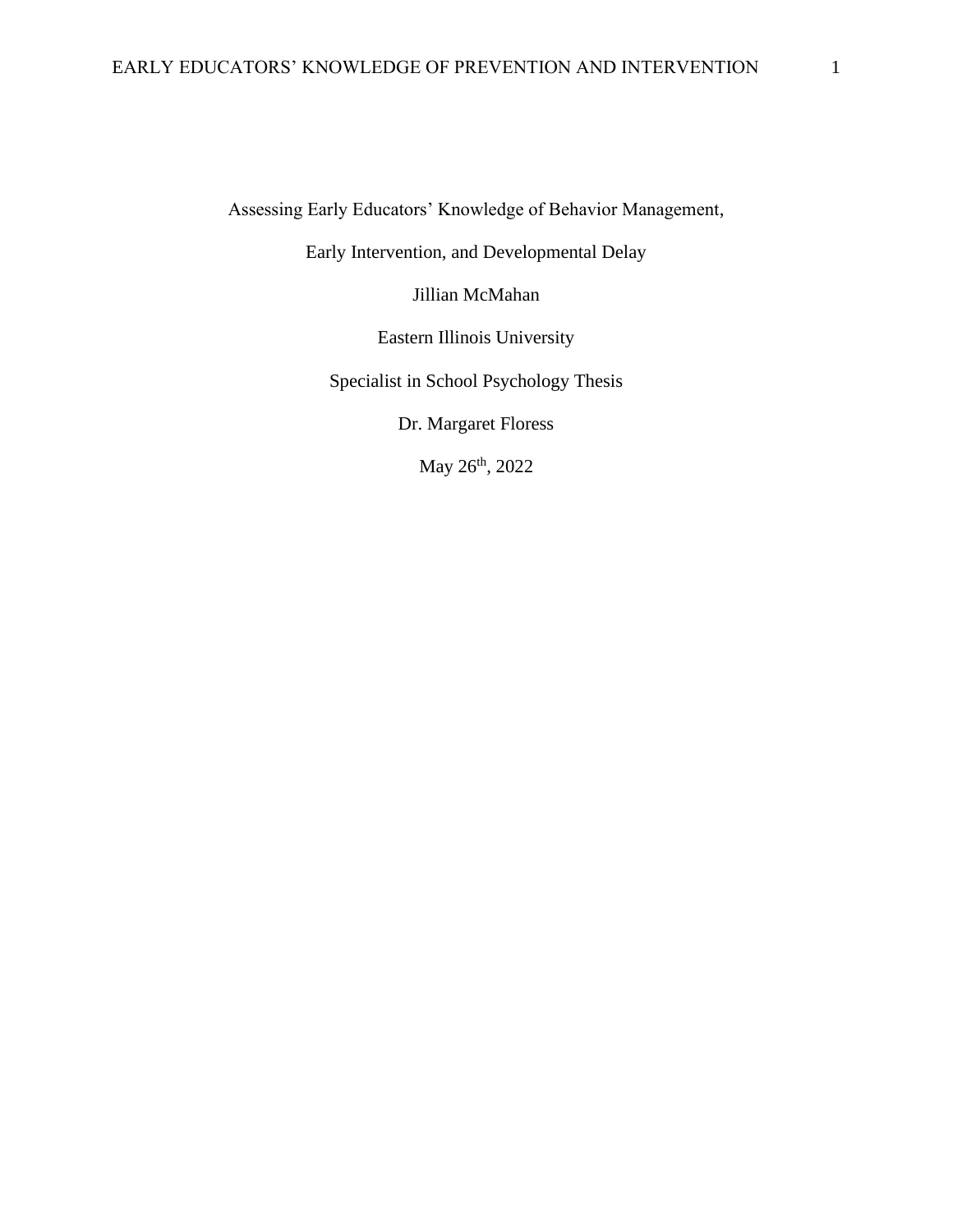#### **Abstract**

The current study examined pre-service teachers' knowledge of behavior management strategies, early intervention, and developmental delay. Data were collected from 107 participants. Thirty-two were pre-service early education teachers currently enrolled in educator prep courses and 75 were in-service early education teachers. Participants completed an online questionnaire that included the following topics: problem behaviors, evidence-based practices, preschool expulsion, and educator prep courses. In-service teachers were better than pre-service teachers at identifying the top three commonly observed preschool student problem behaviors. For evidence-based practices, a majority of pre-service and in-service participants indicated that they would probably or definitely (4 and 5 ratings) utilize several preventative practices in their classroom and provided specific examples or how the practices would be implemented. Most participants (66.6% pre-service and 55.8% in-service teachers) noted no reason for a preschool student to be expelled. Those indicating that expulsion was acceptable reported that a student could be expelled in the case of extreme and harmful behaviors. When asked about the frequency that certain topics were discussed in their educator prep courses, there were no statistically significant differences between the pre-service and in-service responses. Future research and implications of these findings are discussed.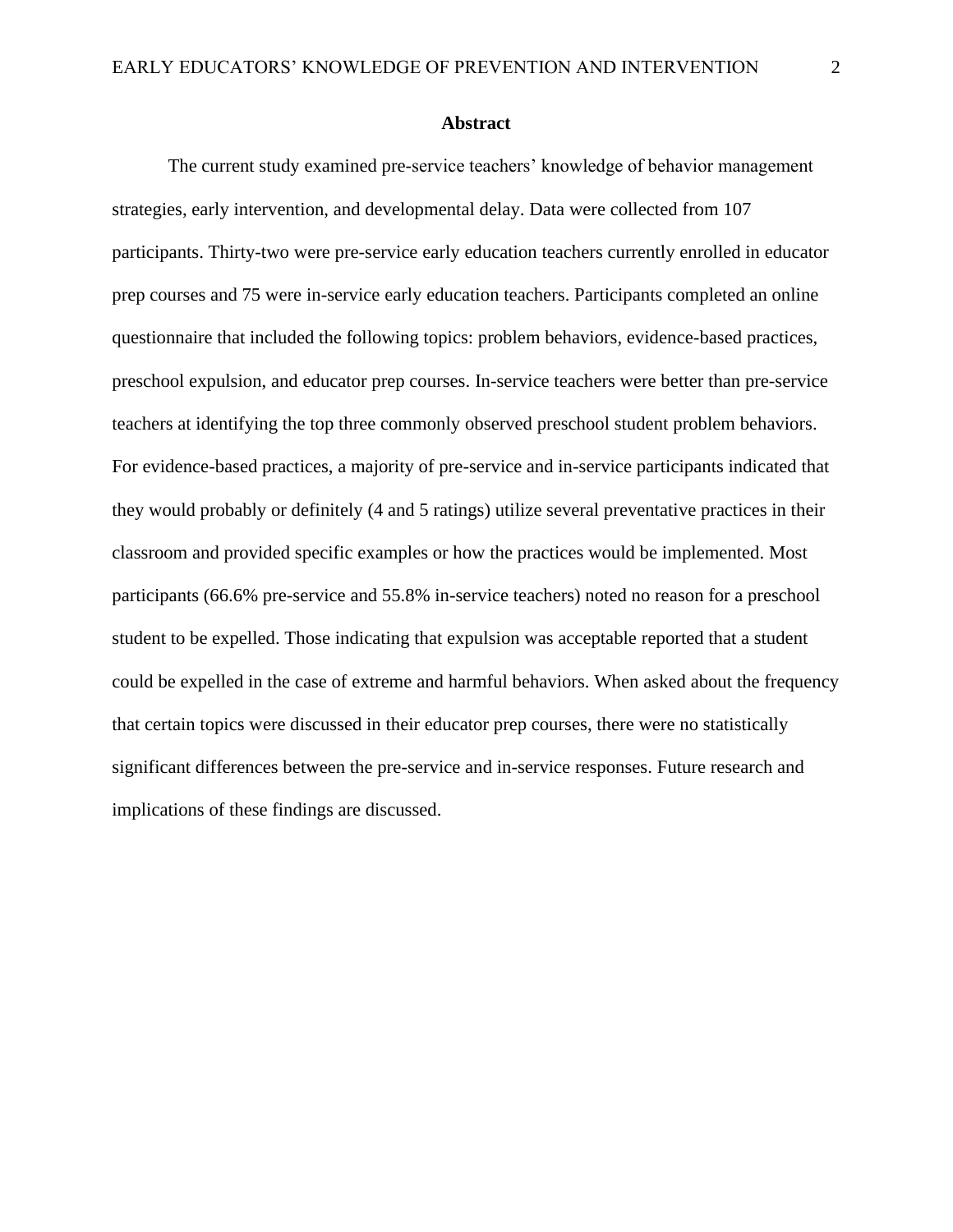#### **Acknowledgements**

I would like to thank my thesis chair, Dr. Floress, for her assistance she gave throughout the entire thesis process. Her knowledge of behavior management and the preschool setting was valuable for the overall development of this project. I would also like to acknowledge my thesis committee, Dr. Haile Mariam and Dr. Walk, for providing their guidance and professional insights into my thesis. Finally, I am thankful for my family who continuously provided encouragement during my graduate school career.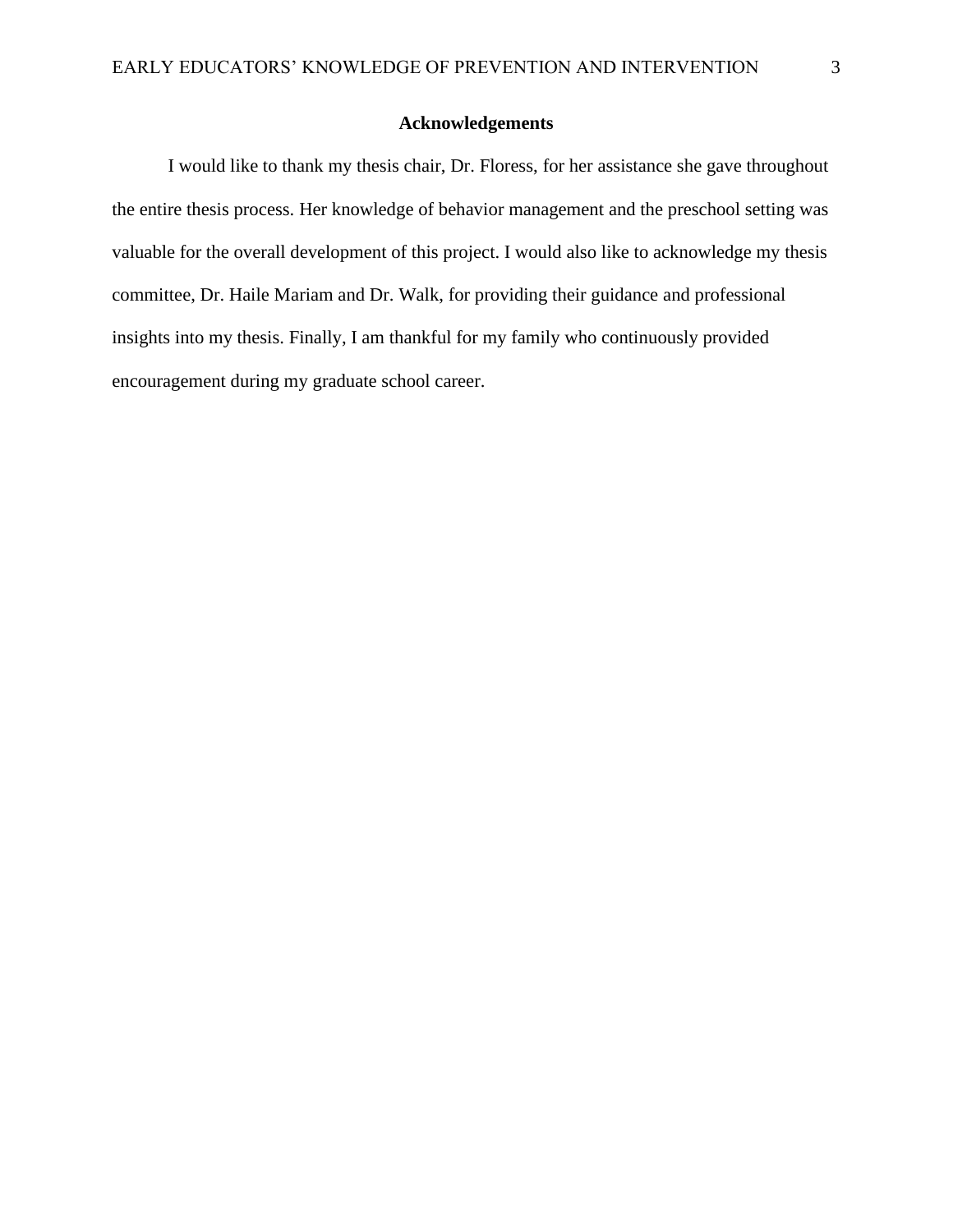### **Table of Contents**

| Prevalence of Behavioral Health and Developmental Issues in Young Children 13 |    |
|-------------------------------------------------------------------------------|----|
|                                                                               |    |
|                                                                               |    |
|                                                                               |    |
|                                                                               |    |
| Expulsion Risk Factors: Race, Sex, and Developmental Delays                   | 18 |
| Degree Requirements for Preschool Teachers: Bachelor's vs. Associates  18     |    |
|                                                                               | 19 |
|                                                                               |    |
| Overview of the Response to Intervention Framework                            | 21 |
|                                                                               |    |
|                                                                               |    |
|                                                                               |    |
|                                                                               | 26 |
|                                                                               |    |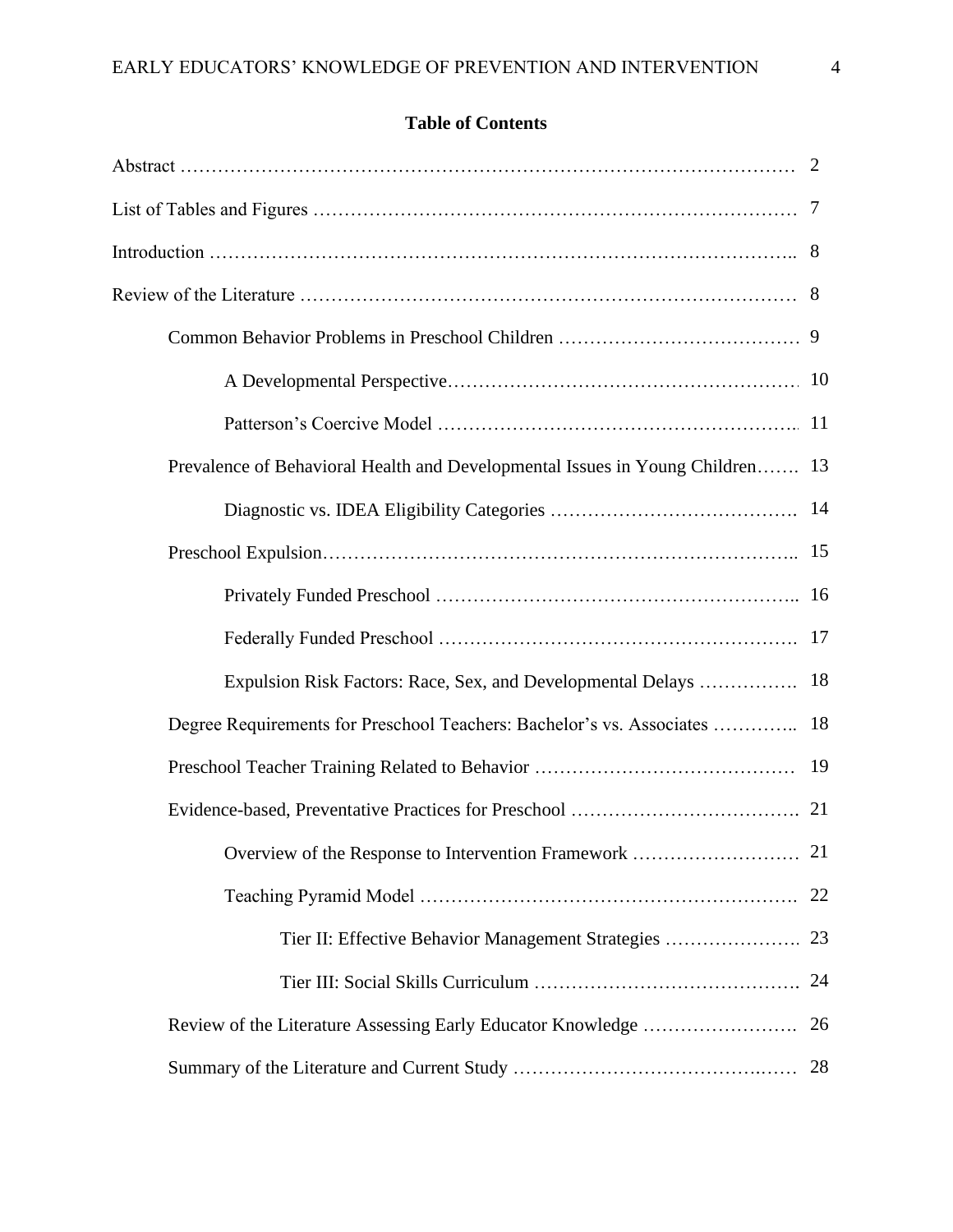|                                                                   | 29 |
|-------------------------------------------------------------------|----|
|                                                                   | 29 |
|                                                                   | 32 |
|                                                                   | 32 |
| Early Childhood Educators' Knowledge of Preschool Behavior Survey | 32 |
|                                                                   | 34 |
|                                                                   | 35 |
|                                                                   | 35 |
|                                                                   | 36 |
|                                                                   | 36 |
|                                                                   | 37 |
|                                                                   | 37 |
|                                                                   | 37 |
|                                                                   | 37 |
|                                                                   | 39 |
|                                                                   | 41 |
|                                                                   |    |
|                                                                   | 43 |
|                                                                   | 46 |
|                                                                   | 46 |
|                                                                   | 46 |
|                                                                   | 47 |
|                                                                   | 47 |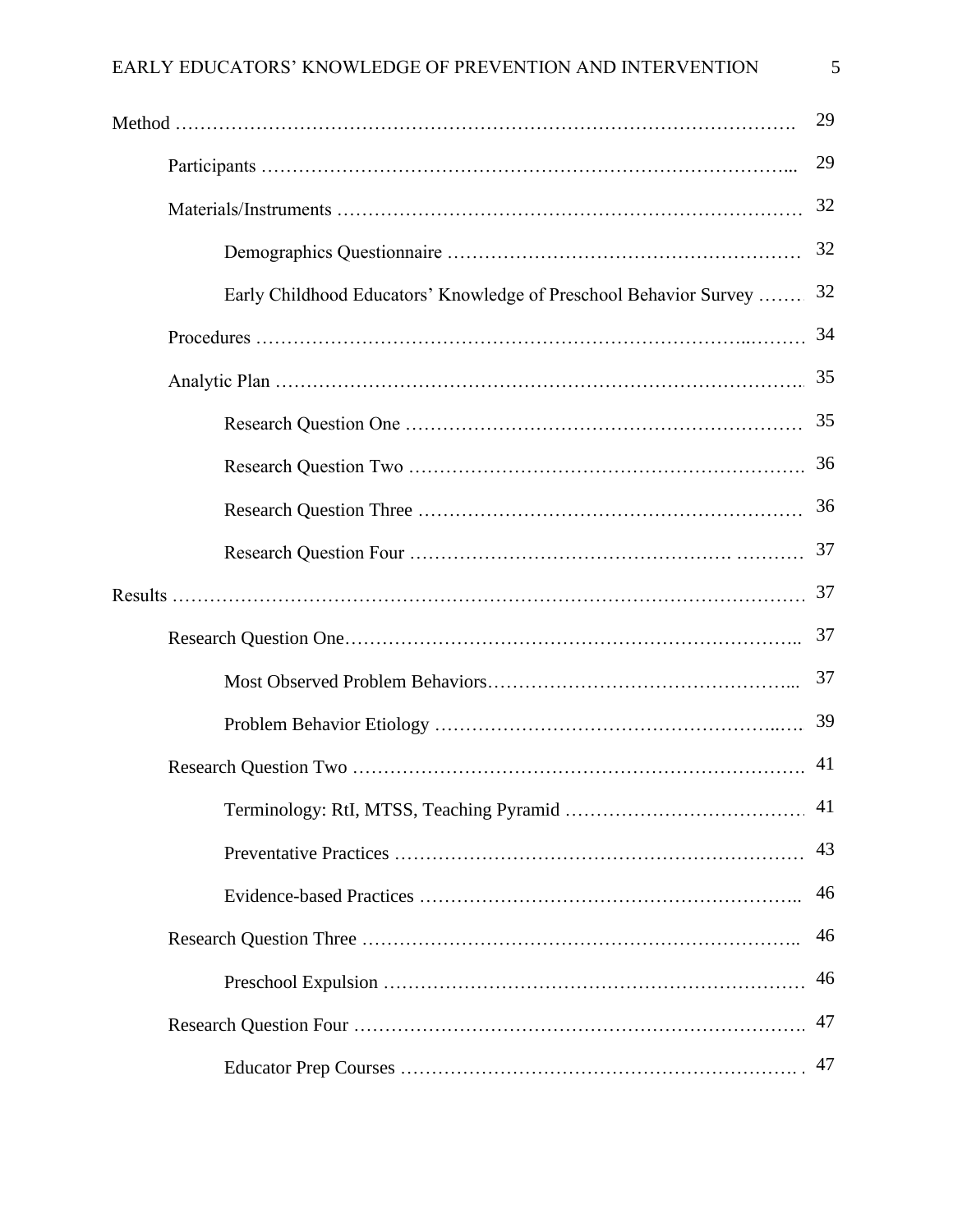|                                                                         | 48 |
|-------------------------------------------------------------------------|----|
|                                                                         | 49 |
|                                                                         | 50 |
|                                                                         | 52 |
|                                                                         | 53 |
|                                                                         | 53 |
|                                                                         | 53 |
|                                                                         | 54 |
|                                                                         | 54 |
|                                                                         | 56 |
|                                                                         | 63 |
|                                                                         | 63 |
| Appendix B: Early Childhood Educators' Knowledge of Preschool Behaviors |    |
|                                                                         | 65 |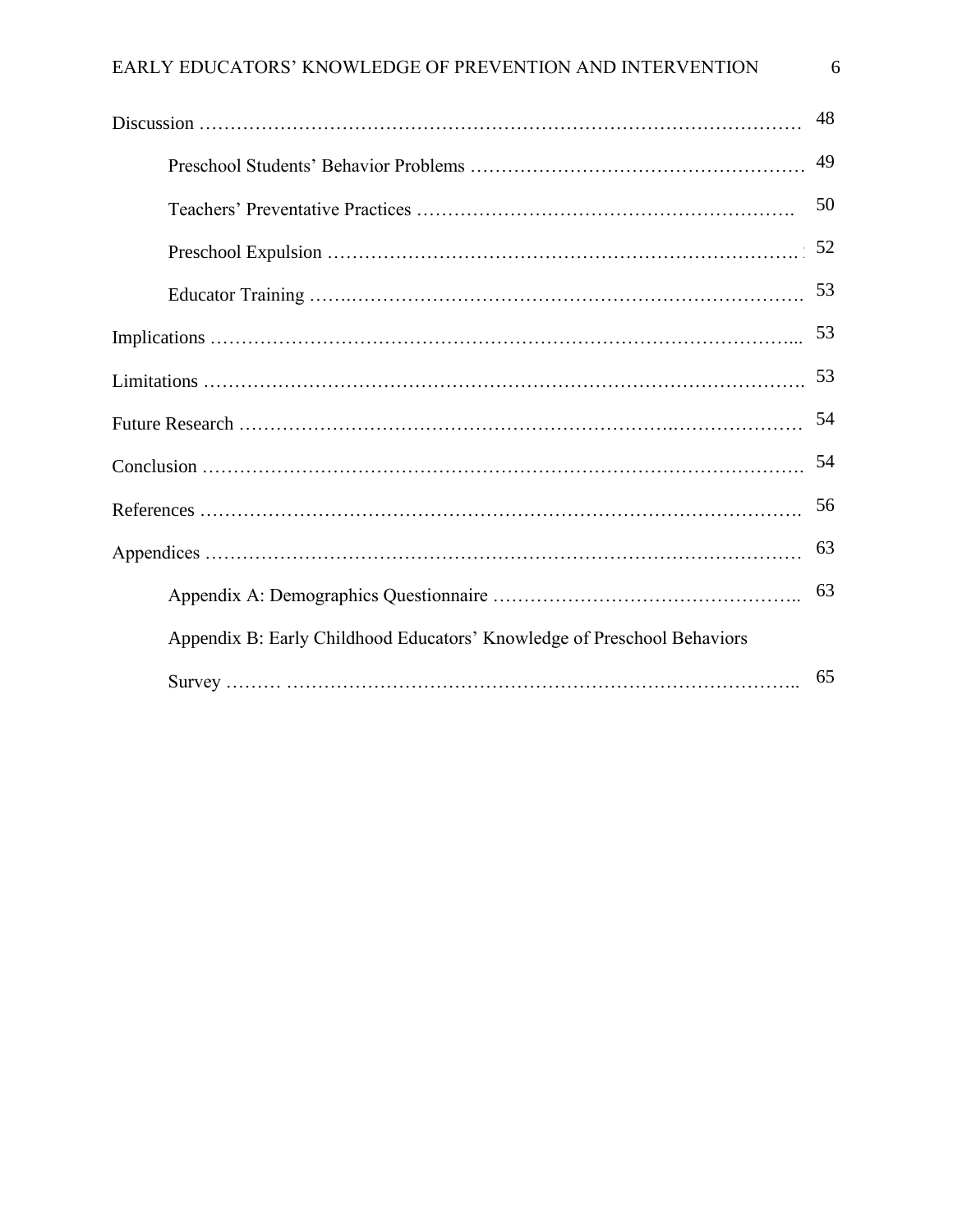## Tables and Figures

| Table 3: Top Five Causes of Problem Behavior by Pre-Service, In-Service, and Total  40 |  |
|----------------------------------------------------------------------------------------|--|
|                                                                                        |  |
|                                                                                        |  |
|                                                                                        |  |
|                                                                                        |  |
|                                                                                        |  |
|                                                                                        |  |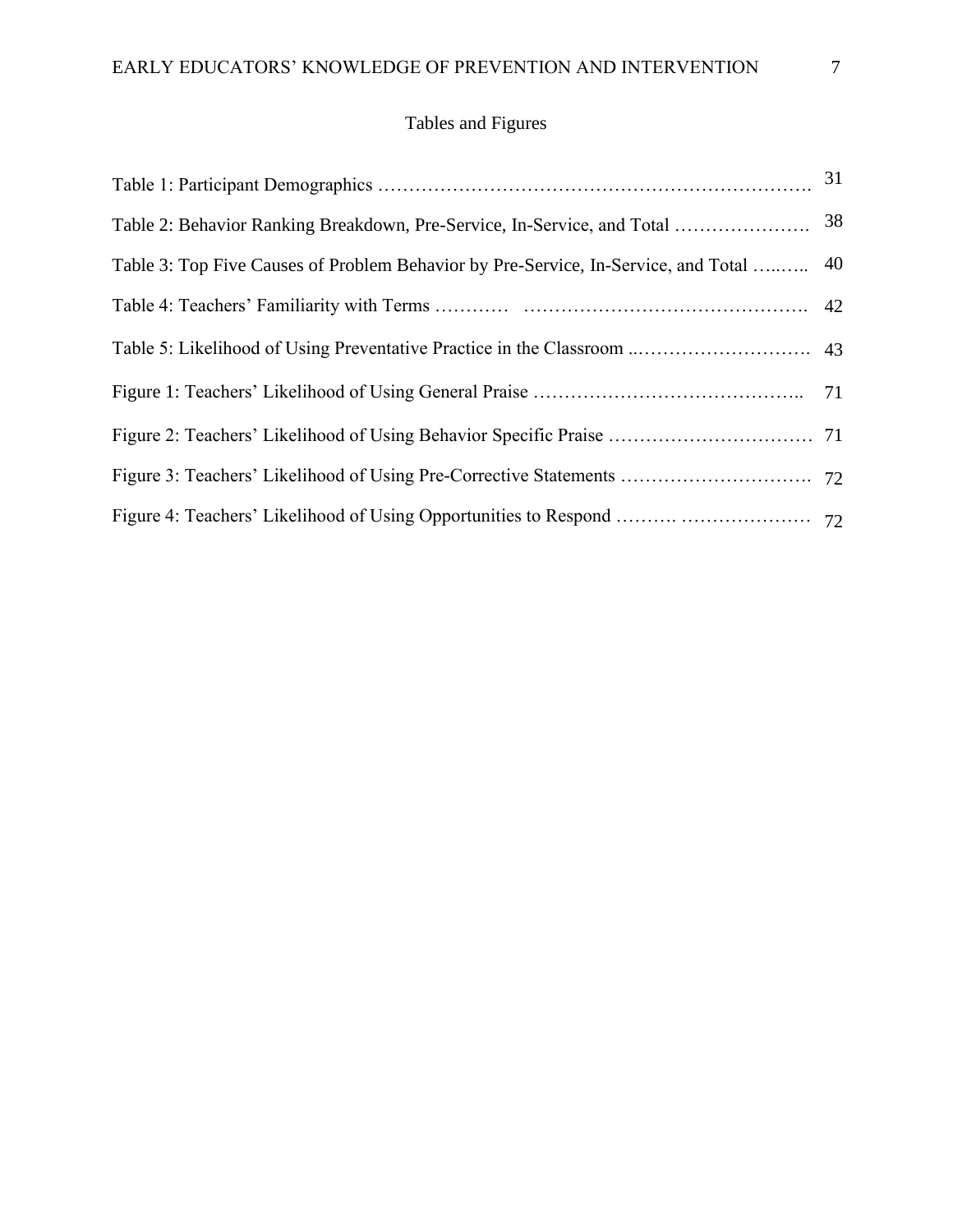#### **Assessing Early Educators' Knowledge of Behavior Management,**

#### **Early Intervention, and Developmental Delay**

Prevention and early intervention are critical to children's long-term development, especially in the areas of behavior and social-emotional well-being. Long-term studies of children who participated in high-quality preschool programs found a reduction in adolescent crime rates, were more likely to attend college, and were less likely to experience depressive symptoms (McCabe & Frede, 2007). Unfortunately, there are barriers to whether young children have access to early intervention services. For example, preschool is one setting where young children, who may benefit from preventative and early intervention services, may be identified. Furthermore, attending preschool prepares young children to be successful in kindergarten because they have experience in a structured setting that provides support for learning and development in the areas of language, emerging literacy, and social-emotional skills (Friedman-Krauss et al., 2020). Unfortunately, in the United States, preschool is not universally provided. Approximately 48% of three-year-old and 33% of four-year-old children are not enrolled in any type of early childhood education program (Friedman-Krauss et al., 2020). Furthermore, early educators who work in preschool settings may not have the skills necessary to handle common early childhood issues, such as noncompliance and aggression, that may increase the likelihood that children exhibiting these characteristics will be expelled from preschool settings (Stegelin, 2018).

Preschool suspension and expulsion are complicated issues involving characteristics unique to the child, the learning environment, classroom variables, teacher training, and teacher biases. Preschool children are expelled at three times the rate of children in kindergarten through 12<sup>th</sup> grade (Gilliam, 2005; Stegelin, 2018). In previous studies, African American students were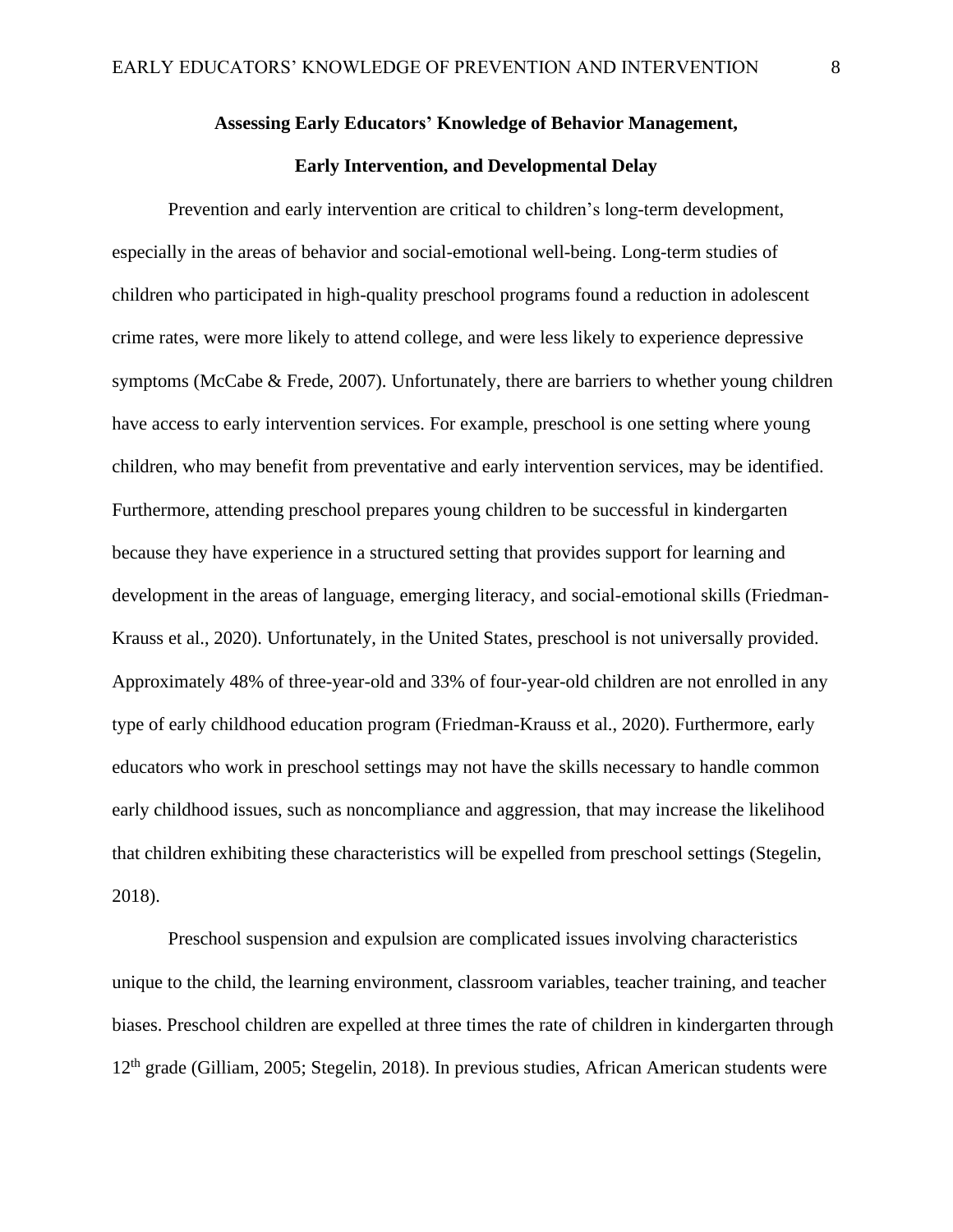twice as likely to be expelled than white students; and boys were expelled at a rate over 4.5 times more than girls (Gilliam, 2005). The practice of preschool expulsion impacts the child, their families, and society overall. There are often long-term implications for social-emotional development which can influence adverse effects in later development, health, and education. Children who are expelled from preschool are ten times more likely to drop out of high school, have academic failure, and hold negative attitudes about school (Stegelin, 2018). Therefore, the aim of this study is to survey undergraduate students who are eligible for the early childhood endorsement to determine whether they are prepared to identify and support children at-risk for behavior problems and other developmental delays.

#### **Common Behavior Problems in Preschool Children**

Externalizing behaviors among children aged 2 to 5 years of age are a developmentally normative phenomenon (Floress et al., 2018). Common externalizing behaviors include arguing with caregivers, disobedience, stubbornness, and seeming sullen or irritable (Floress et al., 2018). According to Campbell (2002), most children will exhibit behaviors that could be considered symptomatic of a disorder, such as not listening, overactivity, fighting with other children, worrying, and excessive shyness. Even though many children will show these behaviors at some point, only a small percentage of children will display these behaviors with high enough intensity and frequency that they are considered to be indicators of more serious behavioral concerns (Campbell, 2002). Reports from parents and teachers indicate that a majority of children's problem behaviors, including fears and worries, tantrums, overactivity, attention problems, fighting with peers, and management difficulties, peak at age three and decrease in frequency and severity over the preschool years (Campbell, 2002).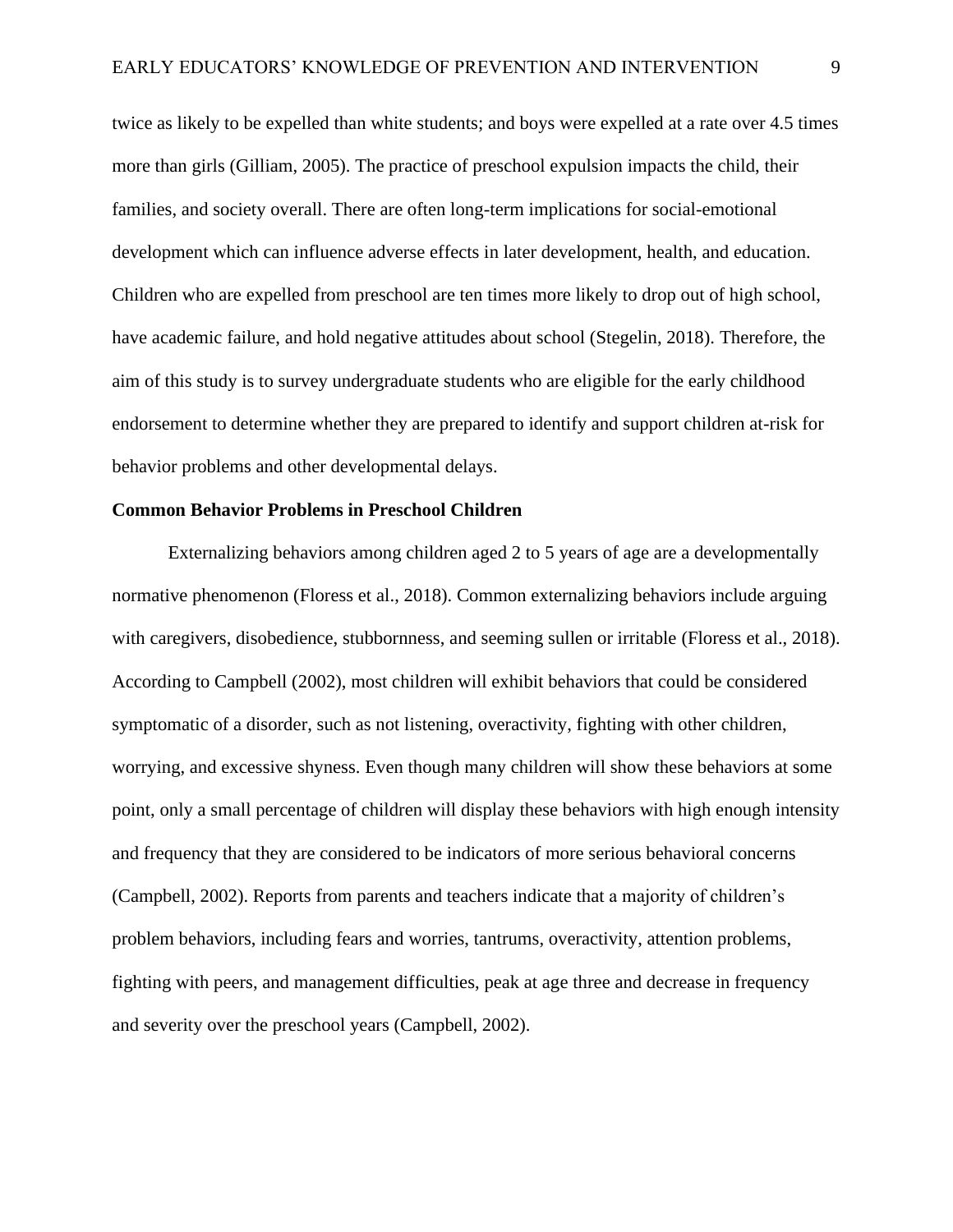While many children acquire the adaptive skills necessary to manage their emotions in challenging situations, some children with frequent or severe behavior problems have challenging behaviors that remain stable and contribute to future maladaptive outcomes (Hill et al., 2006). Children with frequent emotional outbursts may be lacking certain skills that are essential for self-regulation, such as impulse control, communication, and self-soothing (Hill et al., 2006). Up to 50% of parents report that their children exhibit externalizing behaviors, but less than 10% of these children display externalizing behaviors to the point where clinical treatment is necessary (Achenbach & Edelbrock, 1981). Differentiating between difficult behaviors that are typical and clinically significant depends on multiple factors including the frequency, intensity, social context, and whether the behavior impedes the child's adaptive functioning (Campbell, 2002).

#### *Behavior Problems in Young Children: A Developmental Perspective*

Although externalizing problems (e.g., aggression, impulse control) among young children are common and relatively stable, not all young children will continue to exhibit problem behaviors beyond preschool (Campbell, 1997). For instance, it is estimated that approximately 50% of children with problem behaviors in preschool will improve with development (Campbell, 1994; Campbell et al., 1986). Young children who "outgrow" problem behaviors (e.g., tantrums, non-compliance, overactivity, or difficulty with peers) may exhibit these behavior issues because they do not have the self-regulatory skills necessary to control their emotions or stress. In addition, there are individual characteristics, including a child's temperament, which may explain why some children have trouble self-soothing and others are more adaptable. The environment plays a role as well. If parents and teachers frequently accommodate the inappropriate behavior or use coercive discipline techniques, the child will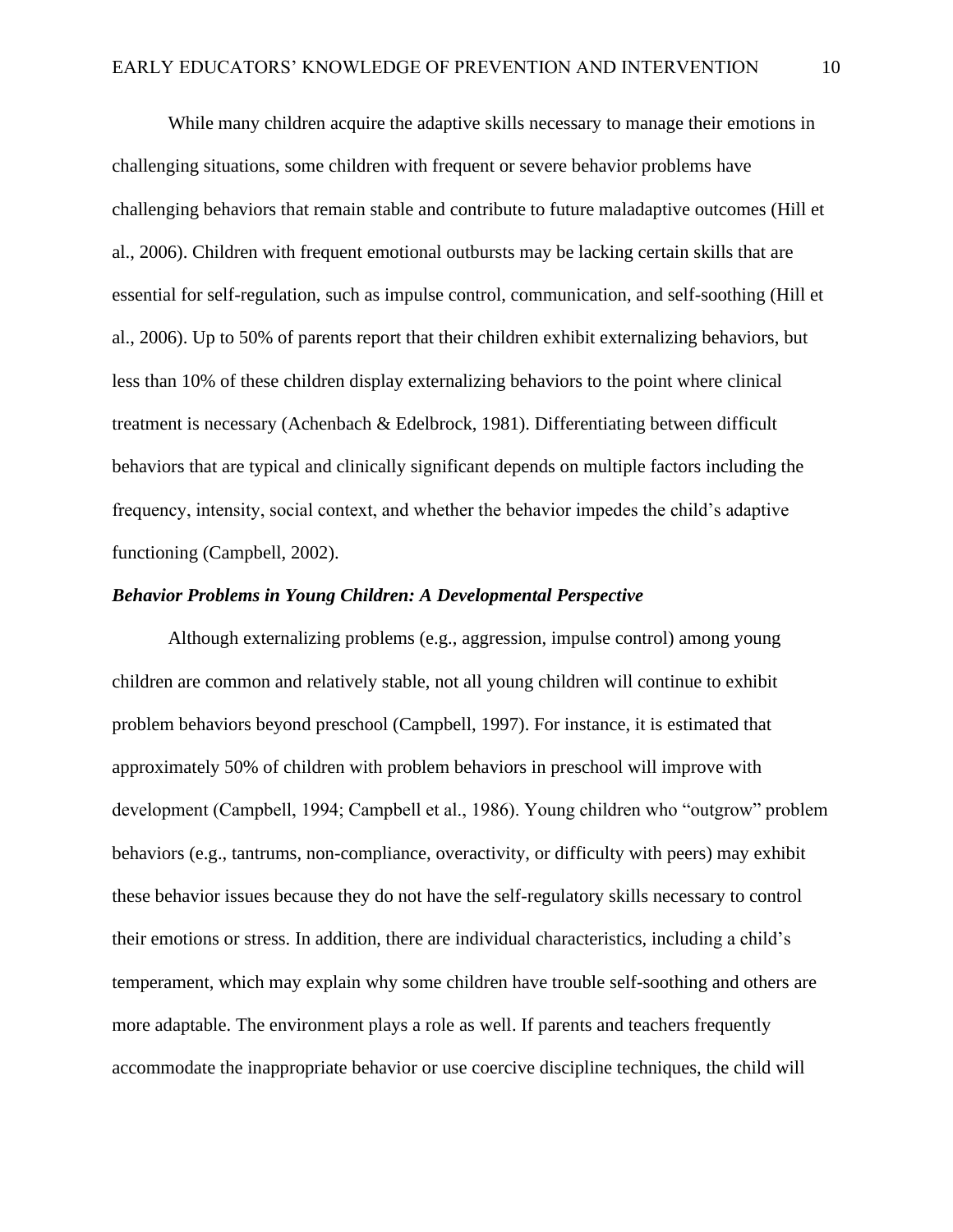have difficulty developing self-discipline (Hill et al., 2006). Furthermore, the preschool years is a transitional time for young children's development. The standards for behavior and social skills in the context of a formal school setting are different from expectations in children's home environment. These new expectations can cause distress and uncertainty in children, which may result in problem behaviors. The next section will describe an environmental perspective used to explain why young children, who do not outgrow early-onset behavior problems, continue to exhibit externalizing behaviors (Campbell, 1997).

#### *Behavior Problems in Young Children: Patterson's Coercive Model*

Patterson's coercion model provides an explanation for young children who do not outgrow externalizing problem behaviors. Patterson hypothesized that children's behaviors are negatively reinforced when children respond aversively (e.g., cry or whine) to stop undesired behavior from a parent or sibling (Eddy et al., 2001). Crying, during infancy, is an instinctual, rudimentary, and adaptive way to shape caregivers' behavior to have needs met (e.g., cries, until fed a bottle). Throughout infancy and toddlerhood, most children learn complex behaviors (i.e., verbally requesting a snack), which replace rudimentary ones, like crying. However, some children continue to use the same crying, whining (aversive) behaviors because those behaviors continue to meet their needs (McMahon & Forehand, 2003). For example, a child who is old enough to speak may whine when they want their parents to get them a snack and the parents are more likely to comply to stop the whining. The child learns whining is an effective strategy, therefore the child is likely to continue to whine in the future to have their needs met.

Once a child becomes more skilled in using aversive rudimentary behaviors, the following scenario shows how Patterson's coercion model is carried out through various back and forth interactions that take place in day-to-day life. A parent tells their child to pick up their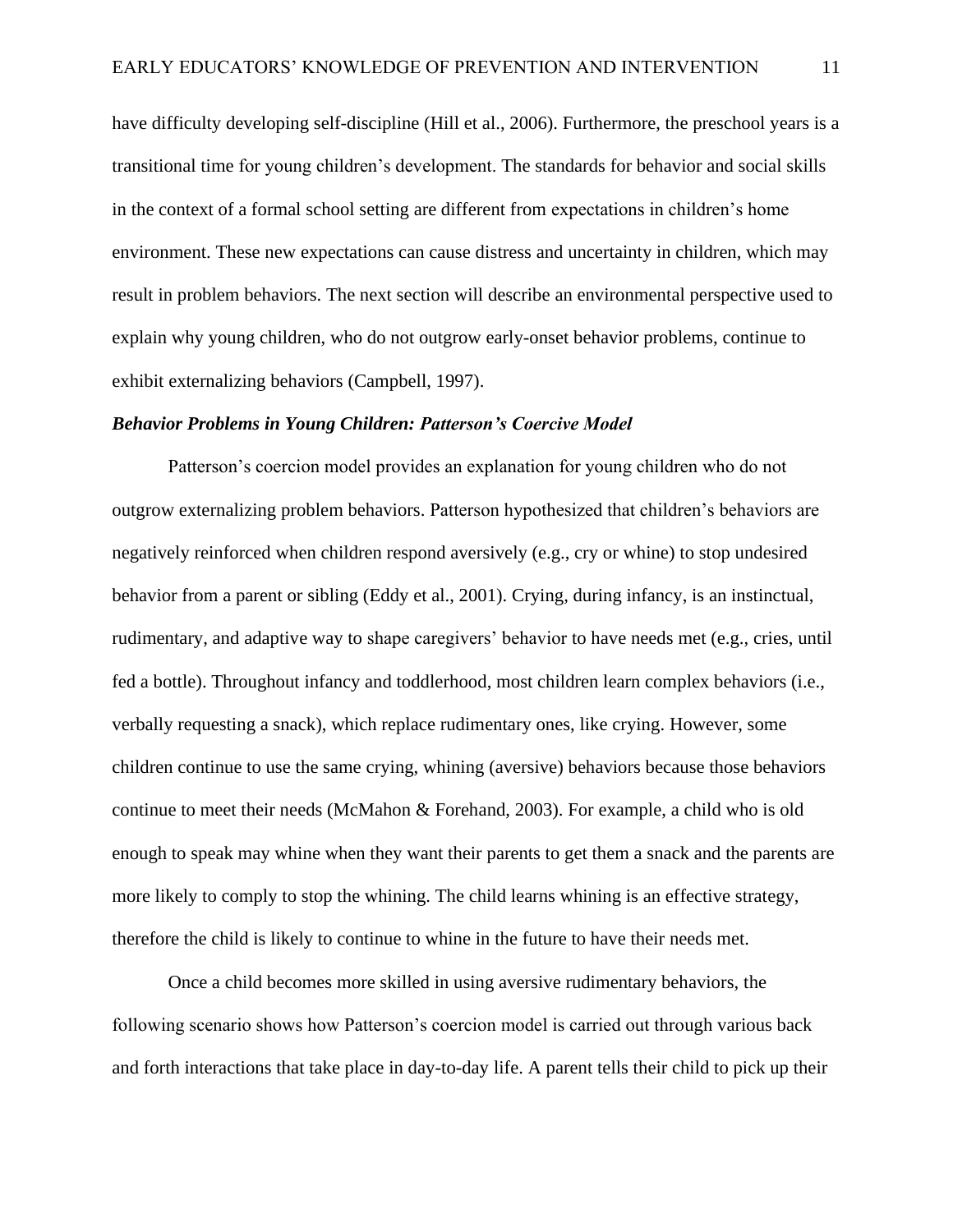toys and the child ignores them and continues to play. The parent returns 10-20 minutes later and finds the child has not picked up the toys. The parent tells their child again to pick up their toys, but this time more intensely. As the parent's tone gets more intense, the child's response also increases in intensity (e.g., this time, rather than ignoring, the child whines, cries, or says "no). To avoid the child's unpleasant behavior (i.e., whining, crying) the parent again tells the child the toys need to be picked up later (e.g., "ok, but after dinner, you need to pick up"). Overtime, the child learns that whining, crying leads to escaping parent demands (e.g., time to stop playing, pick up your toys). Similarly, the parent is also negatively reinforced because withdrawing their demand also stops their child's aversive behavior and terminates an undesirable situation (Eddy et al., 2001). Over time, the parent may become more intense in their demands and the child will give in and comply, which reinforces the fact that if the parent becomes louder and more negative, the child will comply (McMahon & Forehand, 2003).

The combination of ineffective discipline strategies and challenging behaviors contribute to the continuation of children's maladaptive behaviors. Patterns of coercive interactions apply to both boys and girls and overtime, oppositional behaviors may generalize to multiple settings (Eddy et al., 2001). For some children entering preschool, the coercive parent-child interaction practiced at home may generalize to interactions with teachers and peers and school. If these interactions are functional (albeit maladaptive) in the school setting, externalizing behaviors may persist and/or intensify at home and school. When problem behaviors generalize to multiple settings, intervening to address these behaviors becomes more difficult and will likely require more intensive intervention and supports (McMahon & Forehand, 2003). The following section details the prevalence rates of childhood behavioral health and developmental issues.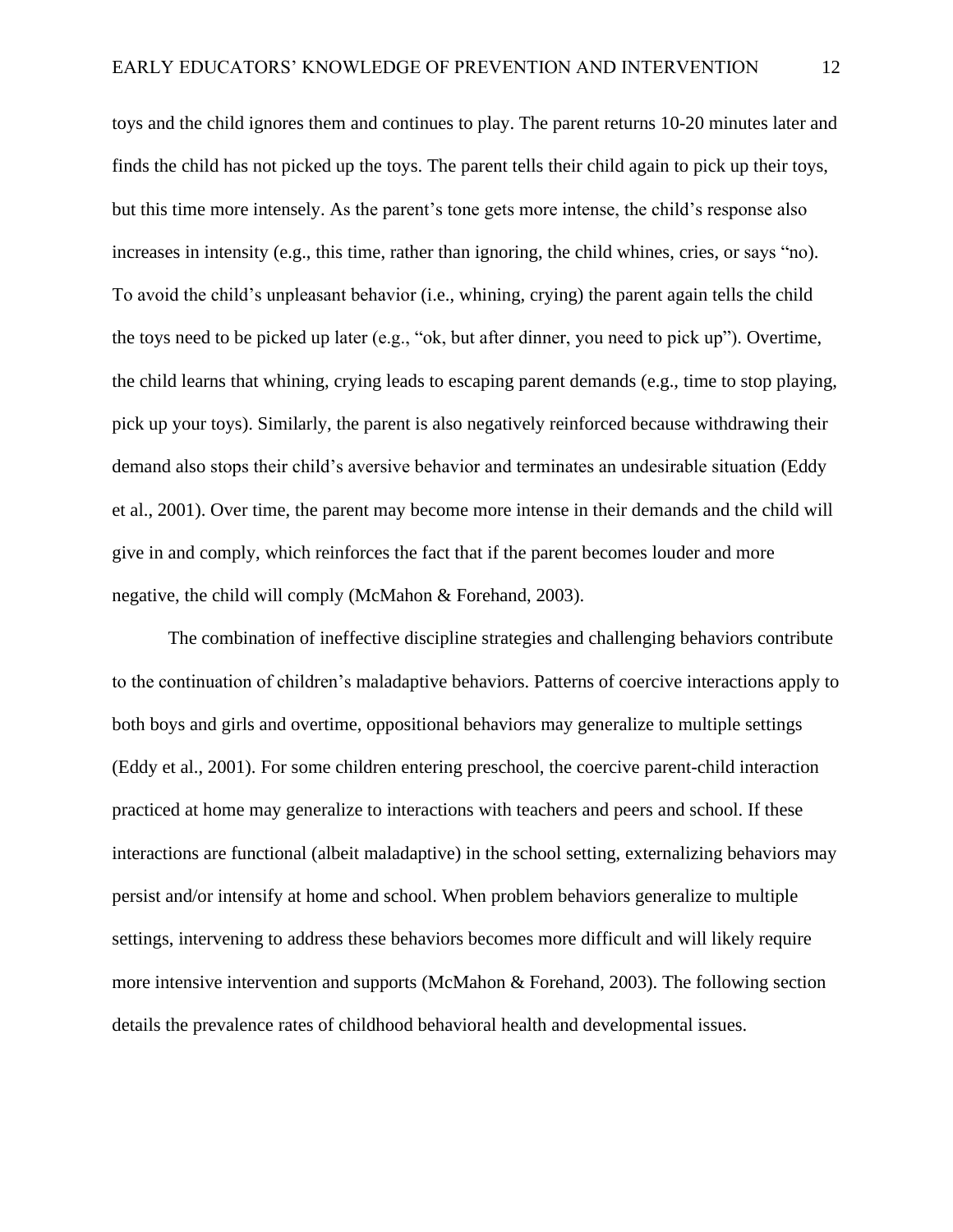#### **Prevalence of Behavioral Health and Developmental Issues in Young Children**

As researchers learn more about children's behavioral health, they more accurately estimate the current prevalence rates among common childhood mental health disorders. Overall estimates of prevalence can be difficult to determine because of changes in diagnostic criteria, improvements in diagnostic practices, and changes in health care policies. The *Diagnostic and Statistical Manual of Mental Disorders* (5th ed.; DSM–5; American Psychiatric Association, 2013) is the most widely used source of diagnostic criteria used by clinicians and researchers to classify mental health conditions. Approximately 13%-20% of children between the ages of 3 and 17 living in the United States experience at least one kind of behavioral health disorder within a given year (Perou et al., 2013). Among children aged 3-17, the most common behavioral health disorders are attention-deficit/hyperactivity disorder (ADHD; 6.8%), behavioral or conduct problems (3.5%), anxiety (3.0%), depression (2.1%), and Autism Spectrum Disorders (1.1%; Perou et al., 2013). Behavioral health conditions are often co-morbid, so an estimated 40% of children with one behavioral health condition have at least one other behavioral health disorder (Perou et al., 2013).

The most common groups of behavioral health problems among preschoolers are ADHD and disruptive behavior disorders including Oppositional Defiant Disorder (ODD) and Conduct Disorder (CD). Approximately 8% of all preschoolers exhibit severe behavioral problems that would meet the criteria for a psychiatric diagnosis (Gilliam et al., 2006). Another common group of disorders among children ages 2 to 6 are anxiety disorders, with 10% of children meeting the criteria for at least one anxiety disorder (Gleason et al., 2016).

Developmental Disabilities are a special category of health issues that involve impairments in physical, learning, language, or behavior. This category of health problems can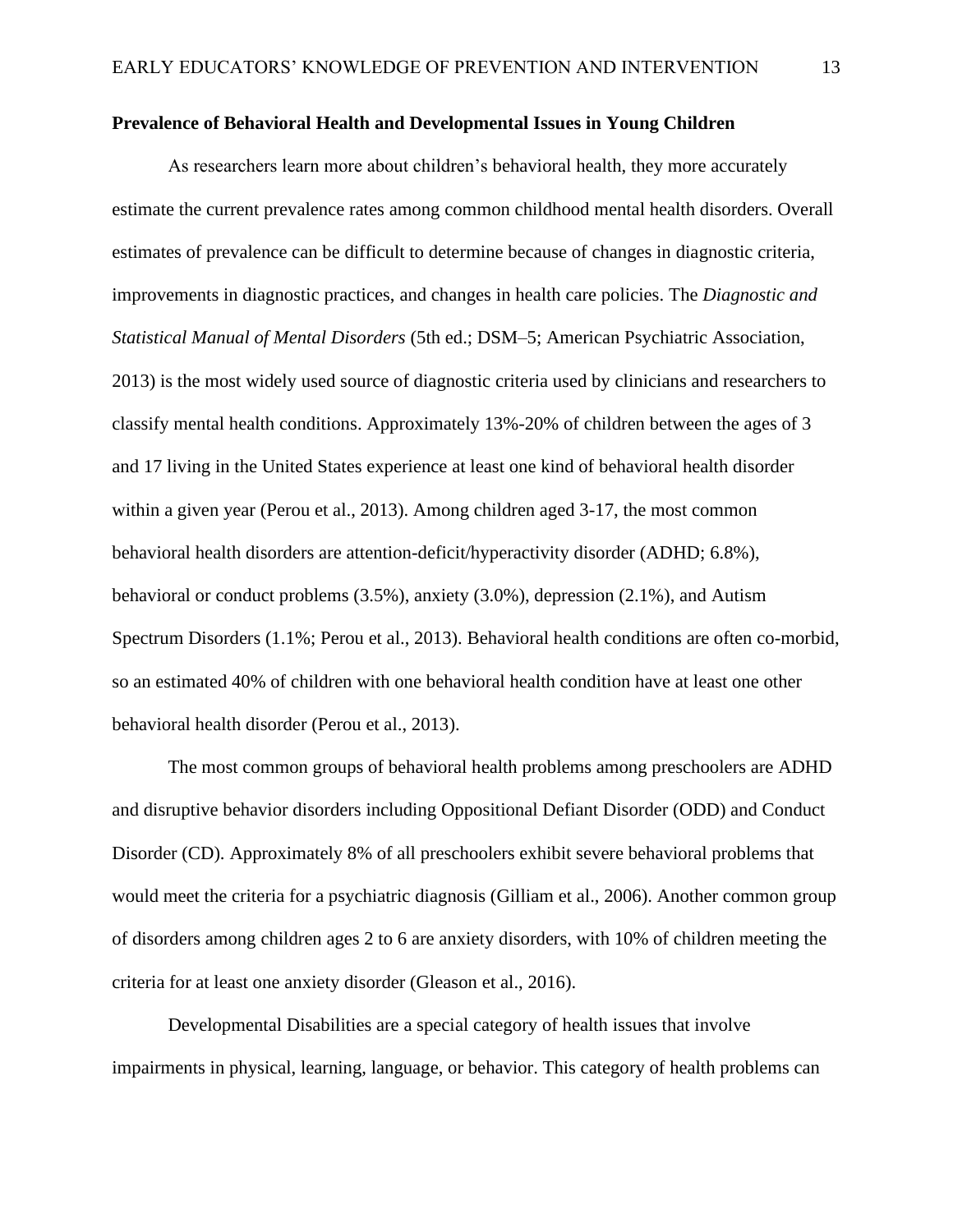include Attention-Deficit/Hyperactivity Disorder (ADHD), Autism Spectrum Disorder (ASD), blindness, cerebral palsy (CP), hearing loss, learning disability (LD), intellectual disability (ID), seizures, and speech disorders (Zablotsky et al., 2019). Depending on the source, the category of developmental disabilities can also include fetal alcohol syndrome disorder, fragile X syndrome, muscular dystrophy, and Tourette syndrome (Centers for Disease Control and Prevention, 2019). According to a 2019 report from the Centers for Disease Control and Prevention (CDC), the prevalence of any developmental disability is 17.8% for children ages 3-17, which is approximately 1 in 6 children.

From 2009 to 2017, there was a 9.5% increase in the overall prevalence of developmental disabilities in children between the ages of 3 to 17 (Zablotsky et al., 2019). The disorders with the greatest increase in prevalence included: ADHD (12.6% increase), ASD (122.3% increase), and ID (25.8% increase; Zablotsky et al., 2019). Increases in prevalence rates are related to actual changes in prevalence, changes in how disorders are defined and diagnosed, improvements in diagnostic methods, public perceptions of mental health conditions, and increased access to medical resources and/or more information regarding specific diagnoses (Perou et al., 2013).

#### *Diagnostic vs. IDEA Eligibility Categories*

It is important to make the distinction between diagnostic criteria used for behavioral health diagnoses in medical settings, as identified by the Diagnostic and Statistical Manual of Mental Disorders (DSM-5; American Psychiatric Association, 2013) and the diagnostic criteria used in educational settings (i.e., Individuals with Disabilities Education Act; IDEA; 2004). While pediatricians, psychologists, and psychiatrists use DSM-5 diagnostic criteria when diagnosing and working with children in medical settings, educational professionals use criteria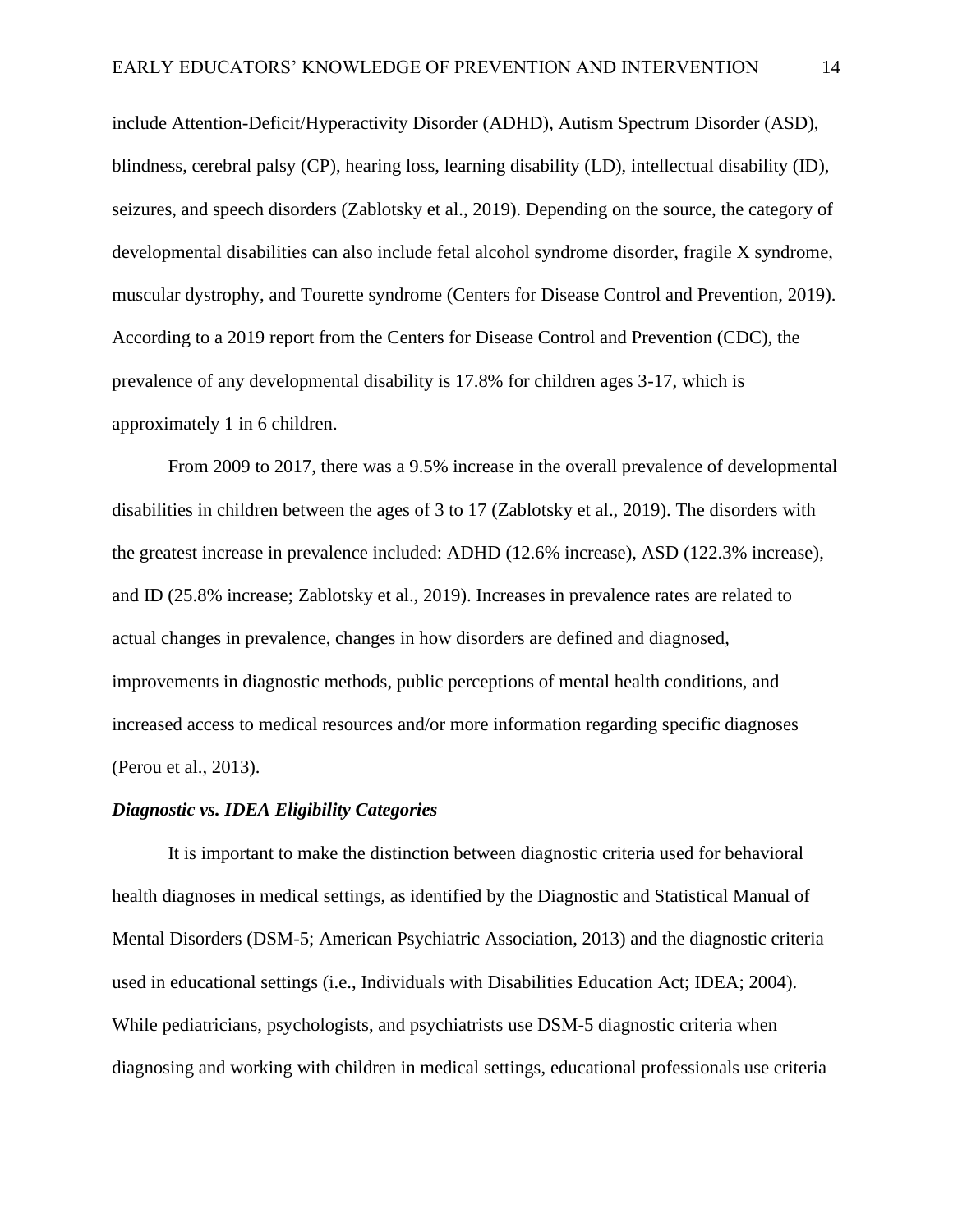set forth by the Individuals with Disabilities Education Act. The Individuals with Disabilities Education Act ensures that students with disabilities are entitled to a free and appropriate public education (FAPE) that meets their unique needs. Before IDEA was enacted, students with special needs were denied access to appropriate education, were segregated away from the general education setting, or their needs were not being met (Lipkin & Okamoto, 2015). According to IDEA, students (ages 3-21) are eligible to receive special education services within the preschool or kindergarten through twelfth grade setting if they meet one of the 13 eligibility categories. Developmental Delay is one of the IDEA eligibility categories; however, a child is only eligible for services related to this category if they are between the ages of three through nine (this age range may be more restrictive based on state legislation) and experience delays in one or more of the following areas: physical development, cognitive development, communication development, social or emotional development or adaptive development (Individuals with Disabilities Education Act, 20 U.S.C. §1400 (2004)). Children with developmental delay may be at an increased risk for preschool expulsion if their needs are not fully understood by preschool staff. The following section describes the issue of preschool expulsion.

#### **Preschool Expulsion**

Expulsion is defined as completely and permanently removing a child from an educational system (Gilliam & Shahar, 2006). In a final sample of 3,898 state-funded preschool classrooms throughout the United States, 9.50% of preschool teachers reported expelling at least one child in the past 12 months. From these responses, the weighted national rate of preschool expulsions was 6.67 per 1,000 preschoolers enrolled. National expulsion rates for K-12 students were also collected during this study, which resulted in 2.09 expulsions per 1,000 students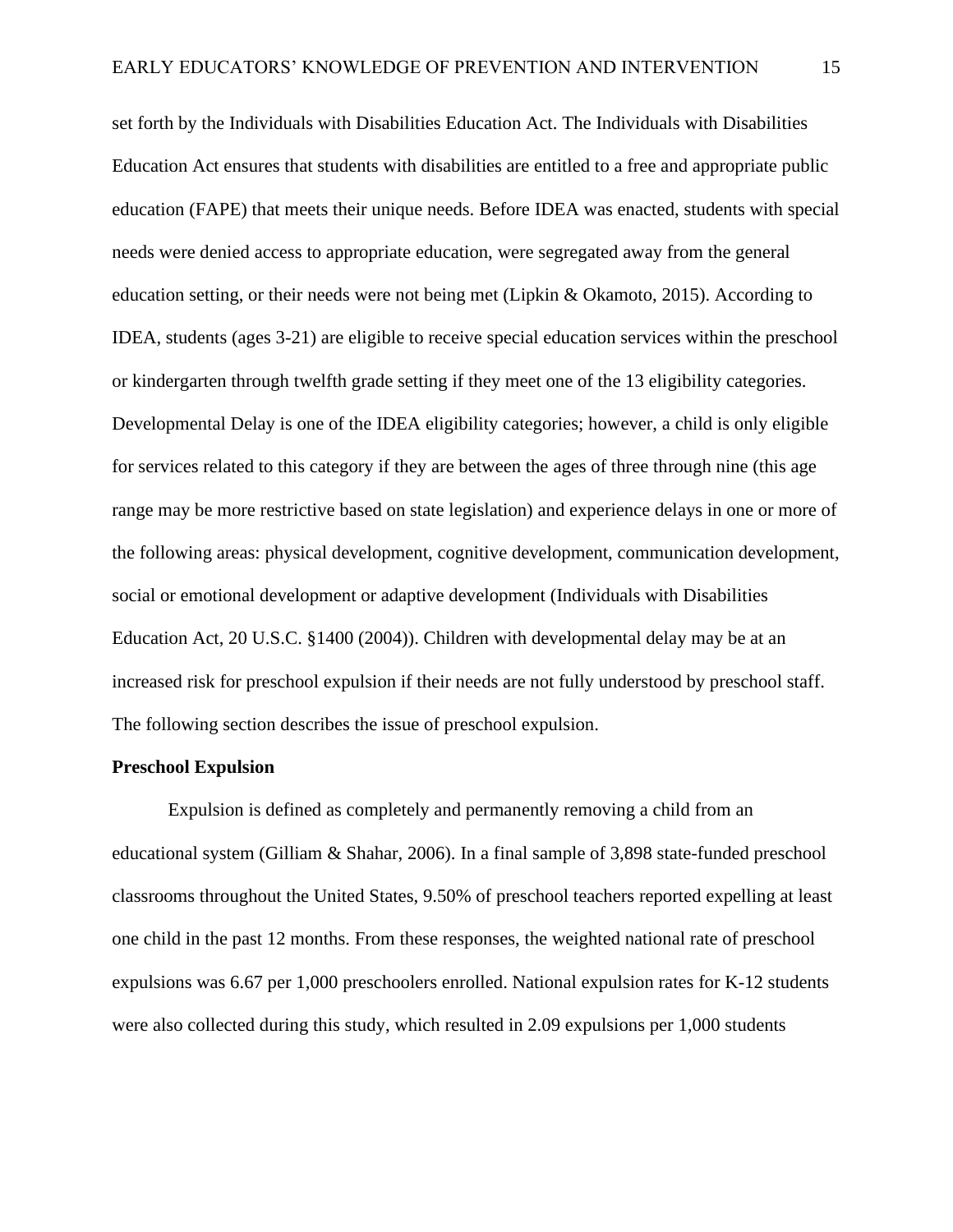enrolled. When comparing these national rates, preschool expulsion occurs at a rate three times higher than expulsion in kindergarten through twelfth grade (Gilliam, 2005).

Preschool children may be expelled more often than school-aged children because the laws that govern the operations of the public-school system do not extend to preschools (which are most commonly privately funded), so there are fewer consequences for permanently removing a child from a preschool setting. When faced with serious behavior problems, K-12 schools may avoid expulsion because of compulsory school attendance laws and requirements to provide free appropriate public education (FAPE) and removing a student from the educational environment for an extended amount of time may result in the parents seeking legal actions against the school (Gilliam & Shahar, 2006). Therefore, because preschools are not held to FAPE and the same requirements as public schools, it is easier to permanently remove a student from preschool without the same repercussions.

#### *Privately Funded Preschool*

As mentioned above, preschool in the United States is not publicly funded like kindergarten through twelfth grade. This means that for most families, preschool is private (i.e., families pay out of pocket) and for many families an expense they cannot afford. The cost of center-based childcare programs can range from \$5,000 to \$11,000 per year (Whitehurst, 2018). For a family with two children under the age of 6; the cost doubles (i.e., \$10,000 to \$22,000) and may persuade a dual-income family to a single-income to avoid the cost of childcare. The estimated annual childcare national average is between \$9,100 and \$9,600, (Child Care Aware® of America, 2019), however multiple factors contribute to the range of cost including the type of child care program, region of the country, parent income, and age of the child being enrolled. Across the US, only 34% of 4-year-olds were enrolled in state preschool programs during the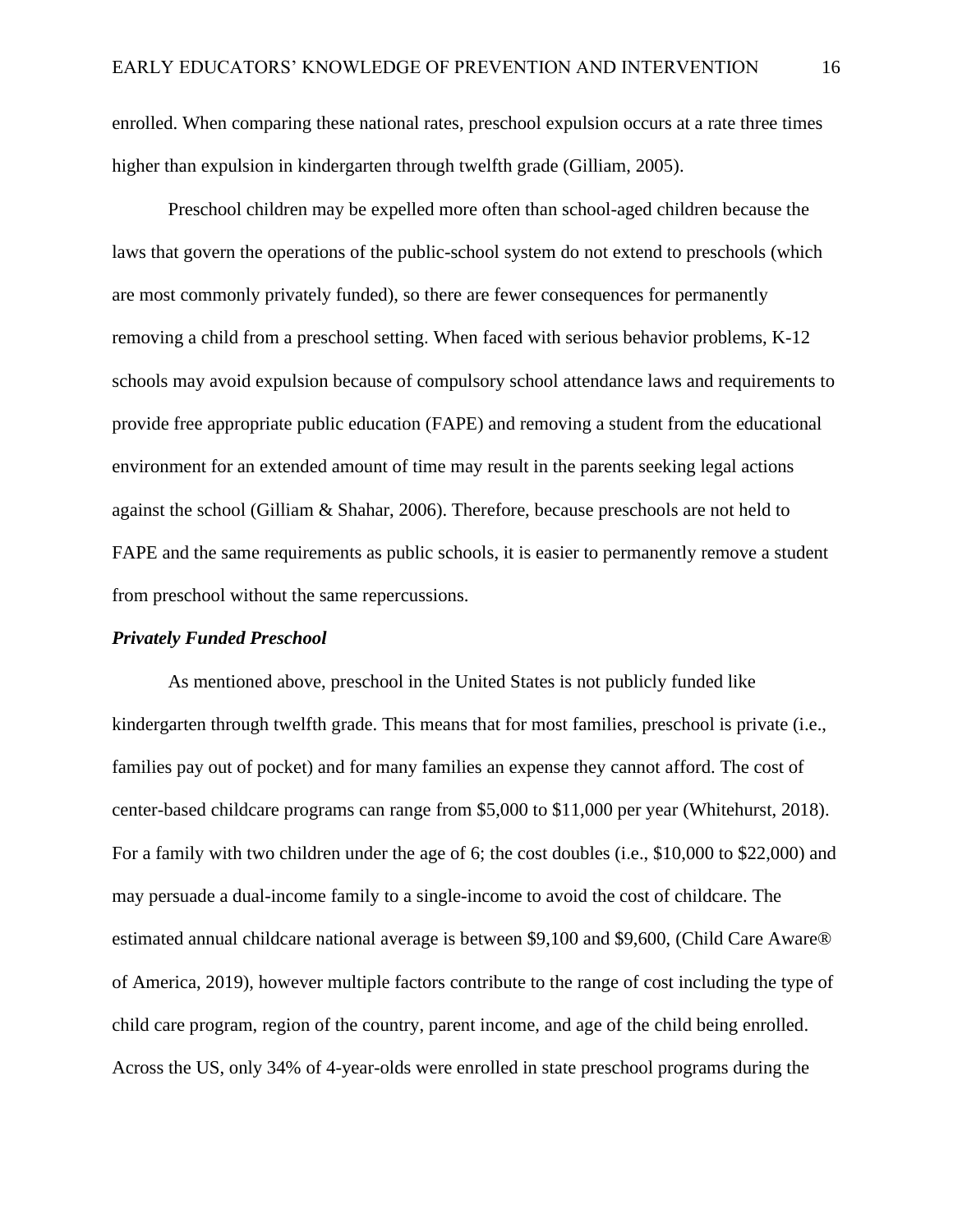2018-2019 school year (Friedman-Krauss et. al., 2020). High-quality preschool programs play a vital role in the development of children's social, emotional, and cognitive skills. Children that do not have access to high-quality programs are potentially missing out on the developmental benefits that preschool can provide.

#### *Federally Funded Preschool*

The federal government funds Head Start, which is a preschool program that provides services to low-income families. Head Start programs are offered by non-profit organizations, schools, and community agencies in all U.S states and territories (The Administration for Children and Families, 2020). Some states offer state-funded public preschool programs. For example, there are 62 state-funded preschool programs located across 44 states, including Washington D. C. Six states do not offer any state-funded preschool programs, however those states do have federally-funded Head Start programs (Friedman-Krauss et al., 2020). The 62 programs across 44 states means that there is unequal access to preschool programs. Additionally, Head Start programs require families to fall below a certain income threshold, thereby pushing a majority of families to attend for-profit or privately-owned preschool programs.

For-profit or privately-owned preschools have higher rates of suspension and expulsion than preschools housed within a state-funded school system or Head Start programs (Gilliam, 2005). Only 11.11% of teachers working in public schools or Head Start programs reported expelling at least one student in the past 12 months compared to 50% of teachers in private childcare programs and 39.62% of teachers in nonprofit organizations (Gilliam & Shahar, 2006).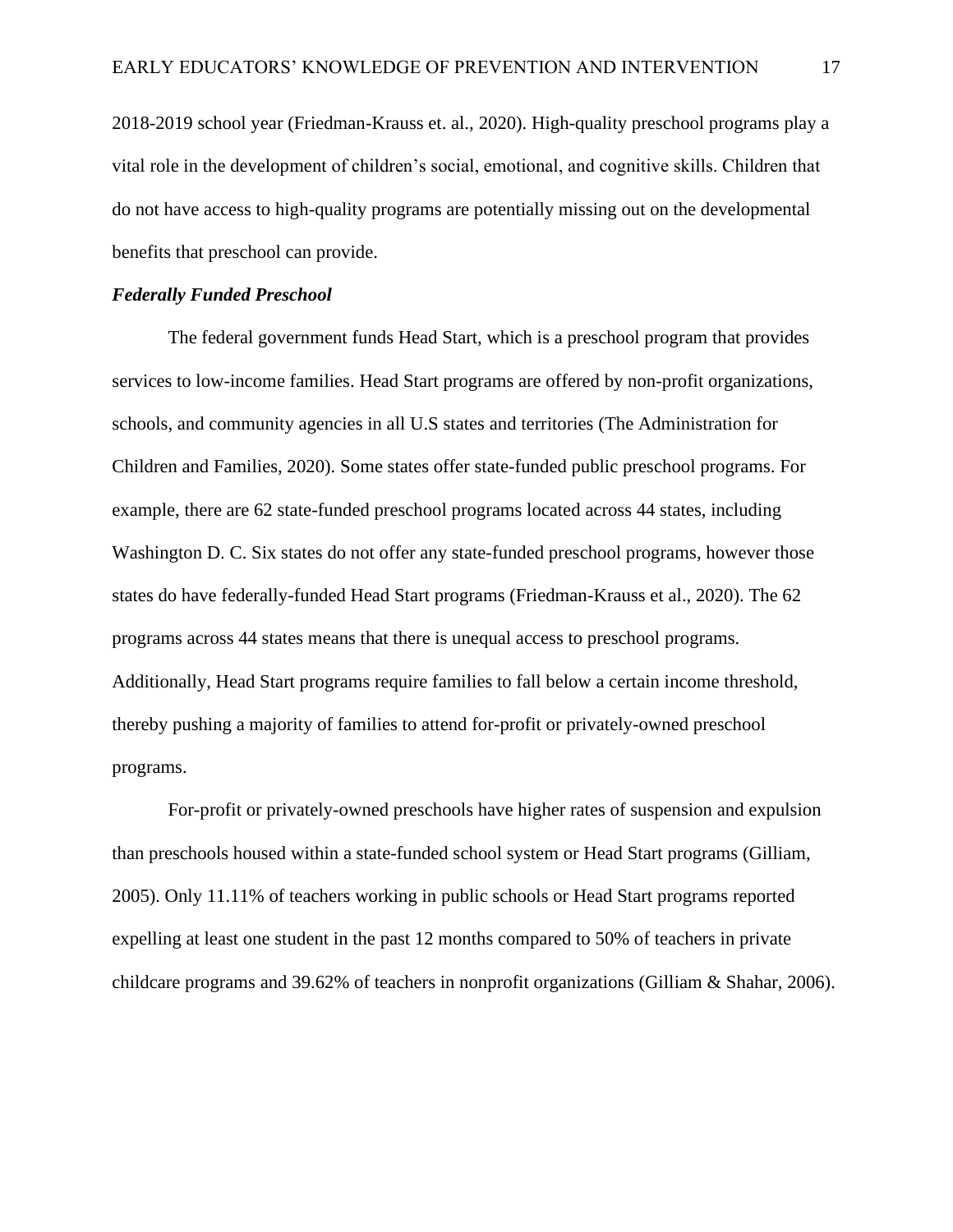#### *Expulsion Risk Factors: Race, Sex, and Developmental Delays*

Preschool expulsion disproportionately affects different demographic groups. African American preschoolers were twice as likely to be expelled than their white peers (Gilliam, 2005). Furthermore, boys were expelled at a rate 4.5 times higher than girls (Gilliam, 2005). Federal data indicate that male students from minority populations, English Language Learners, and students with disabilities are disproportionately expelled, even though these are the students that would benefit most from being enrolled in a high-quality preschool program (Horowitz, 2015). According to Stegelin (2018), unless a child is a harm to themselves or others, there is no reason to permanently remove a child from the preschool setting. There are very few research studies on preschool expulsion that focus on the actual behaviors that lead to expulsion. However, preschool educators report that when parents and teachers cannot determine the cause for a child's difficult behavior, the behaviors tend to escalate until a child is ultimately expelled (Martin et al., 2018). The rate of preschool expulsion may be high because early educators are not provided the tools and training to adequately address the social, emotional, and behavioral needs of young children. The next section will discuss early educator training.

#### **Degree Requirements for Preschool Teachers: Bachelor's vs. Associates**

Across the 62 state-funded preschool programs, 45% specify that the lead teacher in the school needs to have at least a Bachelor of Arts degree. Of the 62 state-funded preschool programs, 37% specify that the Bachelor's degree needs to be in a subject related to education or child development (Friedman-Krauss et. al., 2020). Of the state programs that specified the education level of their teachers, 22 programs reported that 100% of their preschool teachers had at least a bachelor's degree or higher (Friedman-Krauss et. al., 2020). Teachers that have a Bachelor's degree related to child development have an adequate amount of training devoted to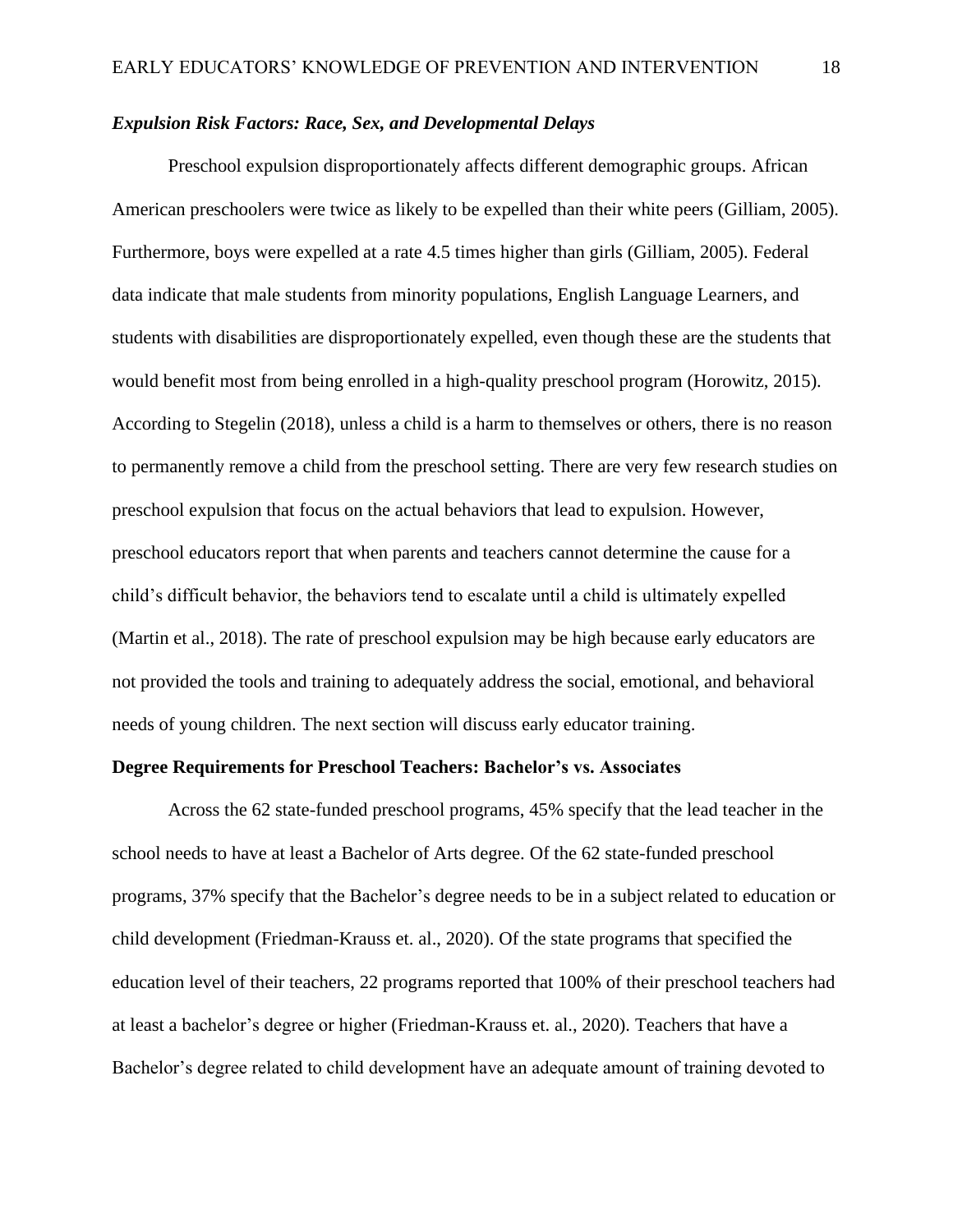learning about how children grow, which typically translates to a high-quality classroom that supports multiple aspects of development (Friedman-Krauss et. al., 2020).

A Child Development Associate (CDA) degree is a widely recognized credential for early childhood educators. The Council for Professional Recognition, which provides the policies and procedures for assessment and certification of CDA degree programs, specifies eight subject areas that candidates must be taught. The first subject area is about planning a safe, healthy learning environment. This subject involves learning about first aid, nutrition, and play equipment that fit the developmental needs of young children. The subject areas two and three involve supporting children's development in the areas of physical, intellectual, social, and emotional needs. One subject area specifically focuses on behavior, including assessing and observing behavior. Another subject relates to understanding the underlying principles of child development and learning. The final subject areas related to maintaining effective program operation and professionalism (Council for Professional Recognition, 2011). While these requirements are necessary for a successful program, colleges will differ on the courses and content taught in relation to these subject areas. For example, some programs may have a greater emphasis on the logistics and operations of a preschool and being a classroom teacher but have less of a focus on child development. Since most preschool children are expelled because of their challenging behavior, the next section will focus on teacher training related to behavior.

#### **Preschool Teacher Training Related to Behavior**

Accreditation for CDA programs must include one subject area that focuses on observing and recording children's behavior. According to the Council for Professional Recognition, this subject teaches prospective teachers how to assess children's behavior, plan curriculum and individualize teaching to the student's needs, intervention strategies, and individual education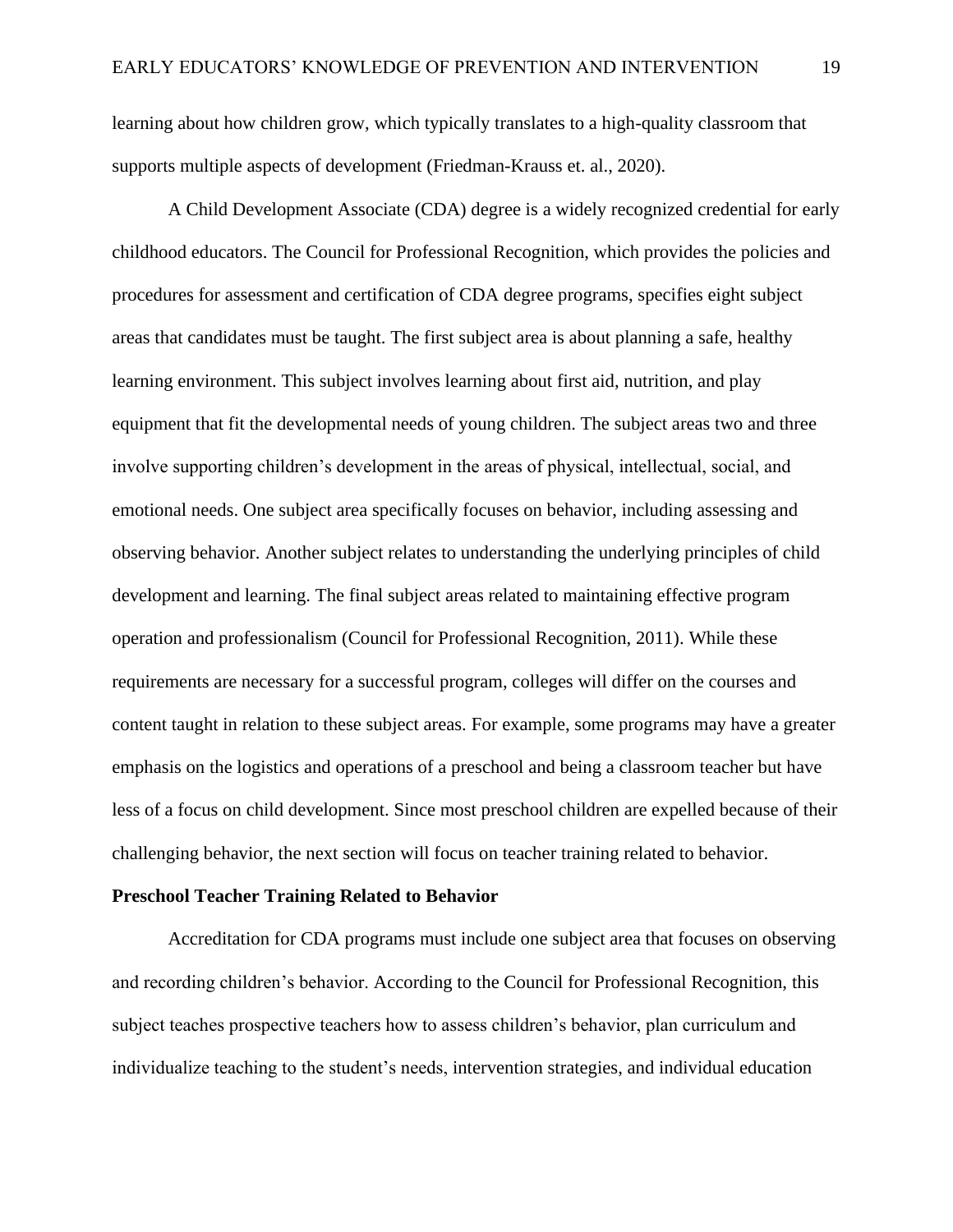plans. This subject area is designed to align with the National Association for the Education of Young Children's (NAEYC) standards for early childhood professional preparation programs. Students should understand behavior documentation, observation, and assessment (NAEYC, 2011). While both organizations require some sort of behavior observation training, neither requires training in *behavior management*. Evidence-based strategies such as giving praise, attention, or appropriate use of time-out are likely not taught in these programs. Different associate programs may include classes on behavior management, but they are not required for official accreditation. Additionally, a lack of appropriate behavior management techniques may lead to inefficient discipline practices that are not developmentally appropriate (Longstreth et al., 2013). Learning about typical social emotional development does not translate to how to manage behavior. Most child development textbooks focus on patterns of typical development and do not have sufficient information about children with developmental delay or children who are at-risk for future behavior problems. The lack of training in behavior management becomes an issue once teachers are in the classroom and are not prepared to properly handle challenging behaviors.

Licensed early childhood programs differ in the types of behavior guidelines used to discipline children. Forty-nine states specify the types of discipline that programs are *not* allowed to use, but do not provide information on effective strategies (Longstreth et al., 2013). The National Association for the Education of Young Children recommends that early childhood programs use developmentally appropriate strategies that emphasize teaching prosocial skills (Longstreth et al., 2013). Teaching prosocial skills is a preventative technique that allows children to handle situations in appropriate ways so that the child does not respond to situations with challenging behaviors. The focus of these programs is teaching the children how to behave,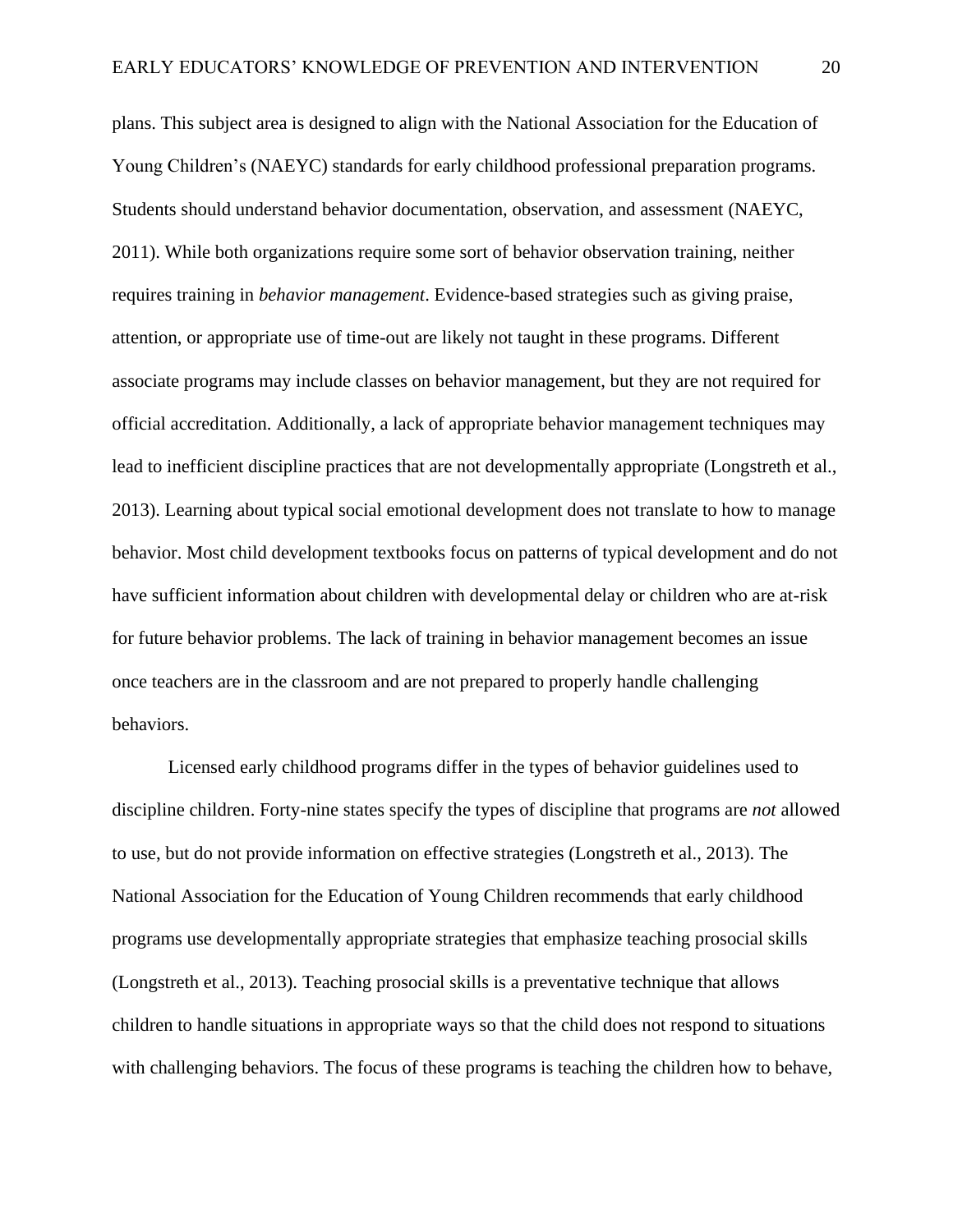however there is no education for the teachers on proactive strategies they can use to encourage positive behaviors in the classroom. Higher rates of problem behaviors are more likely to occur in low-quality childcare programs that utilize poor behavior management strategies and do not meet the social needs of young children (Longstreth et al., 2013). The next section describes evidence-based, preventative practices for problem behaviors.

#### **Evidence-based, Preventative Practices for Preschool**

The importance of early intervention cannot be stressed enough. As researchers learn more about mental health and behavior problems in children, more attention is paid to the factors that alleviate these problems (Forness et al., 2000). Prevention and early intervention are proactive methods that aim to start addressing difficulties as soon as they appear or stop problems from occurring in the first place.

#### *Overview of the Response to Intervention Framework*

The Response to Intervention (RtI) or Multi-tiered Systems of Support (MTSS) frameworks are typically used in K-12 educational settings. These models aim to provide extra supports to children who are struggling with academic or behavioral challenges before the child is referred to special education (Bayat et al. 2010). These models use data and ongoing assessment to monitor student progress towards their goals (Bayat et al. 2010). A common structure for prevention models is a tiered pyramid, where most student needs are addressed in the lower, larger, universal tier (i.e., Tier I; approximately 80%). Students with more challenging needs are addressed in the upper tiers (i.e., Tier II and Tier III; approximately 15% and 5%, respectively; Bayat et al. 2010). At the Tier I level, students are screened at least three times a year to identify students who may be at-risk. Students receive evidence-based, high-quality, whole group instruction and are regularly assessed to ensure they are progressing (Bradley et al.,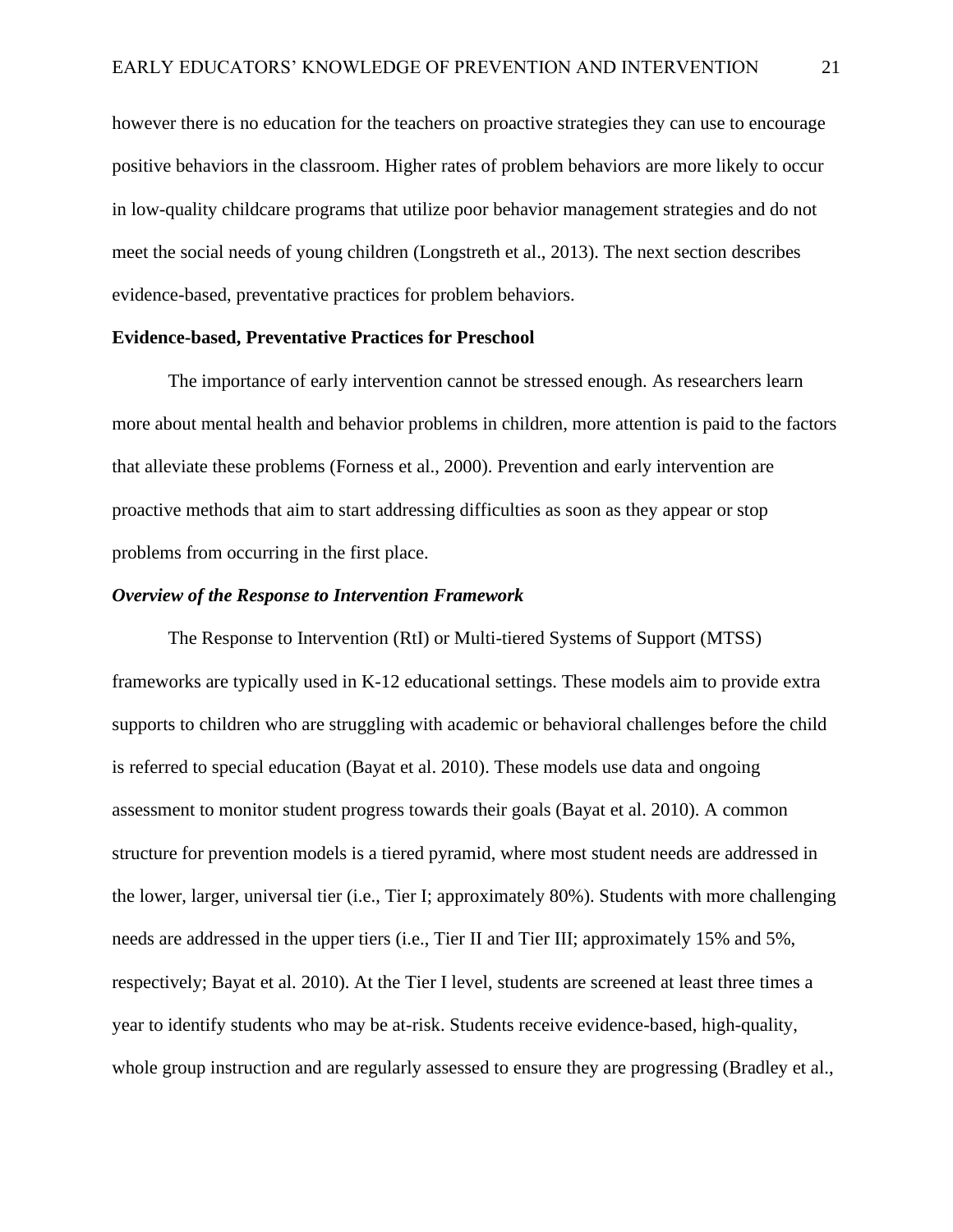2007). At the Tier II level, students who are identified at-risk, receive small group, evidencebased intervention in addition to quality, evidence-based instruction from Tier I. Student progress at Tier II is closely monitored and if improvement is not made, more individualized intervention may be recommended (i.e., Tier III; Bayat et al., 2010). At Tier III, the student receives individualized, evidence-based intervention at a more intensive level (e.g., more time/days a week; Bayat et al., 2010). While RtI is primarily used in K-12 settings, researchers have identified the benefits of using a similar model, the Pyramid Model, in the preschool setting. Using a preventative model in preschool has the potential to prevent future academic failure in at-risk children and provide early intervention for preschoolers who may be at risk for special education (Bayat et al., 2010).

#### *Teaching Pyramid Model*

The Teaching Pyramid (Fox et al., 2003) provides a framework within an early childhood setting that addresses the social and emotional needs of all young children within a classroom (McCabe & Frede, 2007). Like RtI, the foundation of the Teaching Pyramid (Tier I) is intended to provide support that meets the needs of most students. This level focuses on creating positive relationships with preschool students, their families, and their teachers. The second tier (Tier II) was also developed as a universal support for all preschool students. Tier II focuses on creating a supportive and predictable environment. This includes curriculum that fosters all areas of child development, use of developmentally and culturally appropriate teaching approaches, positive and explicit guidelines that teach classroom rules and expectations, and schedules designed to maximize child engagement and learning (Fox et al., 2009). The third tier (Tier III) includes secondary prevention that directly teaches social and emotional strategies (e.g., emotional awareness, especially with anger and impulsivity in young children, and friendship skills).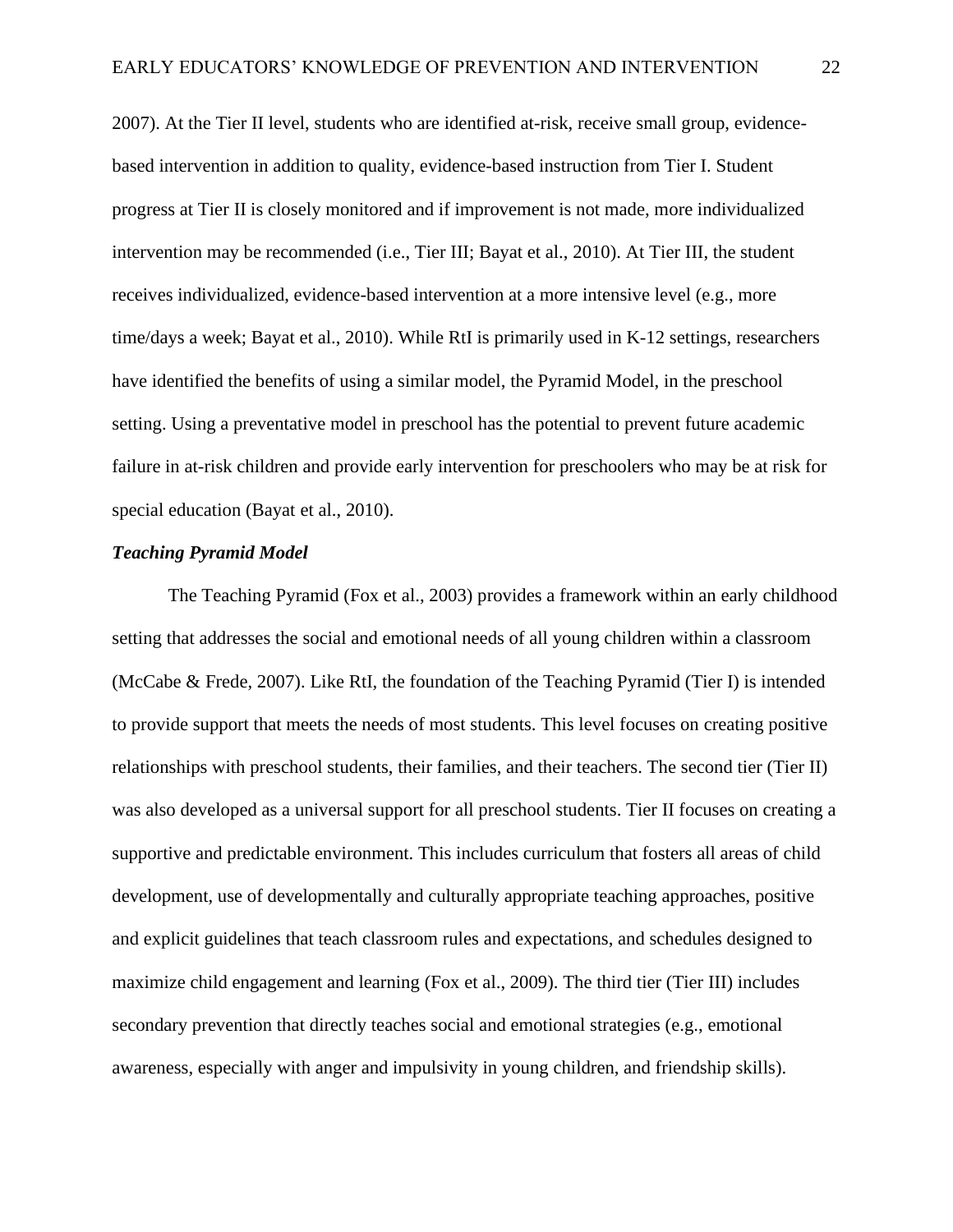Social-emotional lessons are individualized to meet the needs of the students that require additional teaching (Fox et al., 2009). The final tier (Tier IV) is intensive individualized intervention for severe or persistent behavior problems. This final tier provides both home and school support by including the family so the evidence-based strategies taught and used at school can be applied in multiple settings (Fox et al., 2009).

*Tier II: Effective Behavior Management Strategies.* As mentioned above, Tier II of the Pyramid Model focuses on evidence-based, preventative practices that promote prosocial behavior. Using effective behavior management strategies prevents problem behaviors from occurring and reduces existing problem behaviors. Two effective strategies with strong research support include precorrective statements and behavior-specific praise (BSP; Smith et al., 2011). A precorrective statement is a statement given by a teacher that tells the child what to do to engage in appropriate behavior. An important feature of a precorrective statement is that the teacher provides the statement *before* the child engages in problem behavior. In a study of PBIS in an early childhood setting, increases in teachers' use of precorrective statements and praise were functionally related to decreases in problem behavior (Stormont et al., 2006). It can be hypothesized that using precorrections at the beginning of a lesson helped orient the students to the behavior expectations in that setting, which lead to reductions in problem behavior (Stormont et al., 2006).

Behavior-specific praise is when a teacher uses a verbal statement acknowledging approval of a student's behavior that specifies the behavior that meets approval (Smith et al., 2011). Behavior-specific praise differs from a general praise statement because BSP specifies the behavior that is receiving approval. An example of general praise would be "great job" versus an example of BSP "I like how hard you are working on that puzzle" (Smith et al., 2011). In a study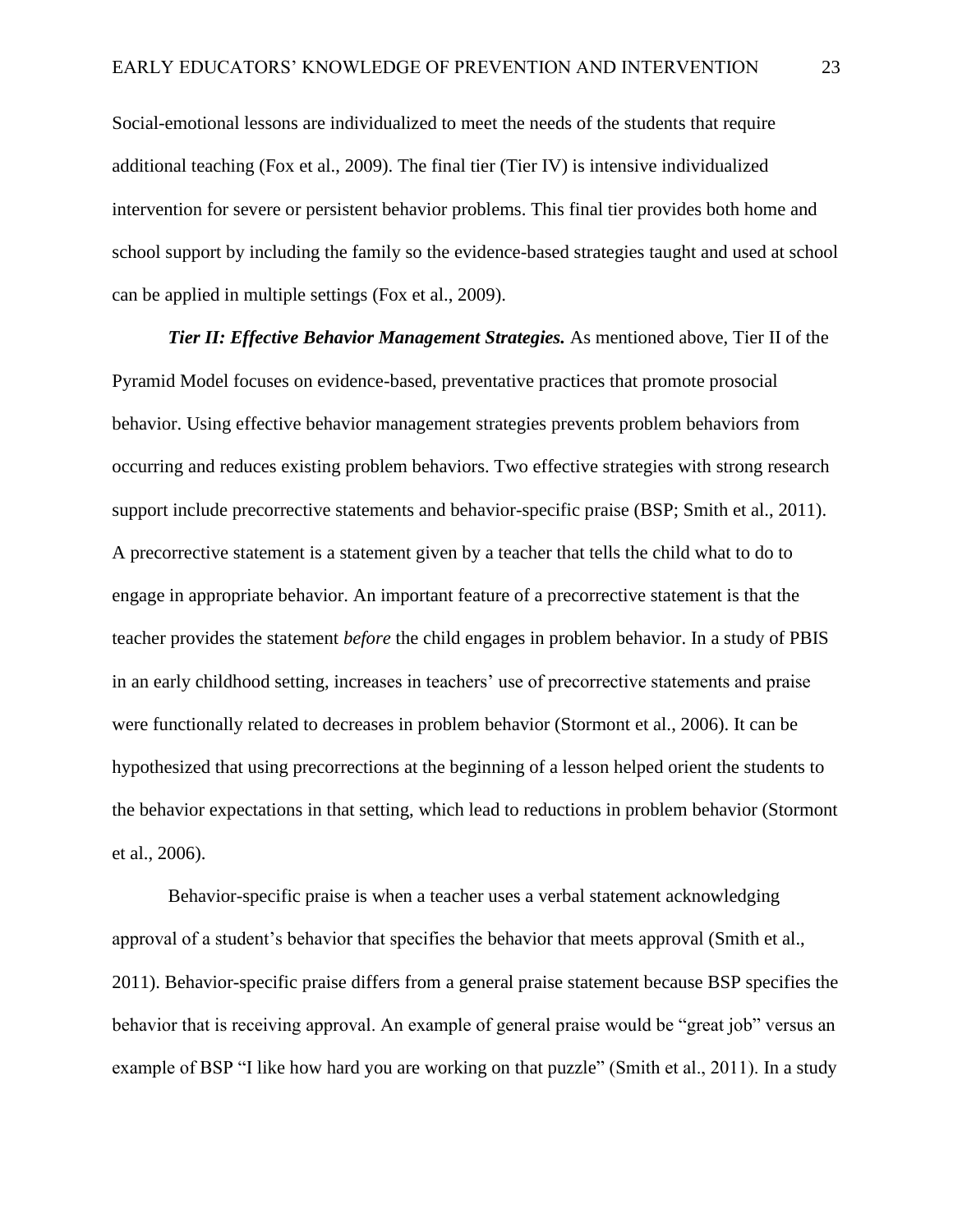examining the effects of BSP on students at risk for behavior disorders, students' compliance and engagement increased as the number of teachers' BSP statements increased (Fullerton et al., 2009). Teachers who were trained to increase their use of BSP were able to increase their BSP rate in the classroom during large group instruction in addition to using the statements with specific children (Smith et al., 2011). In addition to increased rates of praise, increasing students' opportunities to respond (OTR) correctly to academic questions and tasks positively affects students' academic and social behaviors (Partin et al., 2010). Previous studies have noted how promoting correct student responding is a method to increase appropriate engagement in classroom tasks and decreases inappropriate behaviors (Partin et al., 2010).

Precorrective statements, BSP, and OTR can be used for all students, and when teachers increased these evidence-based strategies, overall rates of problem behaviors in the classroom decrease (Smith et al., 2011). Additional research has shown that when teachers receive training on strategies such as positive attention, praise, proactive prevention, and time out, they use fewer criticisms and increased their use of BSP (Snyder et al., 2011).

*Tier III: Social Skills Curriculum.* Tier III of the Pyramid Model includes directly teaching social and emotional strategies. One way this is done is through a social skills curriculum. Many prevention programs focus on teaching prosocial skills and fostering positive relationships between children and their teachers. The goal of these programs is to teach appropriate behaviors so children will use these skills to react to situations in positive ways instead of displaying inappropriate behavior. Teaching children social skills reduces problem behaviors that may arise because children learn appropriate ways to manage their behavior when they become upset.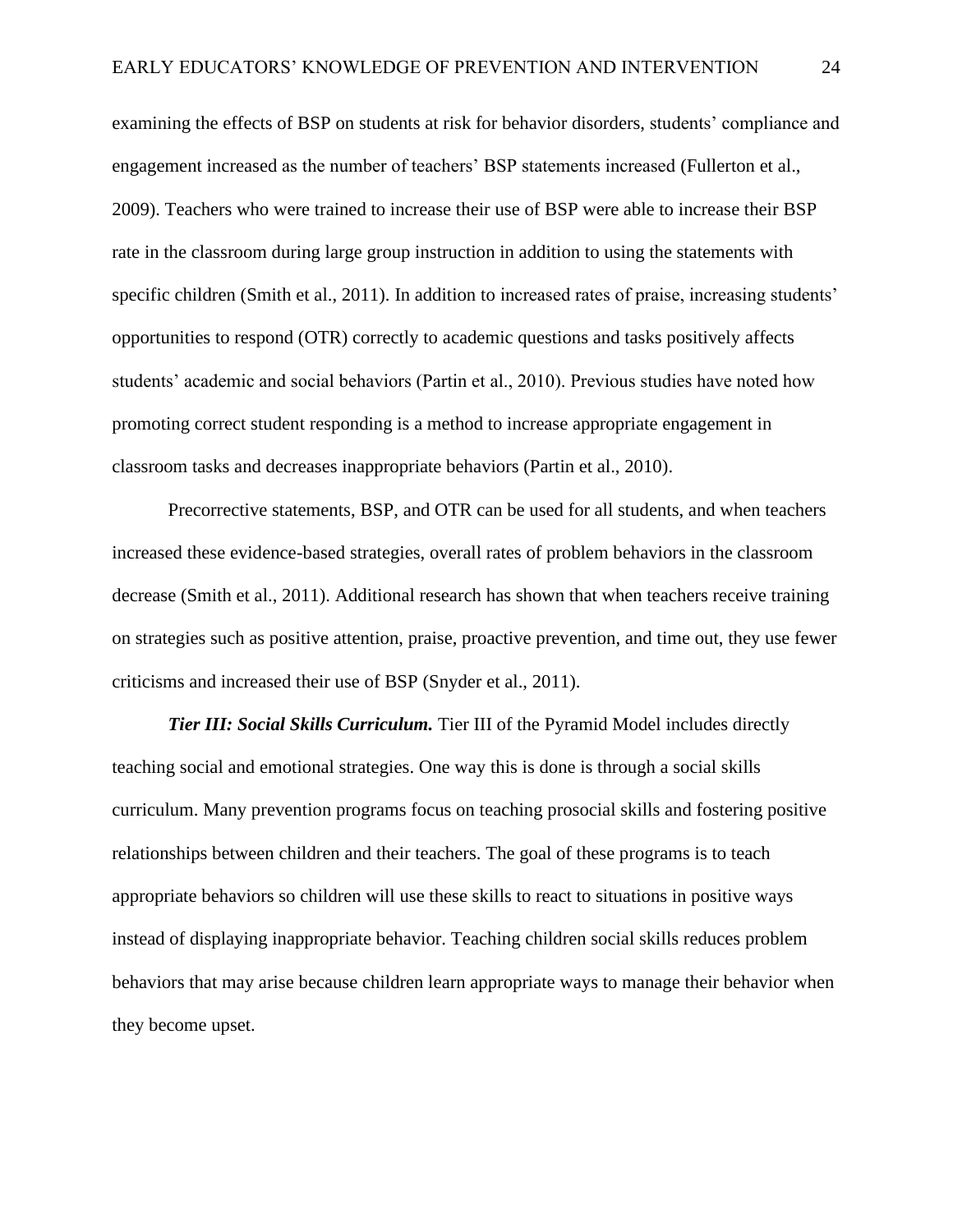There are several research-based preschool social skills curricula that can be implemented to improve the social skills of all students. For example, Promoting Alternative Thinking Strategies (PATHS) curriculum teaches the skills necessary to reduce behavior and emotional problems and enhance the social-emotional competence of children from preschool up to sixth grade (Kuche & Greenberg, 1994). The PATHS curriculum focuses on increasing children's ability to communicate their emotions, awareness of physiological cues associated with emotional states, self-control, and problem-solving skills (Kelly et al., 2004). A study using the PATHS curriculum in a whole class setting found improvements in skills related to understanding and managing emotions, generalized to other setting in the school such as cooperation on conflict resolution on the playground (Kelly et al., 2004). Another popular social skills curriculum in preschool is Self Determination Intervention, which uses stories and songs to teach direction following, sharing, and problem solving with preschool children (Serna et al., 1999). A study researching the effects of implementing self-determination intervention in a Head Start classroom showed improvements in adaptive behavior, social interaction, and attention (Serna et al., 2000). The rationale for a self-determination approach is that children learn how to evaluate their performance and generalize the skills to multiple settings (Forness et al., 2000). It is important that programs are comprehensive and embed social skills curricula within the larger, general curriculum. It is also important for the program to focus on language skills, executive functioning, emotional awareness, and social skills, as these skills improve social behavior and decreased aggression (McCabe & Frede, 2007). The following section reviews studies related to early educator knowledge.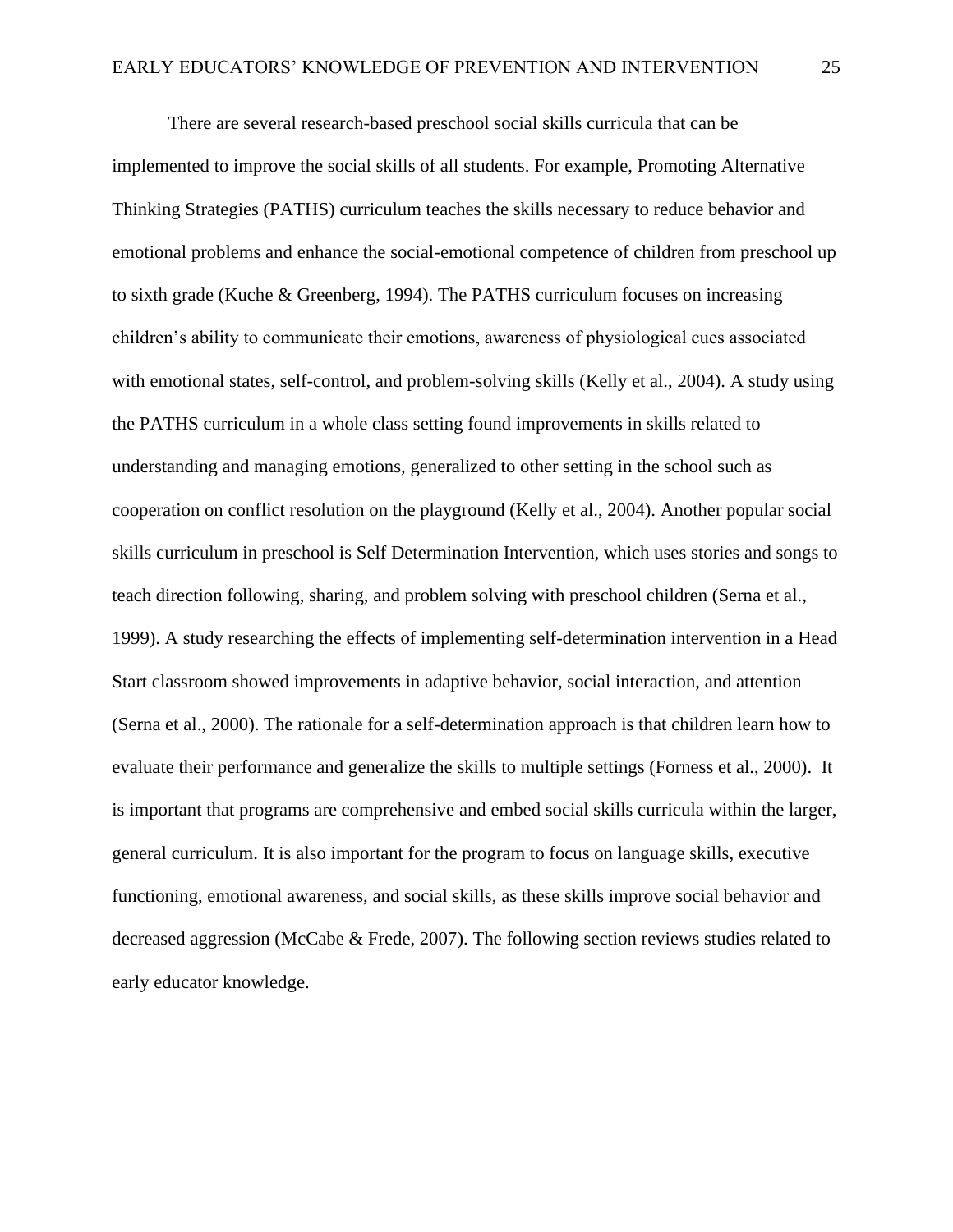#### **Review of the Literature Assessing Early Educator Knowledge**

There are a few studies that have examined the various aspects of an early educator's job. For example, Yang and Rusli (2012) examined teacher training in effective strategies for preschool children with disabilities in inclusive classrooms. Inclusive classrooms are important in supporting and improving the language development, social and academic skills of children with moderate to severe disabilities (Yang & Rusli, 2012). This study focused specifically on Peer Mediated Instruction and Intervention (PMII), which is a strategy where typically developing peers are taught skills to help meet the academic and social needs of children with disabilities. Teachers were asked to rank the usefulness of certain peer-mediated strategies as well as the extent that they use the practices in their classroom. Of the 13 strategies, early educators indicated that 12 were useful or very useful. Although early educators indicated that most strategies (i.e., 12 of 13) were useful, eight of the 13 strategies were not observed frequently in the classroom (Yang & Rusli, 2012). The gap between research and practice of using PMII should be addressed in teacher preparation programs to equip new teachers in inclusive strategies that can improve the academic and social needs of children with disabilities.

Another study examined early educators' self-reported use of proactive (i.e., precorrection, BSP) and reactive (i.e., redirections, reprimands) versus their observed use of these strategies (Kim & Stormont, 2015). Results indicated that although early educators reported to use more precorrection and BSP than redirections or reprimands, they were observed to use more redirection than precorrection (Kim & Stormont, 2015). Teachers in this study seemed aware of which evidence-based strategies should be used to reduce challenging student behavior, which may explain why they overreported their use of proactive strategies (Kim & Stormont, 2015). These results underscore the idea that even when educators know what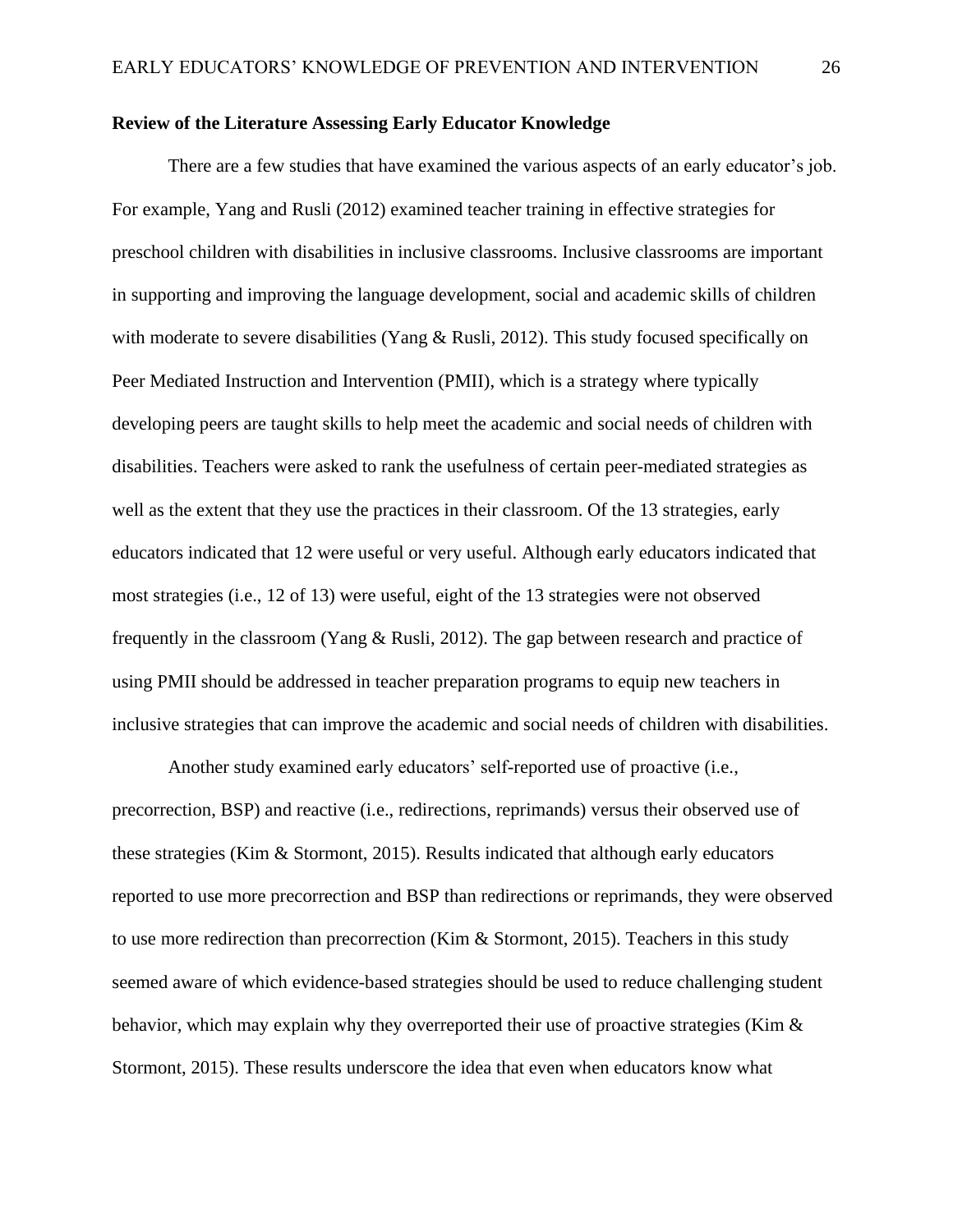evidence-based strategies they *should use*, this does not necessarily translate into their day-today practice.

A study by Garrahy et al., (2005) interviewed physical education teachers on their classroom management strategies to determine where their knowledge originated from and what influenced their management styles. Most teachers credited their management strategies to trial and error. Very few participants said their undergraduate classes taught them how to properly manage student behavior. Participants reported their preparatory programs either did not address management or there were discrepancies between what was taught and what they observed in their practicum experiences (Garrahy et al., 2005). Similar findings have demonstrated that what teachers are taught (a) might not be helpful, (b) might not be evidence-based, or (c) training methods are not helpful. Floress and colleagues (2021) examined middle school teachers' actual versus perceived use of praise and reprimands. The authors argued that teaching is complex and therefore it is challenging to teach and effectively manage student behavior unless explicitly taught to do so. Teachers are more likely to sustain their long-term use of evidence-based strategies when training includes overlearning, performance feedback, and self-monitoring (Floress et al., 2021).

Additionally, the participating teachers from Garrahy et al., (2005) discussed the inschool and out-of-school influences on children's behavior during their individual interviews with the researchers. The teachers observed a connection between difficulties at home and increased aggression and defiance in students. In-school changes that influenced their management strategies included changes in discipline practices, many cited the removal of corporal punishment for more humanistic approaches. The teachers described the necessity of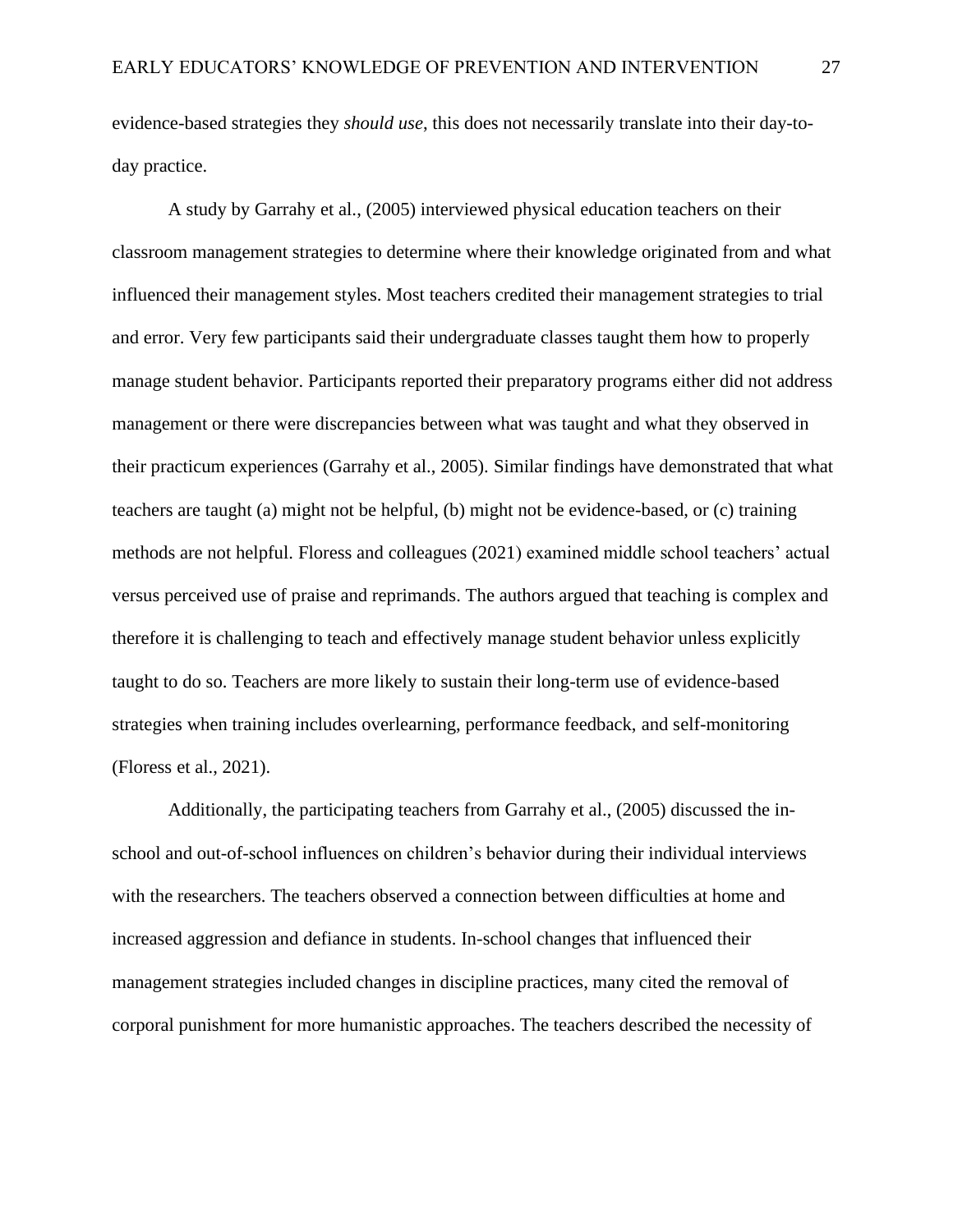consistent expectations and routines and the importance of acknowledging good behavior when they see it (Garrahy et al., 2005).

Tillery and colleagues (2010) used qualitative methods to investigate general education teachers' perceptions on behavior management and intervention strategies. The researchers wanted to understand what strategies teachers used to manage student behavior and how teachers conceptualized behavior. Interview questions included "What are some things that cause the development of negative behavior at school" and "How would you explain response to intervention (RTI)?" (Tillery, et al., 2010). Based on the results, the authors concluded that teachers focused on managing individual students rather than utilizing group management strategies and teachers were not familiar with RtI or positive intervention behavior and supports (PBIS), even though their schools had provided professional development on both topics. Furthermore, the participants reported very little behavior management course work, and coursework related to behavior management was typically embedded in a single special education class. For individual strategies, teachers recognized the importance of immediate feedback in behavior development and viewed themselves as role models that have influence on student behavior (Tillery, et al., 2010).

#### **Summary of the Literature and Current Study**

The overarching goal of the current study is to investigate early childhood educators' knowledge of behavior management and working with students with developmental delay. A lack of understanding of typical preschool problem behaviors and a lack of training on how to address challenging behavior may lead to increased rates of preschool expulsion. When preschool children are expelled, there are long-term implications for social-emotional development and academic risk. Based on previous studies which have assessed teachers'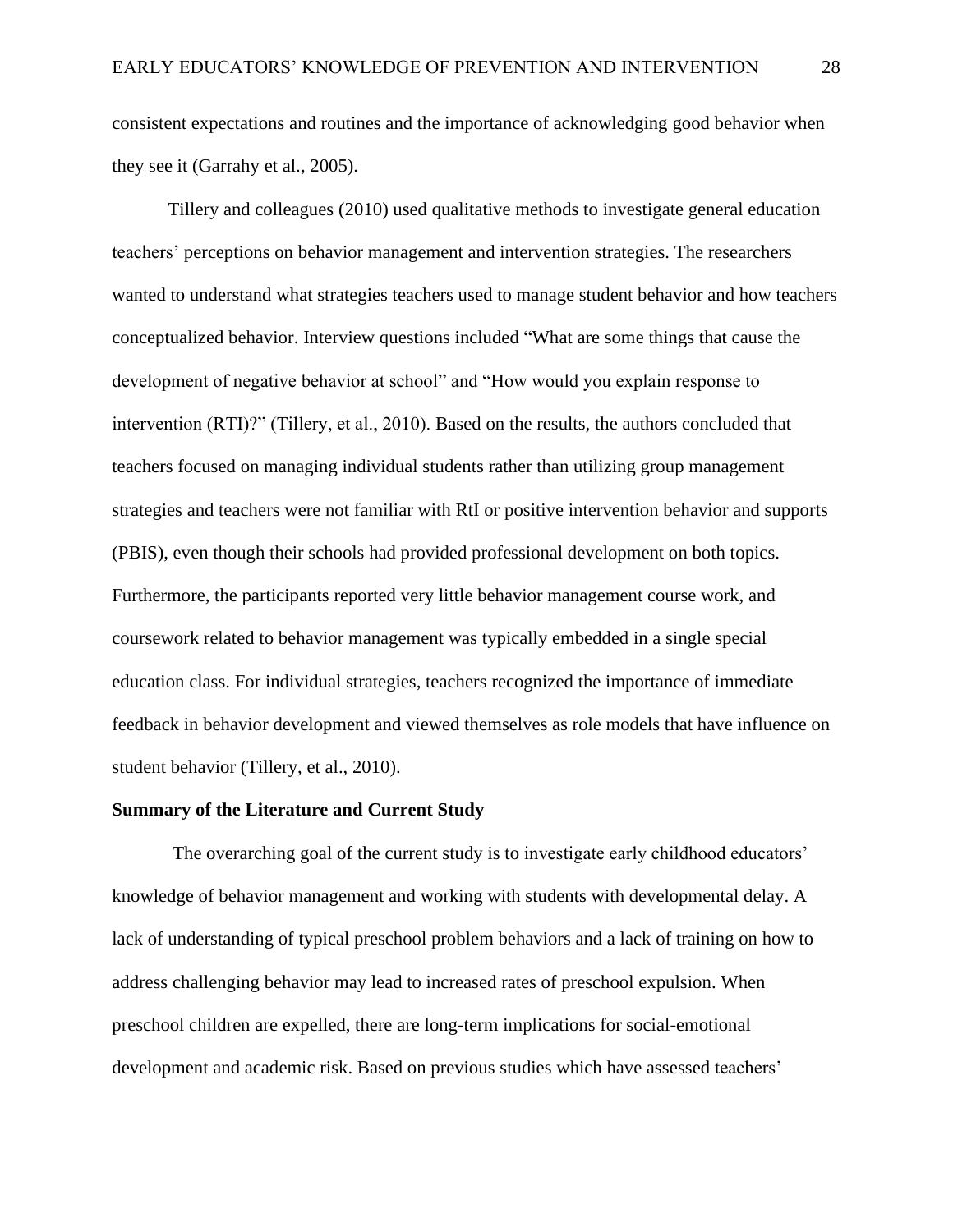knowledge in certain areas, there appears to be gaps in what teachers are learning in their preparatory programs and what practices early educators are using in practice. One way to improve the quality of preschool programs is to ensure early educators are highly qualified and properly equipped with the necessary skills to manage challenging behaviors and effectively include students at-risk for developmental delay in a way that fosters their development.

This study aims to survey undergraduate students who are eligible for the early childhood endorsement to determine whether they are prepared to identify and support children at-risk for behavior problems and other developmental delays. A second study aim is to compare undergraduate survey results (i.e., knowledge of identifying and supporting children at-risk for behavior problems and developmental delays) to survey results of early childhood educators currently working within a preschool setting. The following research questions are posed: (a) Can pre-service and in-service teachers distinguish preschool student problem behaviors that are most commonly observed in a preschool classroom; (b) Can pre-service and in-service teachers identify preventative practices for preschool students displaying behavior concerns/at-risk for behavior problems; (c) Under what circumstances do pre-service and in-service teachers think expulsion from preschool is appropriate? (d) Are there differences between pre-service educator's knowledge of prevention, behavior management, and developmental delay compared to in-service early educators currently employed in a preschool setting?

#### **Method**

#### **Participants**

Participants were recruited using three different methods. First, a flyer was created for the Eastern Illinois University School Psychology Program's Facebook page. The flyer invited both students in the process of obtaining their early childhood endorsement (pre-service teachers) and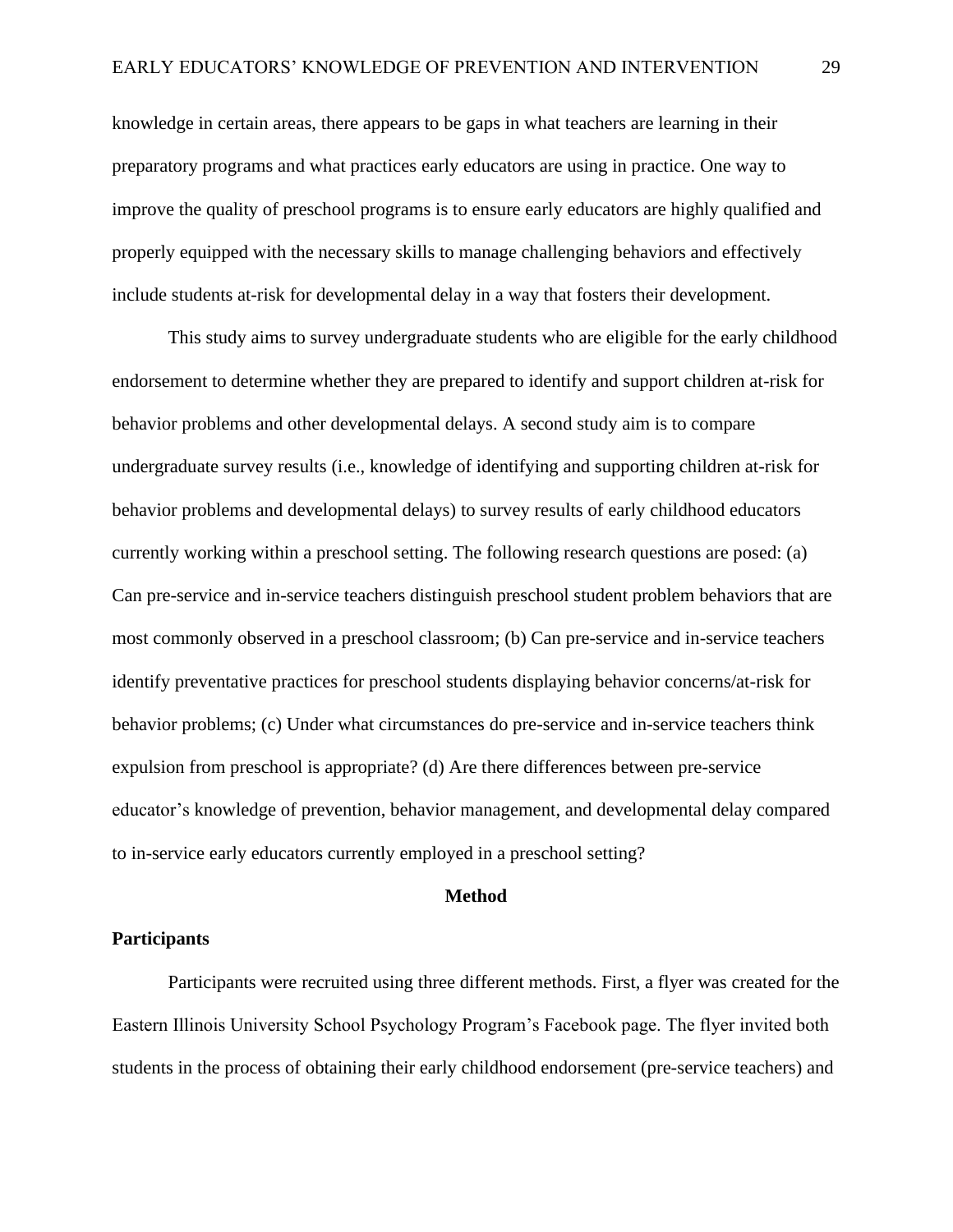currently employed preschool teachers (in-service) to participate. Second, program administrators for early childhood education programs were contacted via email and asked to send the survey link to their current students. A total of 33 training programs across the Midwest were invited to participate. Third, program directors of preschools were contacted via email and asked to send the survey to their teaching staff. A total of 125 preschool programs in Illinois were contacted. As an incentive for completing the survey, participants could enter their email in a drawing for a chance to win one of five \$10 Amazon gift cards.

Data were collected from 32 students currently enrolled in an early childhood education program and eligible for the early childhood endorsement and from 75 early childhood educators currently employed in a preschool setting. Due to technical difficulties in survey administration, not all participants were shown every question on the survey. All the respondents  $(N= 107)$ completed the first section related to research question one, 80 participants (comprised of 24 preservices and 56 in-service teachers) completed the first two sections of the survey related to research questions one and two (74.7% of total participants), and 58 participants (comprised of 15 pre-service teachers and 43 in-service) completed the full survey (54.2% of the total).

Most of the participants, both pre-service and in-service, were White and female. Among the in-service teachers, the majority had either one to five years of experience or twenty or more years of experience. For the pre-service teachers, most had been in college three or more years (65.0%). Refer to Table 1 for additional demographic information.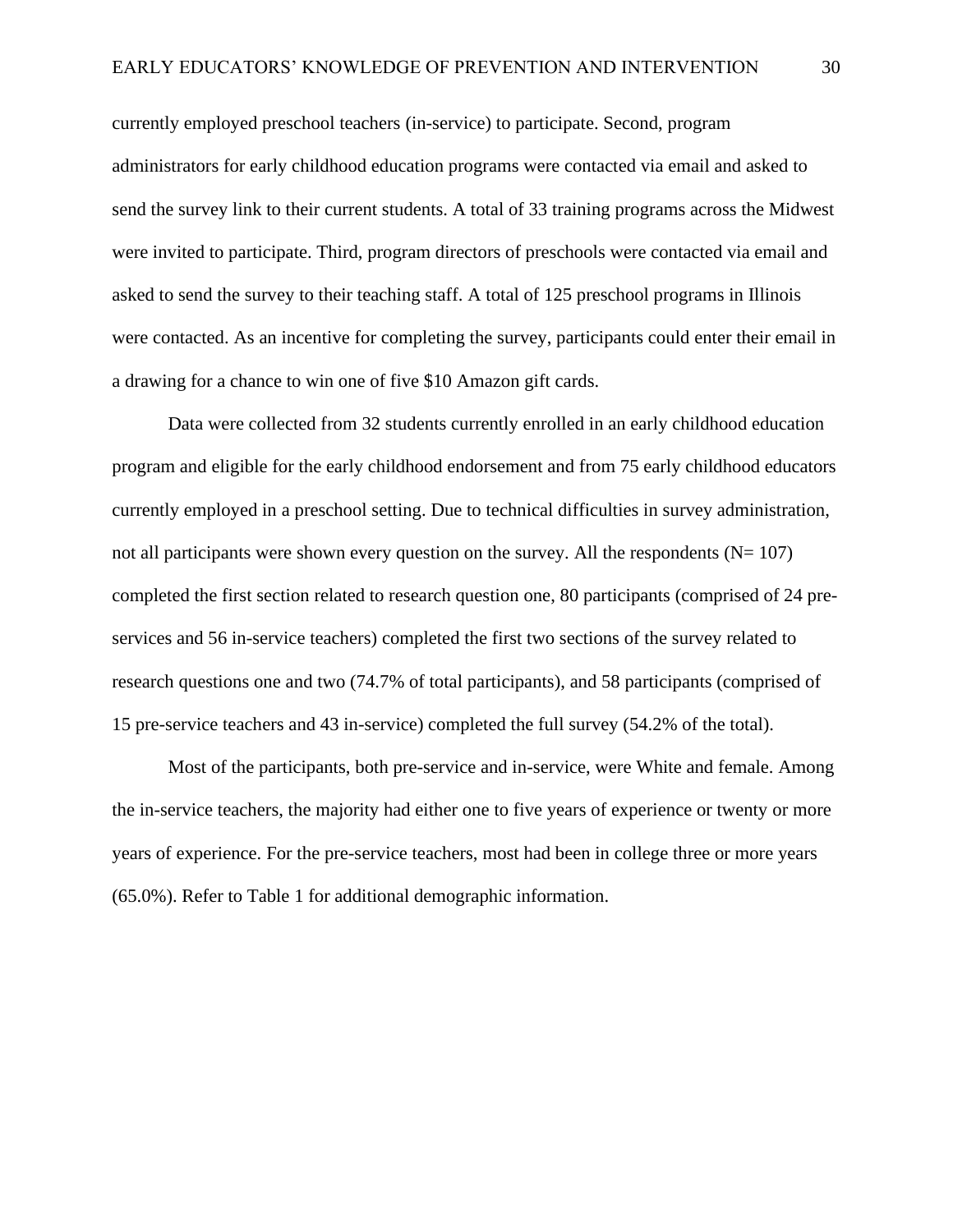## Table 1.

*Participant Demographics*

| Demographic Characteristics    |                                                | Pre-Service<br>$n = 32$ |      | In-Service<br>$n = 75$ |                  |
|--------------------------------|------------------------------------------------|-------------------------|------|------------------------|------------------|
|                                |                                                | $\boldsymbol{N}$        | $\%$ | $\overline{N}$         | %                |
| Sex                            |                                                |                         | Τ    | Τ                      | Τ                |
| Female                         |                                                | 31                      | 96.8 | 75                     | 100              |
| Male                           |                                                | $\mathbf{1}$            | 3.1  | $\boldsymbol{0}$       | $\boldsymbol{0}$ |
| Racial Background              |                                                |                         |      |                        |                  |
| White                          |                                                | 25                      | 78.1 | 65                     | 86.6             |
|                                | <b>Black/African American</b>                  | 3                       | 9.3  | $\overline{4}$         | 5.3              |
| Asian                          |                                                | $\mathbf{1}$            | 3.1  | 3                      | 4.0              |
|                                | Two or More Races                              | $\mathbf{1}$            | 3.1  | $\mathbf{1}$           | 1.3              |
| Other                          |                                                | $\overline{2}$          | 6.2  | $\overline{2}$         | 2.6              |
| <b>Highest Degree Obtained</b> |                                                |                         |      | Г                      |                  |
|                                | High School Diploma or<br>Equivalent           | 3                       | 9.3  | $\mathbf{1}$           | 1.3              |
|                                | Some College, No Degree                        | 18                      | 56.2 | 12                     | 16.0             |
|                                | Associate's Degree                             | 6                       | 18.7 | 6                      | 8.0              |
|                                | Bachelor's Degree                              | $\overline{4}$          | 12.5 | 32                     | 42.6             |
|                                | Master's Degree                                | $\mathbf{1}$            | 3.1  | 24                     | 32.0             |
|                                | Years of Experience, In-Services Teachers Only |                         |      |                        |                  |
|                                | $1 - 5$                                        |                         |      | 29                     | 38.6             |
|                                | $6 - 10$                                       |                         |      | 13                     | 17.3             |
|                                | $11 - 15$                                      |                         |      | 6                      | 8.0              |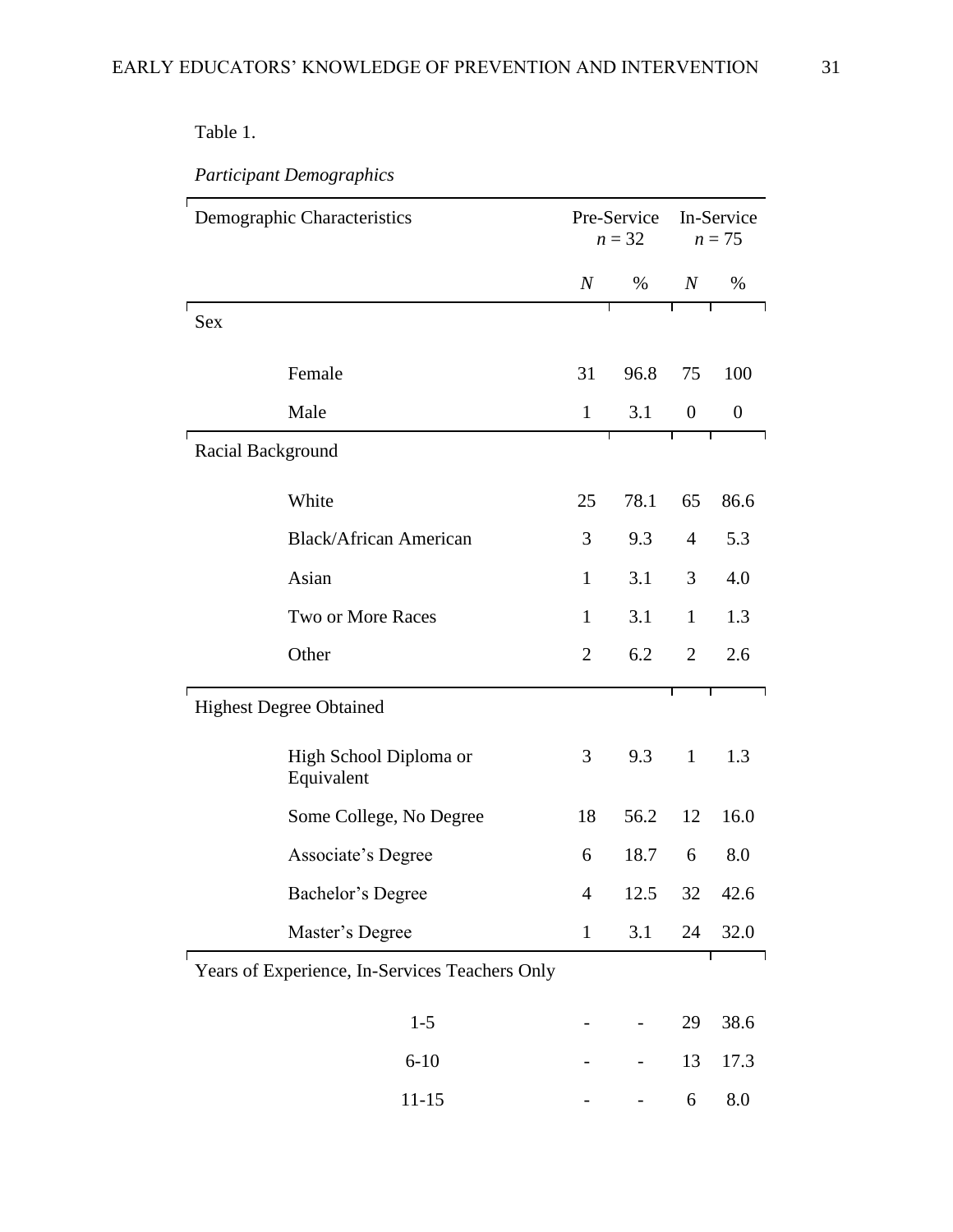| Demographic Characteristics                    | Pre-Service<br>$n=32$ |      | In-Service<br>$n = 75$ |      |
|------------------------------------------------|-----------------------|------|------------------------|------|
|                                                | $\overline{N}$        | $\%$ | $\boldsymbol{N}$       | $\%$ |
| Years of Experience, In-Services Teachers Only |                       |      |                        |      |
| 16-20                                          |                       |      | $\tau$                 | 9.3  |
| $20+$                                          |                       |      | 20                     | 26.6 |
| Years in School, Pre-Service Teachers Only     |                       |      |                        |      |
| $\mathbf{1}$                                   | 6                     | 18.7 |                        |      |
| $\overline{2}$                                 | 5                     | 15.6 |                        |      |
| 3                                              | 11                    | 34.3 |                        |      |
| $\overline{4}$                                 | $\overline{4}$        | 12.5 |                        |      |
| More than 4                                    | 6                     | 18.7 |                        |      |

Table 1 Continued

#### **Materials/Instruments**

Participants were asked to complete two survey items, a demographics questionnaire and the Early Childhood Educators' Knowledge of Preschool Behaviors survey created for this study by the primary investigator (PI). As mentioned above 58 participants (15 pre-service and 43 inservice) completed these items fully.

#### *Demographics Questionnaire*

The demographic questionnaire (see Appendix A) included questions regarding age, sex, gender identity, racial background, highest educational degree obtained, and subject of degree obtained. Participants currently enrolled in college indicated how many years of college they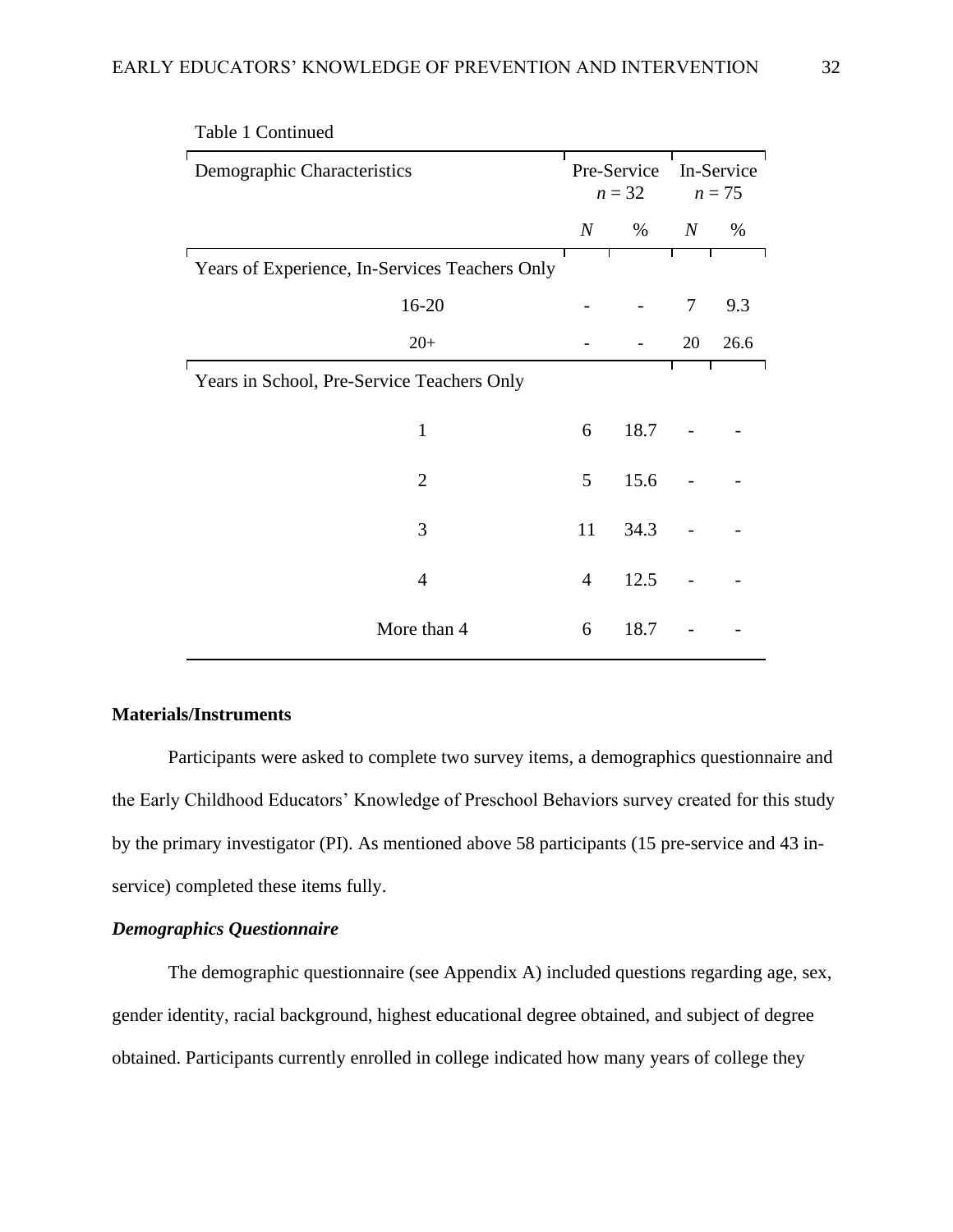have completed, and in-service teachers indicated their years of experience in early childhood education.

#### *Early Childhood Educators' Knowledge of Preschool Behavior Survey*

The Early Childhood Educators' Knowledge of Preschool Behaviors survey (see Appendix B) aims to assess four areas: (a) early childhood educators' knowledge of typical problem behaviors in preschool-aged children (including the etiology of behavior problems in young children), preventative models for addressing challenging behaviors, preschool expulsion, and content of early educator prep courses. The survey consisted of a combination of quantitative and qualitative responses. Four questions related to common problem behaviors in preschool children, six questions related to preventative practices of behavior management, two questions related to preschool expulsion, and three questions related to early childhood educator prep courses.

*Common problem behaviors in preschool children*. Four survey questions intended to assess knowledge of common problem behaviors in preschool children. The first two questions list common behavior problems exhibited by preschool-age children and asked the participant to rank on a scale of 1-5 how common each behavior is and how many times each behavior would be observed within a 30-minute period. The third question was an open-ended question on factors that cause problem behaviors at school. The fourth question was a multiple-choice question that asked why certain problem behaviors occur.

*Preventative practices.* Six survey questions intended to assess knowledge of preventative practices for behavior management. The first question asked participants whether they were familiar with the terms "response to intervention (RtI), multi-tiered system of support (MTSS), positive behavior interventions and supports (PBIS), and/or the Teaching Pyramid."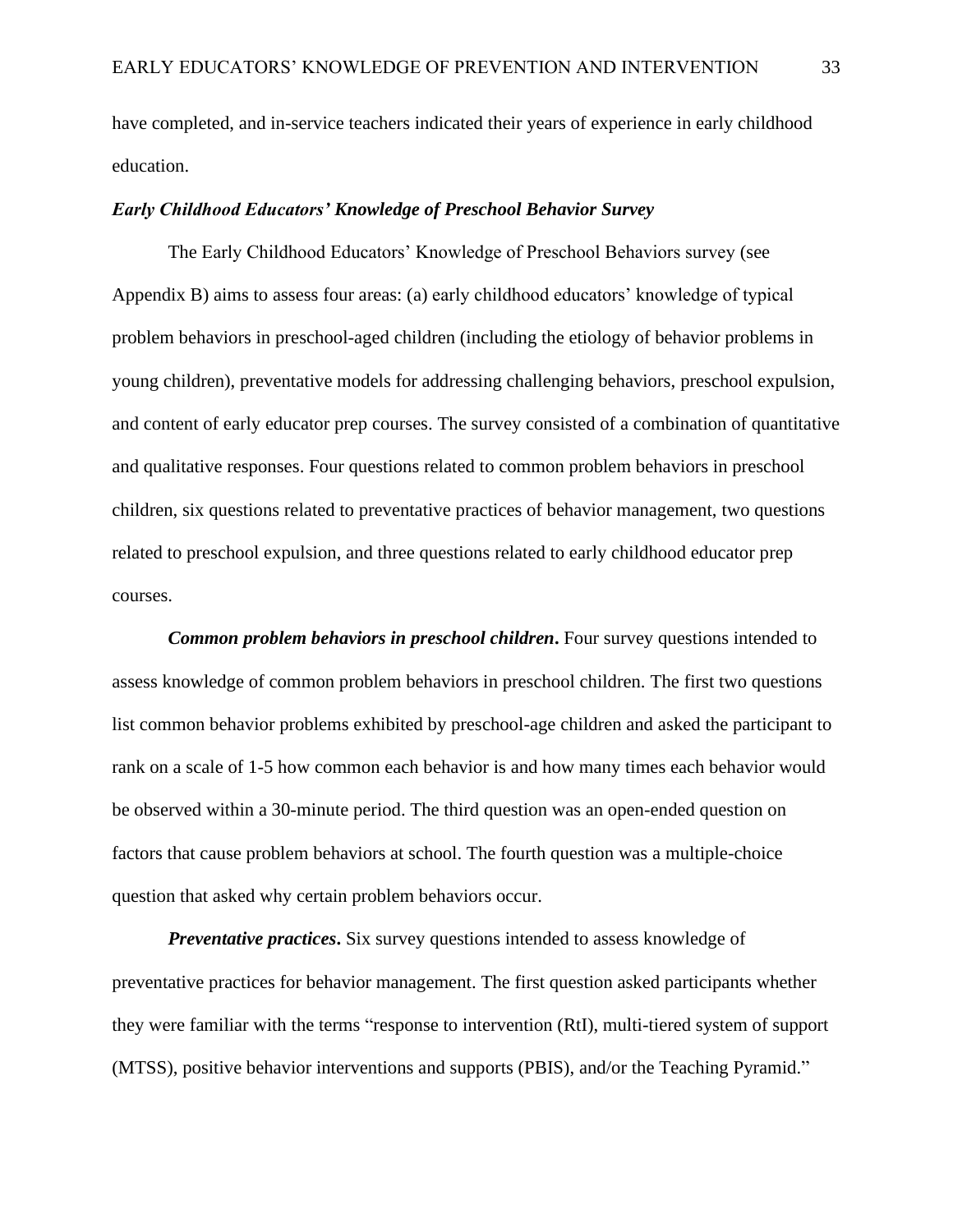The second question asked participants to explain RtI, MTSS, PBIS, and/or the Teaching Pyramid in their own words. The third question asked the participants to rank on a scale of 1-5 how likely they were to use a selection of universal preventative practices in their classroom. The fourth questions asked the participants to write examples of how they would incorporate the previously endorsed practices in their classroom. The fifth question asked the participants to rank on a scale of 1-5 how likely they were to use a selection of evidence-based practices for behavior management. The sixth questions asked the participants to write examples of how they would incorporate the previously endorsed practices in their classroom.

*Preschool expulsion*. Two survey questions were included to assess knowledge on preschool expulsion. The first question asked whether the participant believed there are circumstances when a preschool student should be expelled with either a "yes" or "no" response. If the participant responded "yes," he/she/they were asked to describe circumstances for why a preschooler should be expelled.

*Early childhood educator prep courses***.** Three survey questions intended to assess the content of early childhood educator prep courses. All three questions asked on a scale of 1-5 how often the following topics were discussed in the participant's degree program: (a) preventative practices for behavior problems, (b) typical problem behaviors vs. students at-risk for behavior problems, and (c) developmental delay. On all questions, a score of 1 indicated that the topics were never covered in any educator prep courses and a score of 5 indicated that the topic was very frequently discussed in educator prep courses.

#### **Procedures**

After securing IRB approval, recruiting participants occurred in the following ways: (a) after consulting with the Associate Dean of the College of Education at EIU, it was estimated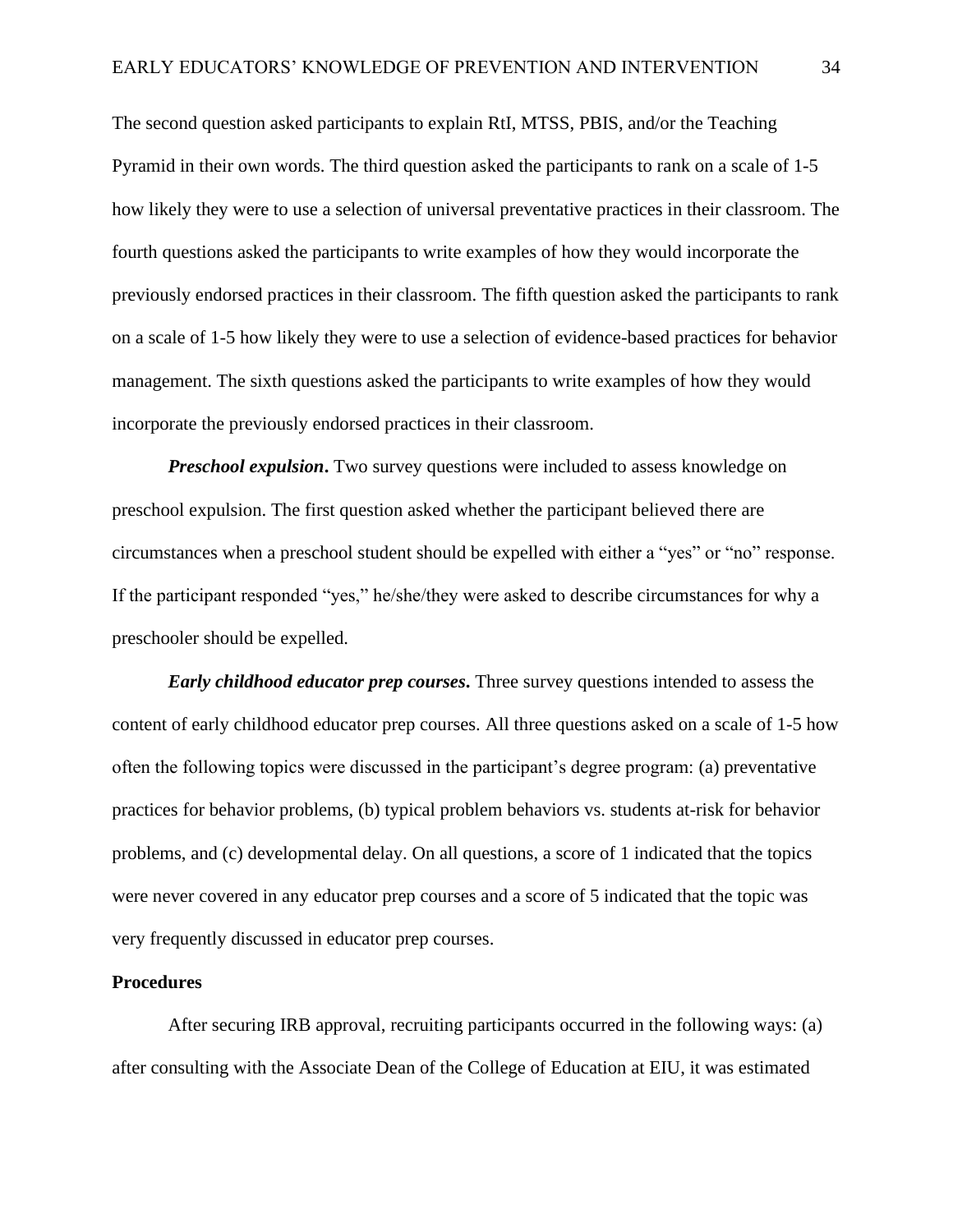that approximately 90 EIU education majors are eligible to earn the early childhood endorsement. With assistance from the teacher educator program, emails were sent to early childhood education majors to invite them to participate and included the survey link; (b) an additional 32 programs across the Midwest were contacted and the students enrolled in early childhood education programs were emailed and invited to participate; (c) administrators of 125 preschool programs in the state of Illinois were contacted and encouraged to send the study link to their teaching staff; (d) a post on EIU's School Psychology Program Facebook page was created inviting currently employed preschool teachers and students obtaining their early childhood endorsement to participate in the study. Participants interested in the study were able to click on the link for the study, which allowed them to electronically consent to participate. The participants were then prompted to electronically complete the demographics survey and the Early Childhood Educators' Knowledge of Preschool Behaviors survey via Qualtrics software.

#### **Analytic Plan**

#### *Research Question One*

To answer the first research question, can pre-service and in-service teachers distinguish preschool student problem behaviors that are most commonly observed in the classroom setting, the Early Childhood Educators' Knowledge of Preschool Behaviors survey includes questions on the frequency of problem behaviors (ranked 1-5,  $1 =$  never,  $5 =$  always), a qualitative question on the etiology of problem behaviors, and an additional quantitative question based on a hypothetical scenario of problem behavior that could commonly occur within a preschool setting. Participant answers were recorded into an excel file and separated by pre-service and in-service teachers and descriptive statistics were calculated. To determine whether teachers can identify commonly occurring (i.e., typical) problem behaviors within the preschool population; each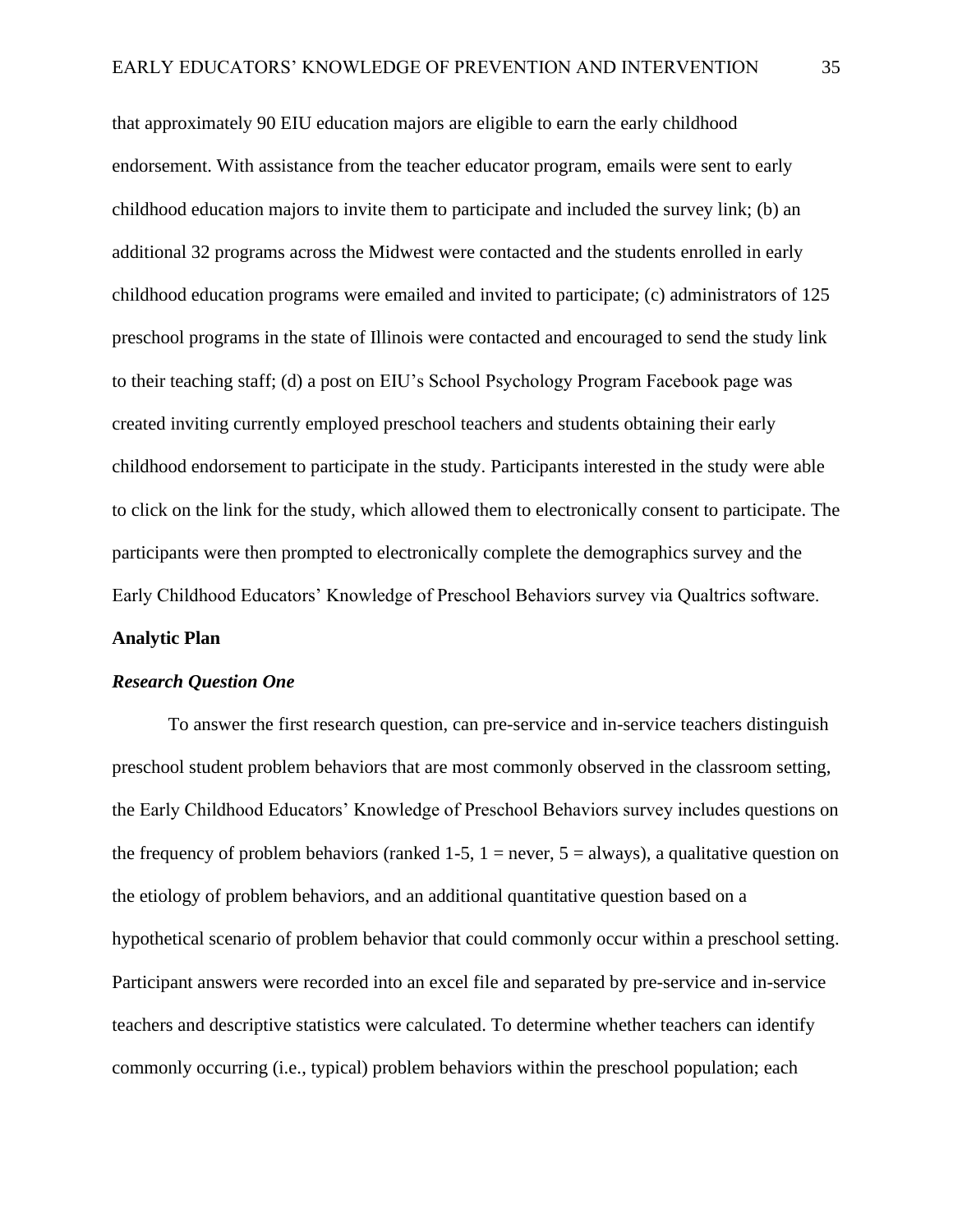participant's top three ranked problem behaviors were compared to the three most observed problem behaviors (i.e., talking out of order, being out of area, and inappropriate behavior; Floress et al., 2018). The percentage of teachers who correctly ranked the most observed problem behaviors as a 4 or a 5 were reported.

The open-ended etiology question was analyzed by qualitatively examining themes in teachers' responses. The final question, that similarly examines teachers' understanding of the etiology of preschool students' problem behavior, was analyzed by reporting the percentage of teachers who selected each answer (i.e., developmental, environmental, or a combination of both).

## *Research Question Two*

To answer the second research question, can pre-service teachers identify preventative practices for preschool students displaying behavior concerns/at-risk for behavior problems, the Early Childhood Educators' Knowledge of Preschool Behaviors survey included two questions ranking the likelihood (1 = definitely not,  $5 =$  definitely) of using preventative practices in the preschool classroom and two qualitative responses providing examples of such practices. One question asked whether participants are familiar with the terms "response to intervention (RtI), multi-tiered systems of support (MTSS), positive behavior interventions and supports (PBIS) and/or the teaching pyramid." The second question asked participants to define the previously mentioned terms in their own words. Participant answers were recorded into an excel file and separated by pre-service and in-service teachers. Responses for the likelihood questions were reported in percentages and the qualitative questions were analyzed by examining themes in teachers' responses.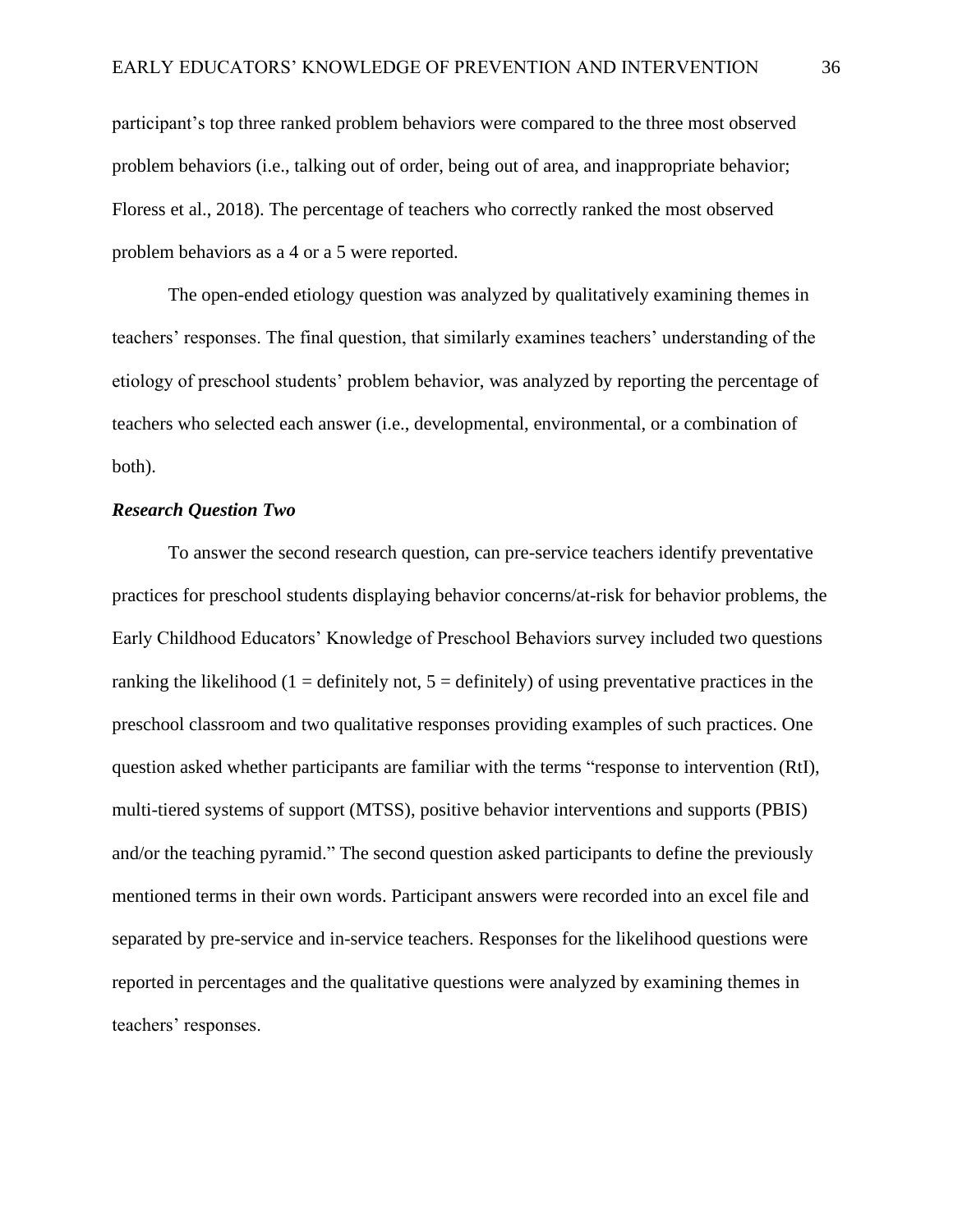# *Research Question Three*

To answer the third research question, under what circumstances do pre-service teachers think expulsion from preschool is appropriate, the Early Childhood Educators' Knowledge of Preschool Behaviors survey asked whether the participant thought there was a circumstance in which a preschool student should be expelled from preschool and if so, to provide a specific situation/example. Participant answers were recorded into an excel file and separated by preservice and in-service teachers. According to Stegelin (2018), unless a child is a harm to themselves or others, there is no reason to permanently remove a child from the preschool setting. If a participant selected "yes" to preschool expulsion, their written response was analyzed to see if the reason is related to harmful behaviors as well as the frequency and intensity of problem behaviors. Descriptive statistics were calculated.

### *Research Question Four*

To answer the fourth research question, are there differences between pre-service educator's knowledge of prevention, behavior management, and developmental delay compared to early educators currently employed in a preschool setting, the Early Childhood Educators' Knowledge of Preschool Behaviors survey contained three questions on topics taught in early childhood educator prep programs. Participant answers were recorded into an excel file and separated by pre-service and in-service teachers and descriptive statistics were calculated using ttests to determine any statistically significant differences.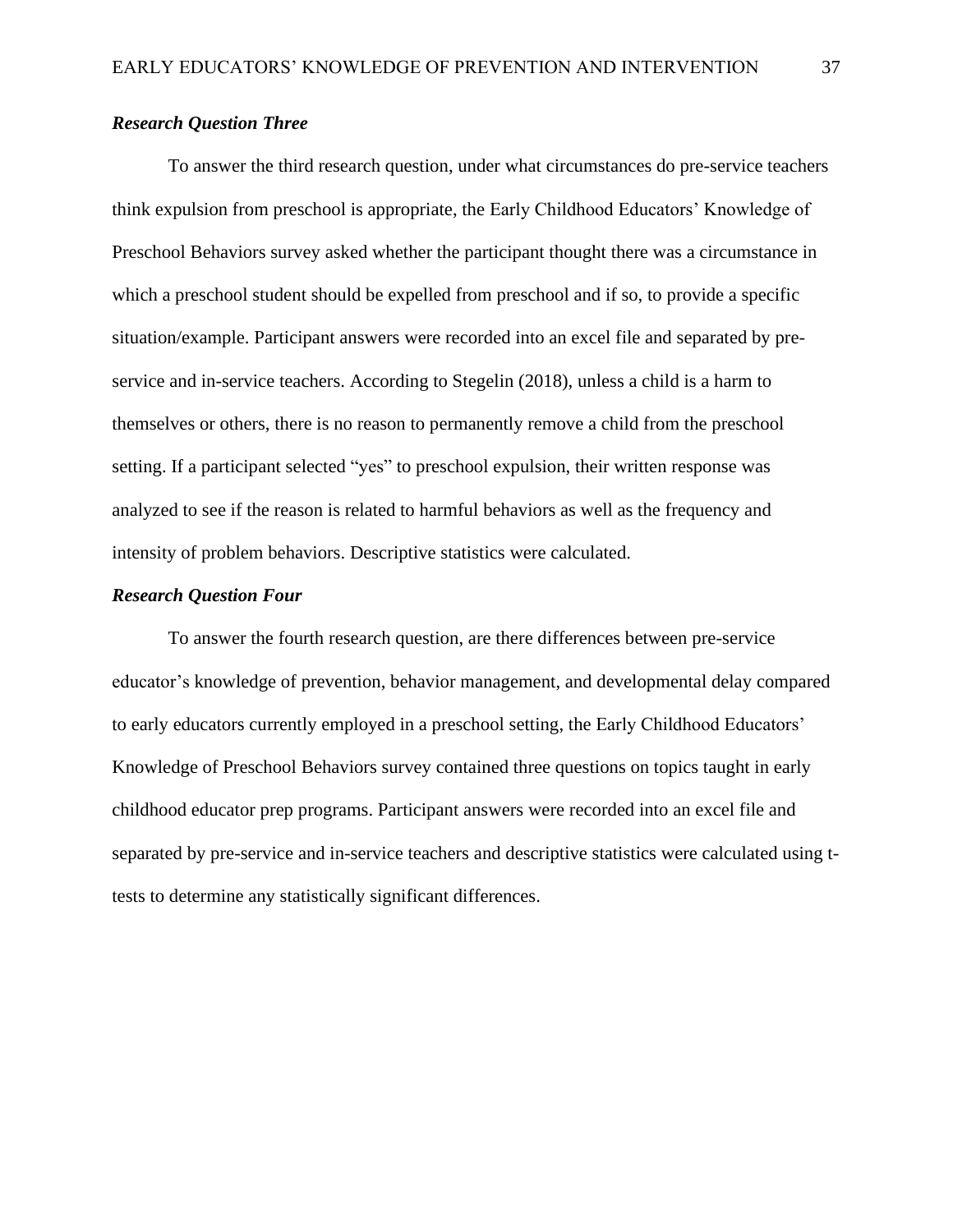## **Results**

# **Research Question One**

# *Most Observed Problem Behaviors*

According to observational data collected by Floress et al. (2018), the three most observed problem behaviors across special education, at-risk, and general education preschool classrooms were *talking out of order*, *being out of area*, and *inappropriate behavior*. Of the 107 total respondents, 46 (42.9%) respondents rated *talking out of order* as a 4 or 5; 16 (14.9%) rated *being out of area* a 4 or 5; and 23 (21.5%) rated *inappropriate behavior* as a 4 or a 5. None of the pre-service teachers rated *talking out of order, being out of area, or inappropriate behavior*  higher than a 4. Except for *out of area*, a higher percentage of in-service teachers endorsed *talking out of order* and *inappropriate behavior* compared to pre-service teachers. Table 2 summarizes pre-service and in-service teachers' ratings for each of the top three behaviors.

#### Table 2

| <b>Behavior</b>        | Response<br>Ranking | Pre-Service<br>$n=32$ |                  | In-Service<br>$n=75$ |      | Total<br>$n = 107$ |      |
|------------------------|---------------------|-----------------------|------------------|----------------------|------|--------------------|------|
| Inappropriate Behavior |                     | N                     | $\%$             | N                    | %    | N                  | $\%$ |
|                        | 1                   | $\mathbf{0}$          | $\theta$         | $\overline{2}$       | 2.6  | 2                  | 1.8  |
|                        | $\overline{2}$      | $\tau$                | 21.8             | 8                    | 10.6 | 15                 | 14.0 |
|                        | 3                   | 19                    | 59.3             | 48                   | 64.0 | 67                 | 62.6 |
|                        | $\overline{4}$      | 6                     | 18.7             | 12                   | 16.0 | 18                 | 16.8 |
|                        | 5                   | $\mathbf{0}$          | $\boldsymbol{0}$ | 5                    | 6.6  | 5                  | 4.6  |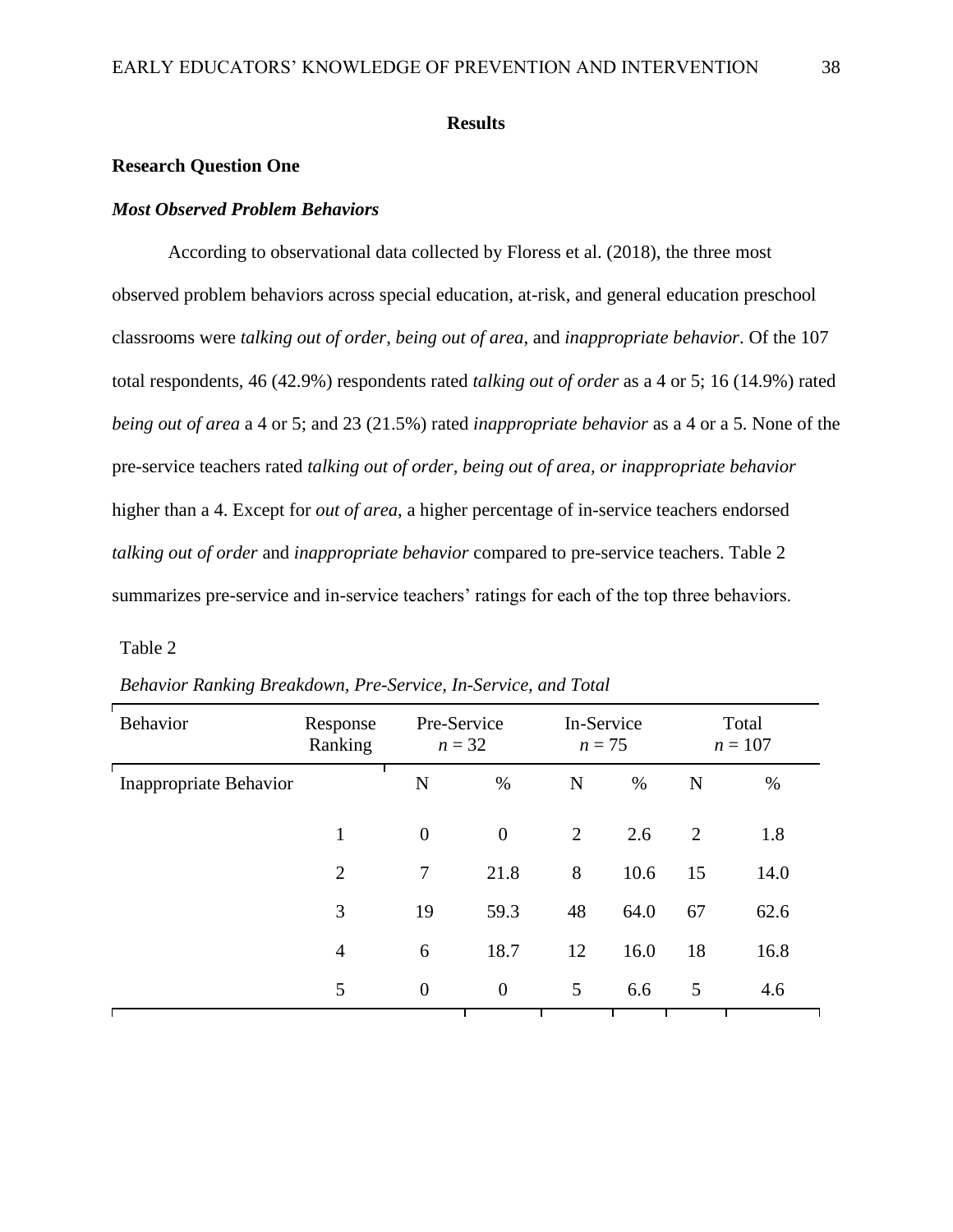| Behavior             | Response<br>Raking | Pre-Service<br>$n = 32$ |                  | In-Service<br>$n = 75$ |                  | Total<br>$n = 107$ |                  |
|----------------------|--------------------|-------------------------|------------------|------------------------|------------------|--------------------|------------------|
| Talking Out of Order |                    | $\boldsymbol{N}$        | $\%$             | $\boldsymbol{N}$       | $\%$             | $\cal N$           | $\%$             |
|                      | $\mathbf{1}$       | $\boldsymbol{0}$        | $\boldsymbol{0}$ | $\boldsymbol{0}$       | $\boldsymbol{0}$ | $\boldsymbol{0}$   | $\boldsymbol{0}$ |
|                      | $\overline{2}$     | 3                       | 9.3              | 10                     | 13.3             | 13                 | 12.1             |
|                      | 3                  | 19                      | 59.3             | 29                     | 38.6             | 48                 | 44.8             |
|                      | $\overline{4}$     | 10                      | 31.2             | 25                     | 33.3             | 35                 | 32.7             |
|                      | 5                  | $\boldsymbol{0}$        | $\boldsymbol{0}$ | 11                     | 14.6             | 11                 | 10.2             |
| Being Out of Area    |                    |                         |                  |                        |                  |                    |                  |
|                      | $\mathbf{1}$       | 6                       | 18.7             | 12                     | 16.0             | 18                 | 16.8             |
|                      | $\overline{2}$     | 12                      | 37.5             | 30                     | 40.0             | 42                 | 39.2             |
|                      | 3                  | 9                       | 28.1             | 22                     | 29.3             | 31                 | 28.9             |
|                      | $\overline{4}$     | 5                       | 15.6             | $\tau$                 | 9.3              | 12                 | 11.2             |
|                      | 5                  | $\boldsymbol{0}$        | $\boldsymbol{0}$ | $\overline{4}$         | 5.3              | $\overline{4}$     | 3.7              |

# Table 2 Continued

# *Problem Behavior Etiology*

The participants were asked an open-ended question; "What are some things that cause the development of negative behavior at school? If you have a child with behavior problems in your preschool classroom, why might those behavior problems be occurring?" Answers from the pre-service and in-service teachers were sorted based on whether they indicated only external factors, only internal factors, or a combination of external and internal factors. External factors consisted of environmental factors that existed outside of the child, such as traumatic events and interactions with adults and peers. Internal factors exist only within the child, such as the child's level of development and physiological state (hungry, tired, etc.).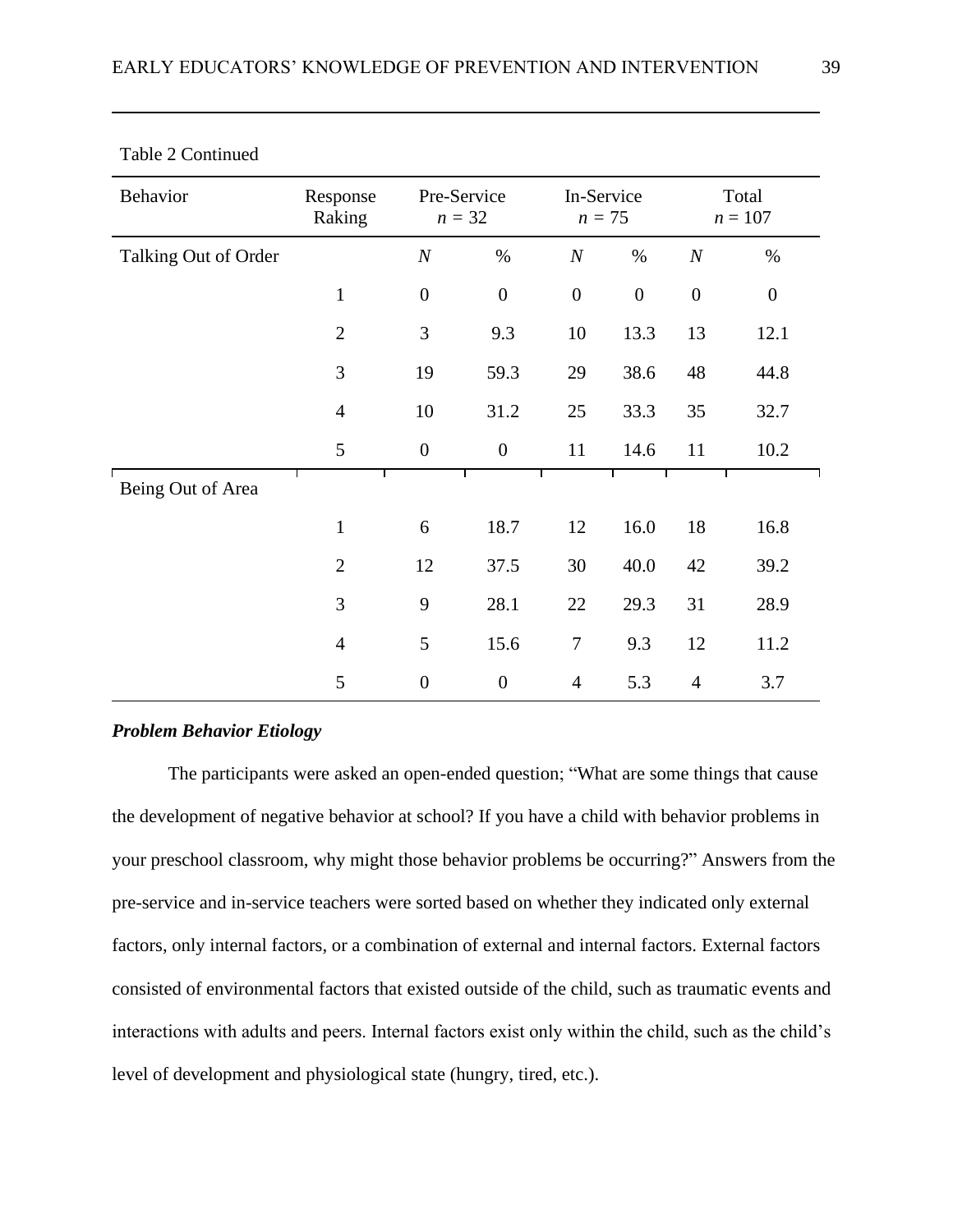An equal percentage of pre-service teachers indicated behavior problems were caused by 'only external factors' (45.8%) and a 'combination of internal and external factors' (45.8%). A small percentage (4.0%) of pre-service teachers cited 'only internal factors.' A similar pattern emerged among in-service teachers, with 53.4% indicating behavior problems were caused by 'only external factors' while 43.1% reported 'both internal and external causes.' A minimal percentage (3.4%) cited 'only internal factors.'

**All participants.** Pre-service and in-service teachers noted several common causes for behavior problems. The top five most commonly cited causes were home life (54.4% of total responses), which included parenting, discipline, sibling interactions, and changes at home, gaining/ seeking attention from teachers and/or peers (29.1%), trauma (18.9%), a diagnosis of a mental or developmental disorder (15.1%), and physiological factors including being hungry and/or tired (13.9%). Other common causes include general developmental delay (12.6% of total responses), not knowing behavior expectations or having unclear expectations (11.39%), trying to gain an object (10.1%), behaviors as a form of communication and/or now knowing how to properly communicate needs (8.8%), being overstimulated and/or not knowing how to regulate themselves (7.5%), lack of teacher training in classroom and behavior management (7.5%), changes in routine (7.5%), and avoiding nonpreferred/difficult activities (6.3%).

**Pre-service vs. in-service.** Three of the top five reported causes for behavior problems were the same between pre-service and in-service groups: Home life (69.5% of pre-service, 48.2% in-service), gaining attention (34.7% pre-service, 26.7% in-service), and a diagnosis (21.7% pre-service, 16.7% in-service). There were two causes in each group that did not rank in the top five for the other group. Among the pre-service participants, general developmental delay (17.3%) and form of communication (17.3%) rounded out the top five. Among the in-service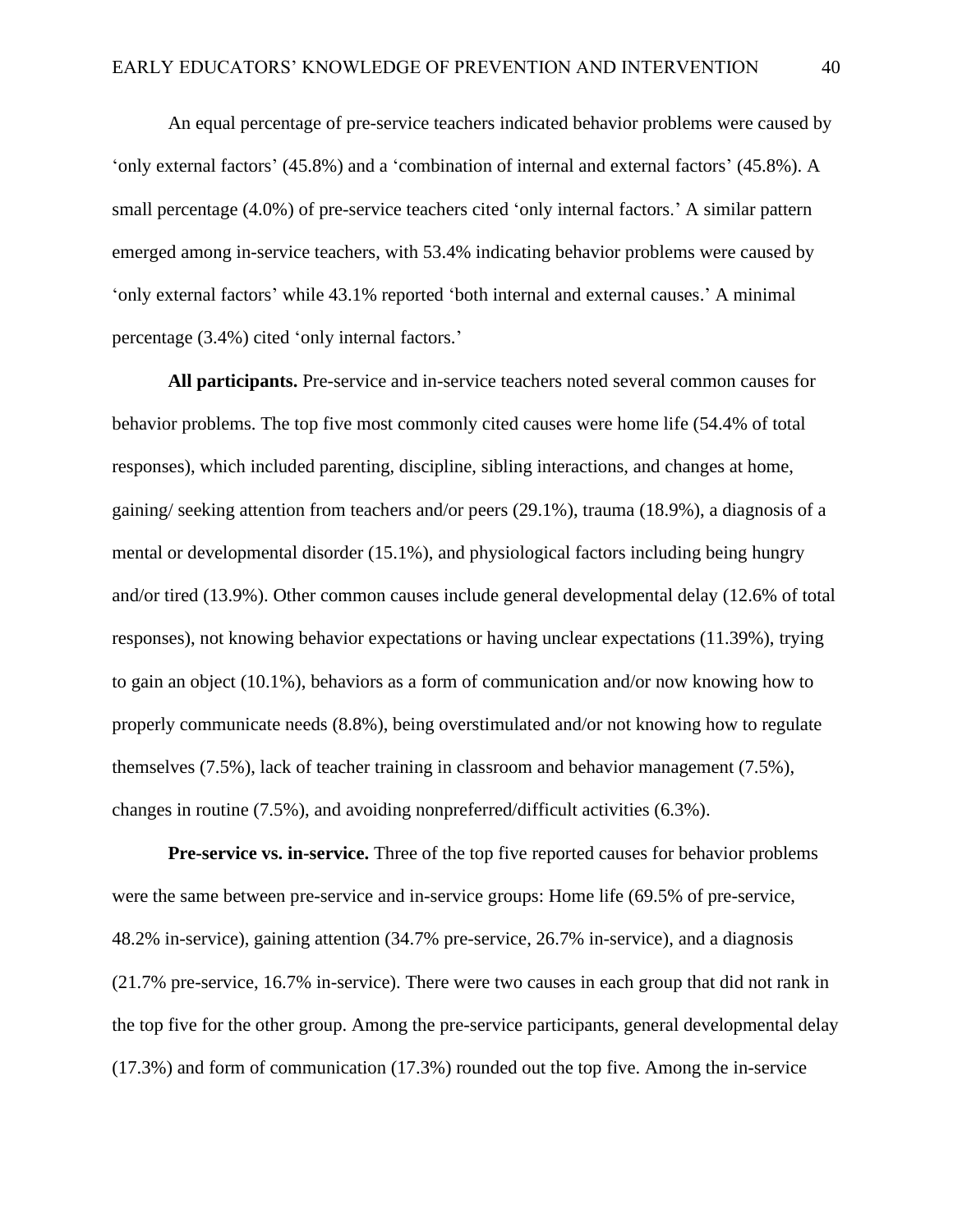participants, trauma (including stress) was noted in 19.6% of responses and physiological factors were included in 17.8% of responses. Table 3 summarizes the top five causes for each group and across all participants. There were several responses that only one or two participants noted, including the current pandemic, the child's personality, exposure to social media, the internet, and television, not enough outside time built into the schedule, and too much focus on academics in the preschool setting.

#### Table 3

|                              | Pre-Service<br>$n = 23$ |      | In-Service<br>$n = 56$ |      | Total<br>$n=79$ |      |
|------------------------------|-------------------------|------|------------------------|------|-----------------|------|
| Cause (External or Internal) | N                       | $\%$ | N                      | $\%$ | N               | $\%$ |
| Home $(E)$                   | 16                      | 69.5 | 27                     | 48.2 | 43              | 54.4 |
| Seeking Attention (E)        | 8                       | 34.7 | 15                     | 26.9 | 23              | 29.1 |
| Diagnosed Disorder (I)       | 5                       | 21.7 | 9                      | 16.0 | 12              | 15.1 |
| Developmental Delay (I)      | 4                       | 17.3 |                        |      |                 |      |
| Form of Communication (E)    | 4                       | 17.3 |                        |      |                 |      |
| Trauma (E)                   |                         |      | 11                     | 19.6 | 15              | 18.9 |
| Physiological Need (I)       |                         |      | 10                     | 17.8 | 11              | 13.9 |

*Top Five Causes of Problem Behaviors by Pre-Service, In-Service, and Total*

To determine the participants' understanding of behavior problem etiology, participants answered the question "Imagine a child in your preschool class is non-compliant (i.e., is slow to follow directions when switching activities, refuses to pick up toys when asked, refuses to participate in large group activities when asked). Why might these behavior problems be occurring?" The first response (A) said that problem behaviors are typical at the preschool age and most students age out of the behaviors; the second response (B) said that problem behaviors arise out of parent-child interactions at home; the third response (C) was a combination of A and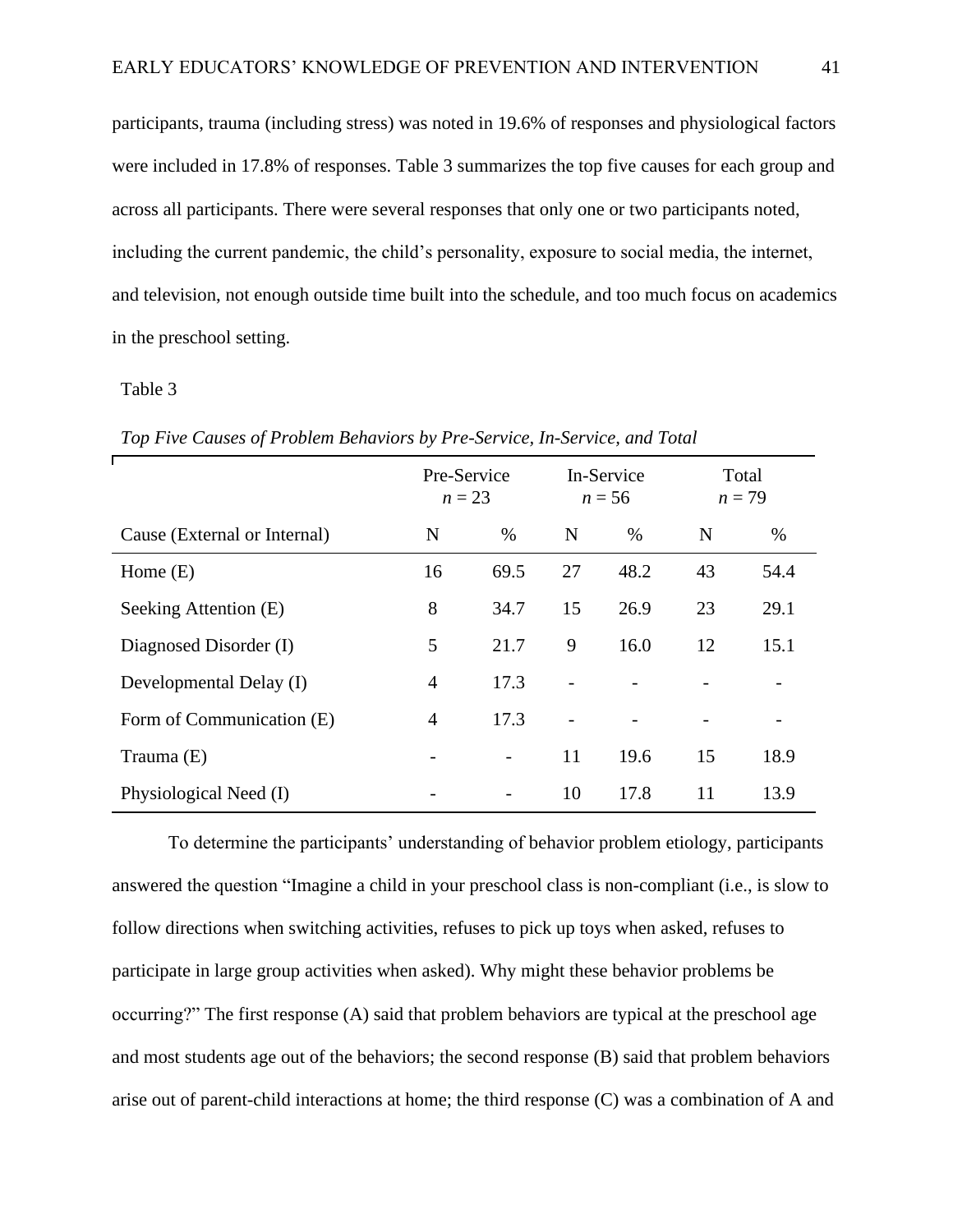B; and the fourth response option (D) was "other" and allowed the participant to fill in their own response. Most respondents (68.6% of in-service and 87.5% of pre-service) selected the third response (C) which noted that problem behaviors are both typical and a response to parent-child interactions.

#### **Research Question Two**

#### *Terminology: RtI, MTSS, Teaching Pyramid*

**Familiarity with terms.** Pre-service  $(n = 15)$  and in-service teachers  $(n = 43)$  were asked whether they were familiar with the terms: Response to Intervention (RtI), Multi-Tiered System of Support (MTSS), and the Teaching Pyramid. Teachers were also asked to define these terms in their own words. Among the three terms, both pre-service and in-service participants knew the least about the Teaching Pyramid and were more familiar with RtI and MTSS. Table 5 summarizes the full results.

## Table 4

|                                           |                        | <b>Pre-Service Teachers</b><br>$(n=15)$ | <b>In-Service Teachers</b><br>$(n=43)$ |                            |  |  |
|-------------------------------------------|------------------------|-----------------------------------------|----------------------------------------|----------------------------|--|--|
| Term(s)                                   | Number of<br>Responses | % Participant<br>Responses              | Number of<br>Responses                 | % Participant<br>Responses |  |  |
| RtI, MTSS, and<br><b>Teaching Pyramid</b> | 3                      | 20.0                                    | 26                                     | 60.4                       |  |  |
| Only RtI and MTSS                         | 5                      | 33.3                                    | 7                                      | 16.2                       |  |  |
| <b>Only Teaching</b><br>Pyramid           |                        |                                         | $\overline{2}$                         | 4.6                        |  |  |
| None of the Terms                         |                        | 46.6                                    | 8                                      | 18.6                       |  |  |

*Teachers' Familiarity with Terms*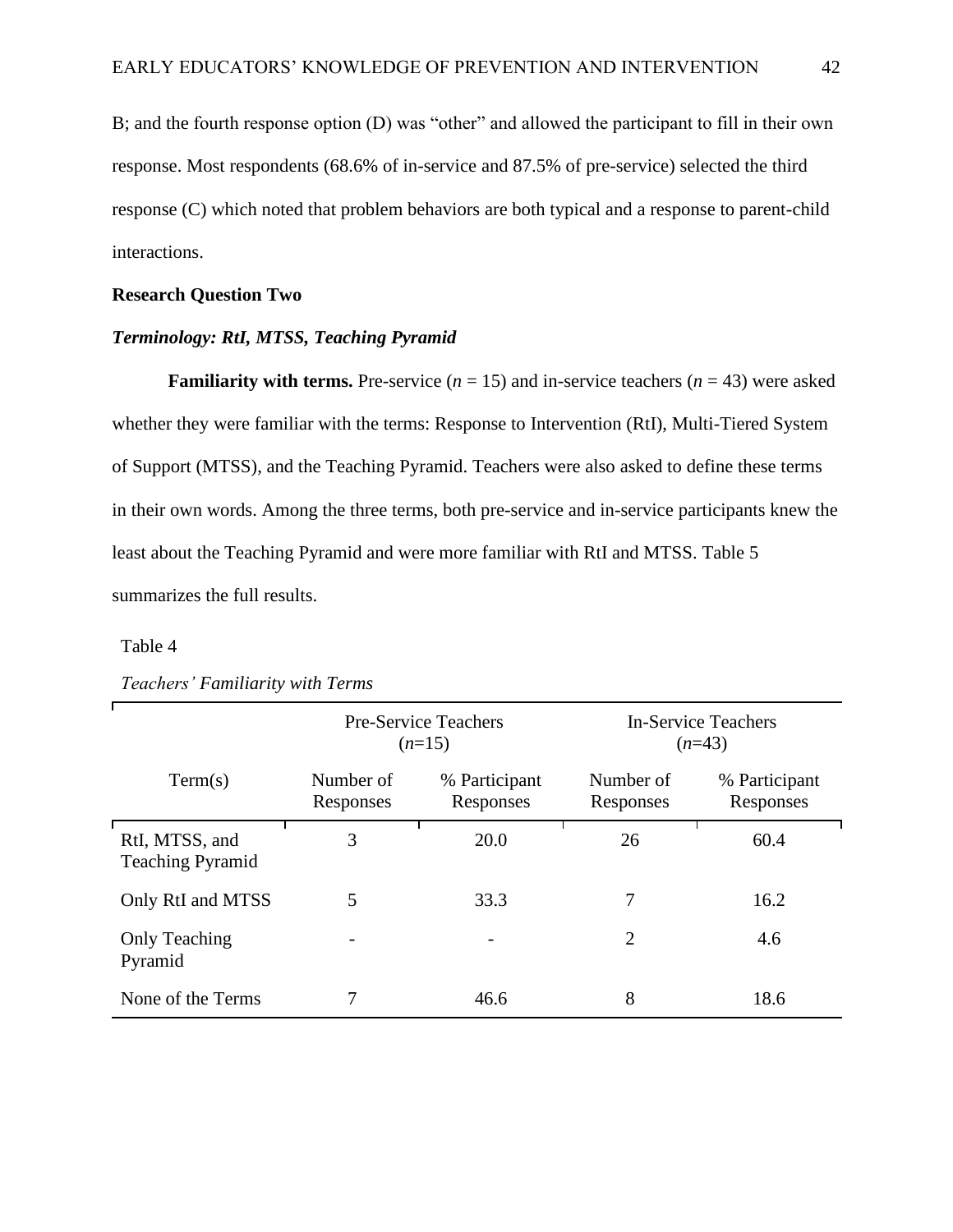**Defining terms.** When the respondents were asked to define each term, several themes emerged from their responses. In multiple responses, the participants included one statement that was intended to describe all three terms and did not highlight the differences. Most of the responses only described RtI and/or MTSS and the participants were more familiar with these terms than the Teaching Pyramid. If a participant was describing the Teaching Pyramid, they often described it incorrectly. For example, one in-service teacher described the teaching pyramid as "how the child is adapting in their academics." The participants were more accurate in describing RtI and MTSS. For example, 70.0% of all respondents noted that RtI and MTSS involved supporting the needs of students with interventions and 52.5% of all respondents noted that RtI and MTSS follow a systematic framework with varied levels or tiers of support. The participants were more likely to say that RtI and MTSS are for behavior concerns (45.0%) rather than academic concerns (22.5%). Only respondents who were in-service teachers noted that the whole class receives interventions within the bottom tier of the framework (15.63%) and only one in-service teacher noted that decisions based on where students are positioned in the framework comes from data collection and progress monitoring.

# *Preventative Practices*

**Pre-service.** Pre-service  $(n = 15)$  and in-service  $(n = 43)$  participants were asked to rate the likelihood (1 = definitely not,  $5 =$  definitely) of using certain behavior management, preventative practices in their classroom. The listed practices included building positive relationships with students, building positive relationships with families, giving positive attention to prosocial behavior, teaching routines and expectations, adjusting environment to encourage student engagement, teaching social and emotional strategies, and providing individualized interventions. Only one in-service participant indicated they would probably not or definitely not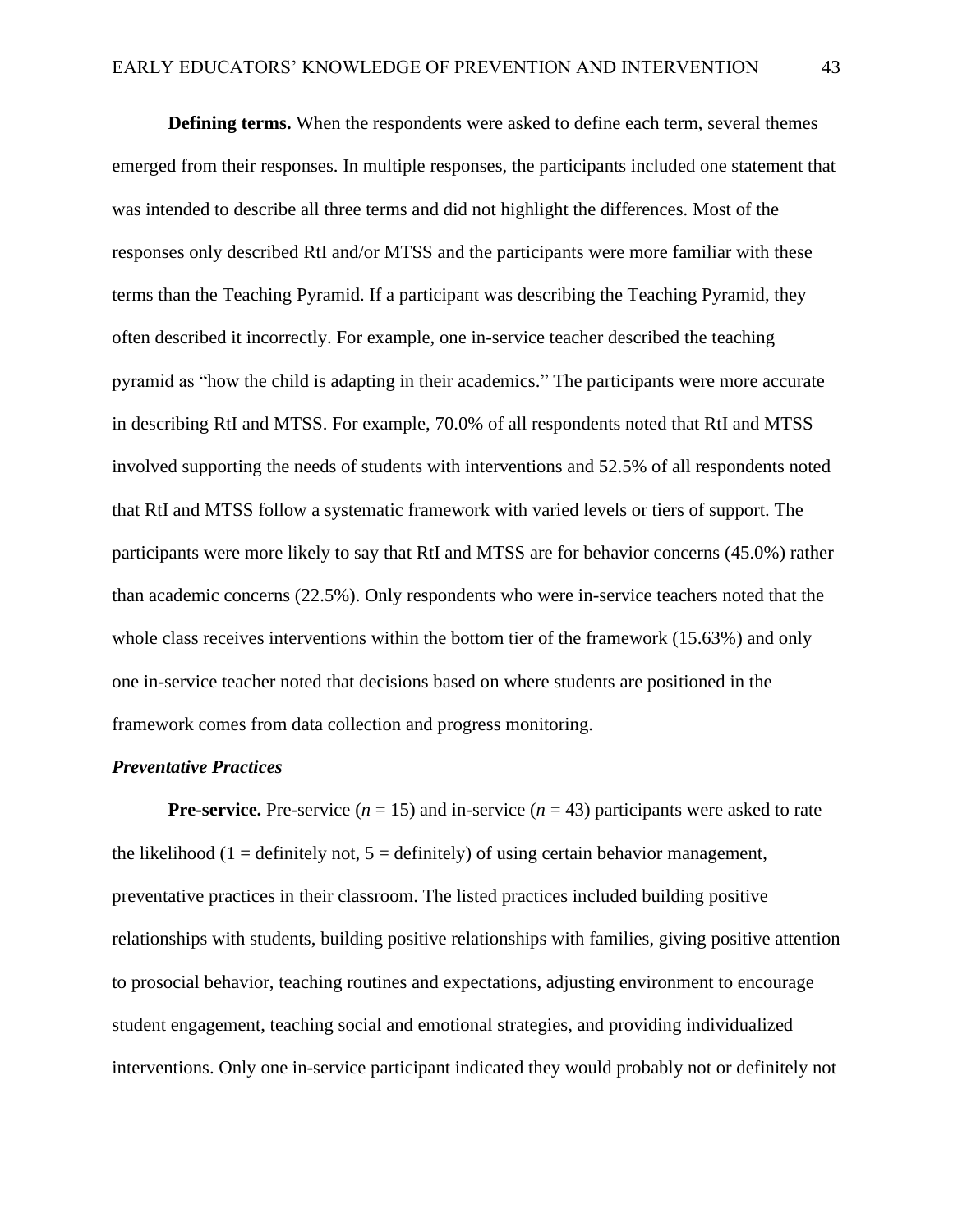(two or one rating) use one strategy, otherwise most participants indicated that they would probably (4 rating) or definitely (5 rating) use all the strategies. Table 6 summarize the preservice and in-service teachers' endorsement of each practice.

# Table 5

|                                                    |                                  | Pre-service<br>$n=15$ |                            | In-Service<br>$n = 43$ |                            |  |
|----------------------------------------------------|----------------------------------|-----------------------|----------------------------|------------------------|----------------------------|--|
| Practice                                           | Number of<br>Rating<br>Responses |                       | % Participant<br>Responses | Number of<br>Responses | % Participant<br>Responses |  |
| <b>Build Positive</b><br>Relationships w/ Students |                                  |                       |                            |                        |                            |  |
|                                                    | 3                                | $\boldsymbol{0}$      | $\overline{0}$             | $\mathbf{1}$           | 2.3                        |  |
|                                                    | $\overline{4}$                   | $\boldsymbol{0}$      | $\boldsymbol{0}$           | $\mathbf{1}$           | 2.3                        |  |
|                                                    | 5                                | 15                    | 100                        | 41                     | 95.3                       |  |
| <b>Build Positive</b><br>Relationships w/ Families |                                  |                       |                            |                        |                            |  |
|                                                    | $\mathbf{2}$                     | $\overline{0}$        | $\overline{0}$             | $\mathbf{1}$           | 2.3                        |  |
|                                                    | 3                                | $\boldsymbol{0}$      | $\boldsymbol{0}$           | $\mathbf{1}$           | 2.3                        |  |
|                                                    | $\overline{4}$                   | $\overline{2}$        | 13.3                       | $\overline{0}$         | $\boldsymbol{0}$           |  |
|                                                    | 5                                | 13                    | 86.6                       | 41                     | 95.3                       |  |
| Give Positive Attention to<br>Prosocial Behaviors  |                                  |                       |                            |                        |                            |  |
|                                                    | $\overline{4}$                   | $\boldsymbol{0}$      | $\boldsymbol{0}$           | $\overline{2}$         | 4.6                        |  |
|                                                    | 5                                | 15                    | 100                        | 41                     | 95.3                       |  |
| Teach Routines and<br>Expectations                 |                                  |                       |                            |                        |                            |  |
|                                                    | $\overline{4}$                   | $\boldsymbol{0}$      | $\overline{0}$             | $\mathbf{1}$           | 2.3                        |  |
|                                                    | 5                                | 15                    | 100                        | 42                     | 97.6                       |  |

*Likelihood of Using Preventative Practices in the Classroom*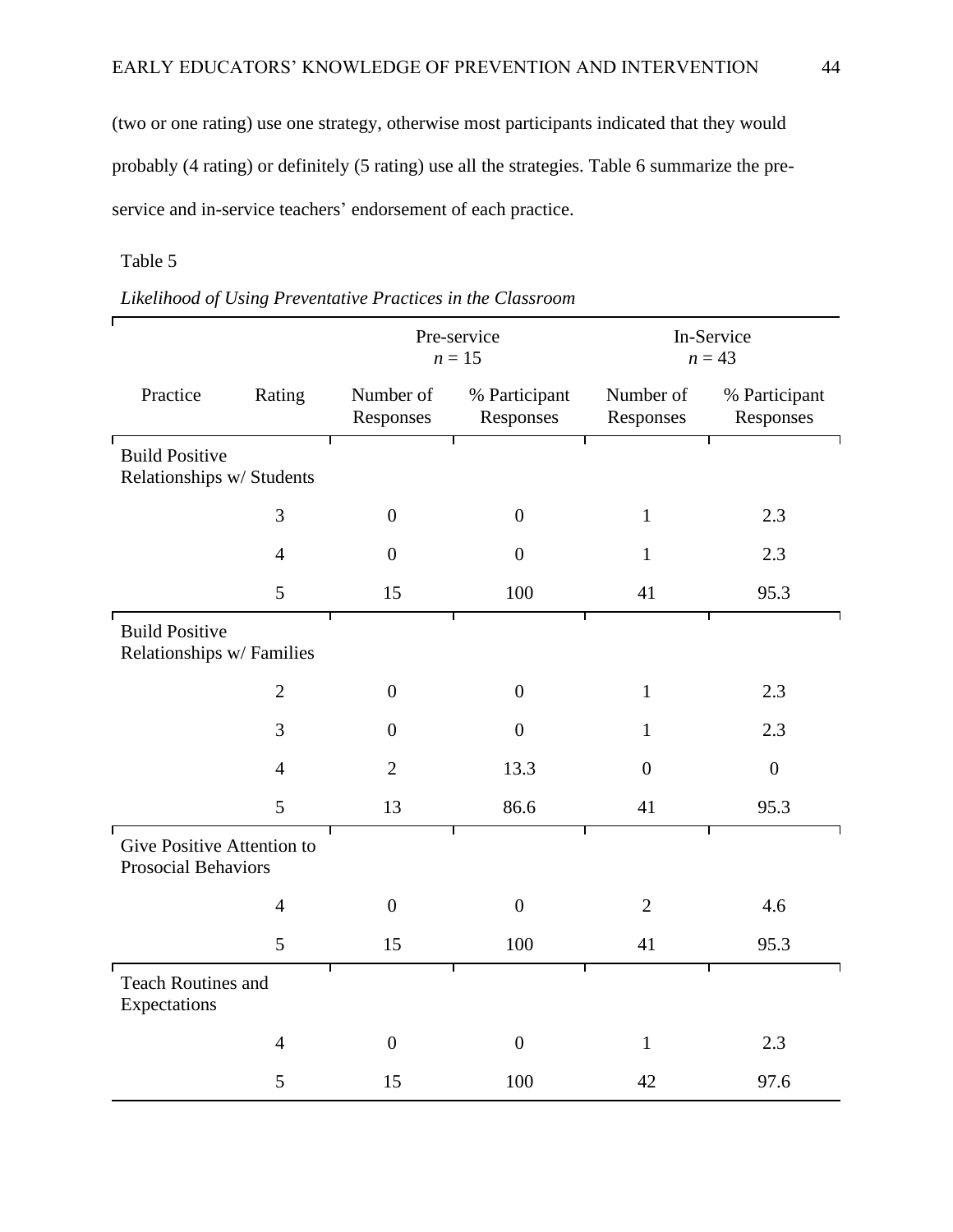|                                                      |                | Pre-service<br>$n = 15$                              |                | In-Service<br>$n = 43$ |                            |  |
|------------------------------------------------------|----------------|------------------------------------------------------|----------------|------------------------|----------------------------|--|
| Practice                                             | Rating         | Number of<br>% Participant<br>Responses<br>Responses |                | Number of<br>Responses | % Participant<br>Responses |  |
| Adjust Environment to<br><b>Encourage Engagement</b> |                |                                                      |                |                        |                            |  |
|                                                      | $\overline{4}$ | $\overline{0}$                                       | $\overline{0}$ | 3                      | 6.9                        |  |
|                                                      | 5              | 15                                                   | 100            | 40                     | 93.0                       |  |
| <b>Teach Social Emotional</b><br><b>Strategies</b>   |                |                                                      |                |                        |                            |  |
|                                                      | 5              | 15                                                   | 100            | 43                     | 100                        |  |
| Provide Individualized<br>Interventions              |                |                                                      |                |                        |                            |  |
|                                                      | 3              | $\overline{0}$                                       | $\overline{0}$ | $\mathbf{1}$           | 2.3                        |  |
|                                                      | $\overline{4}$ | $\mathbf{1}$                                         | 6.6            | 3                      | 6.9                        |  |
|                                                      | 5              | 14                                                   | 93.3           | 39                     | 90.6                       |  |

Table 5 Continued

**In-service.** The in-service teachers had slightly more variation in their responses compared to pre-service participants. In-service teachers indicated they would probably or definitely use the following strategies: Give positive attention to prosocial behaviors, teach routines and expectations, adjust the environment to encourage student engagement, and teach social emotional strategies. Two respondents indicated they would possibly and probably not (three and two rating) build positive relationships with families, which were the lowest ratings. Other practices that in-service teachers indicated they would possibly use (three rating) were providing individualized interventions (2.3%) and building positive relationships with students (2.3%). Teaching social emotional strategies was the only practice every in-service teacher indicated they would definitely use (five rating).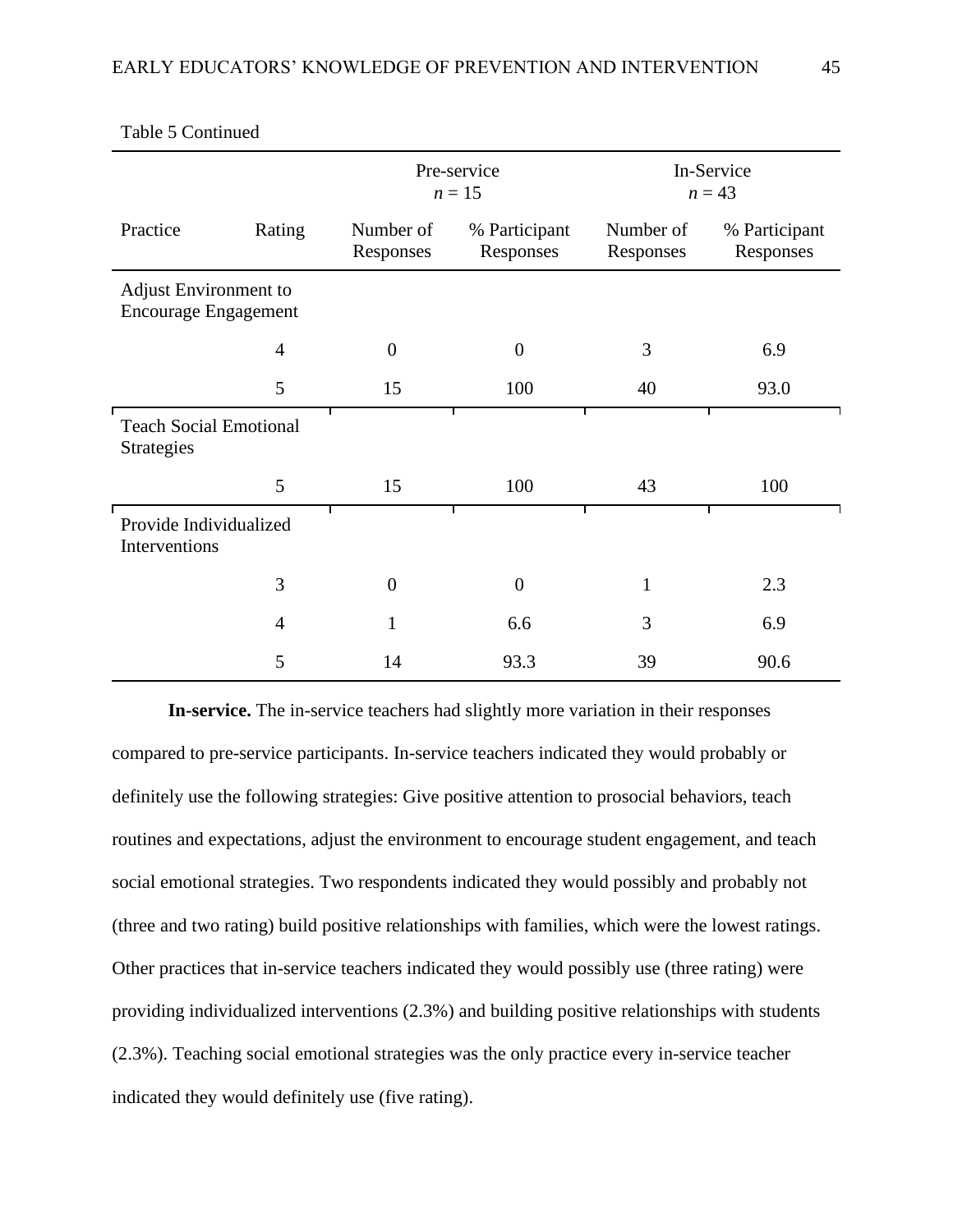When the pre-service and in-service participants were asked to give examples of how they would incorporate preventative practices in their classroom, there were a variety of examples given. There were seven main themes that described each example. The most commonly referenced practice was keeping an open line of communication with parents. Among total respondents (pre-service and in-service teachers), 41.0% of all participants said that they would strive to communicate both positive and negative comments to parents on a regular basis. Some participants also noted that their preschool has parent-teacher conferences as another method of communication. The second most common response was the use of visual schedules and/or visual reminders of behavior expectations (32.1% total responses). This section also included modeling and role-playing appropriate behaviors. For building relationships with students, the participants reported that they would encourage the students to communicate with them and they try to learn as much as they can about the students (30.3% total responses). Examples given for teaching SEL strategies included teaching students in the moment when a difficult situation occurs as well as teaching coping strategies (28.5% total responses). The participants also mentioned the importance of giving positive feedback and praise as well as being aware of praising more than reprimanding (23.2% total responses). The participants noted that they include a variety of activities in their classrooms as well as differentiating activities to meet different levels of need (17.8% of respondents). The final most common category was encouraging family involvement in and outside of the classroom (12.5% total responses). An additional 9.5% of teachers mentioned the specific curriculum that they use to incorporate SEL lessons throughout the day.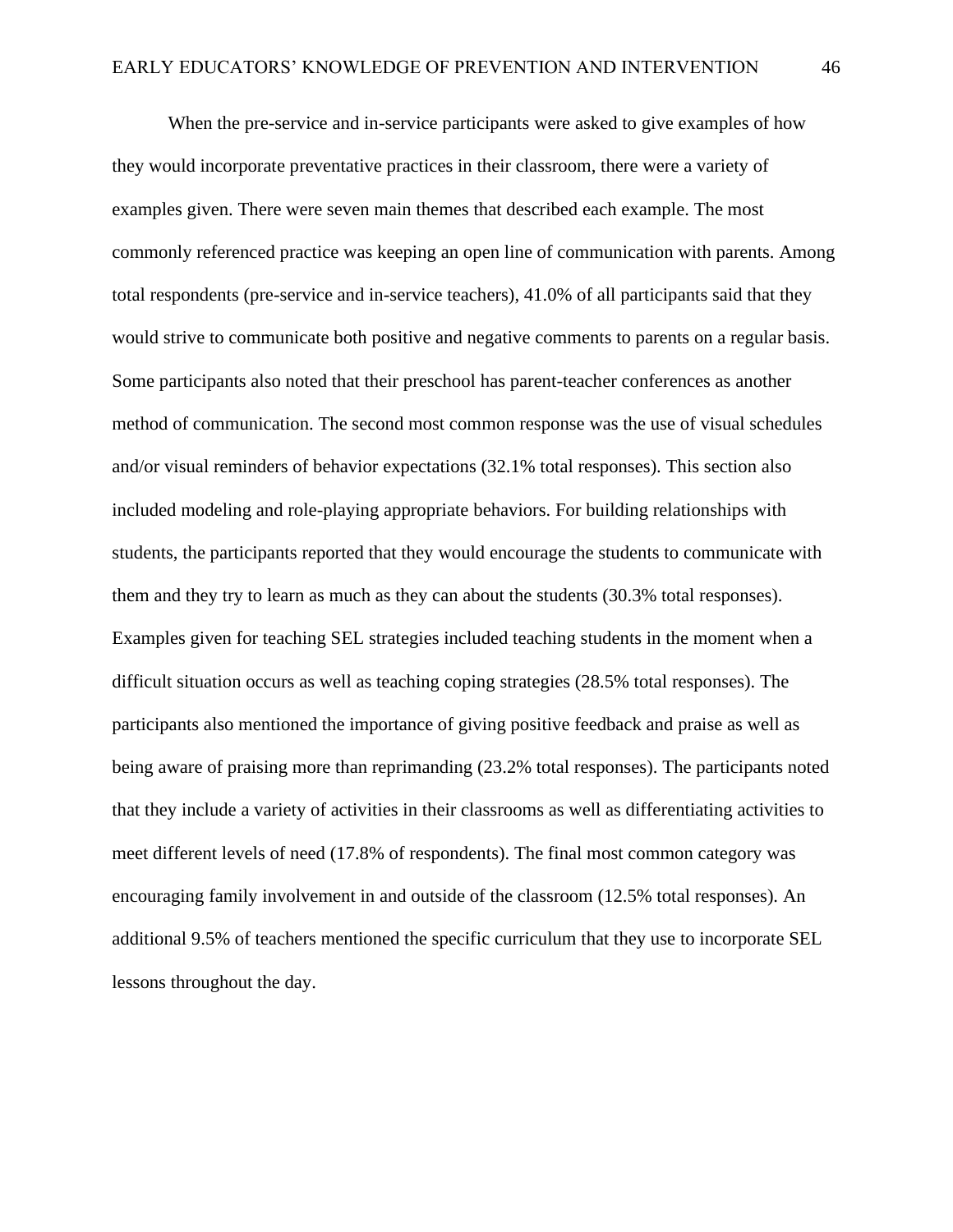## *Evidence-based Practices*

Additionally, the pre-service and in-service participants were asked to rate the likelihood  $(1 =$  definitely not,  $5 =$  definitely) of using certain evidence-based practices for behavior management in their classrooms. Figures 1- 4 summarize the percentages of pre-service and inservice participant responses. Opportunities to Respond (OTR) and BSP (BSP) were rated the highest. Most respondents (91.3% and 86.2%, respectively) indicated they would definitely use OTR and BSP. Using pre-corrective statements was the only practice per-service (6.6%) and inservice (6.9%) participants indicated they would probably not and definitely not use (two and one rating). Participants (6.6% of pre-service and 2.3% in-service) also indicated they would probably not use general praise (two rating). Opportunities to Respond was the only practice teachers indicated they would probably or definitely use (four or five rating).

The participants had more difficulty giving examples for how these practices are incorporated into the classroom, compared to preventative practices. Almost a third (27.7%) of respondents gave a specific quote to illustrate their use of BSP. For example, "I like how you are working together and sharing materials" would be a correct BSP statement.

Most teachers did not provide an adequate example for any of the practices. For instance, one respondent said, "I praise and acknowledge students on a regular basis." While it is good practice to provide consistent praise, this response did not demonstrate that the participate understood what the preventative practices are or how they are used with young students. The participants were able to give many examples of OTRs (e.g., including picking random students to respond, call-and-response lessons, open-ended questions, and giving choices).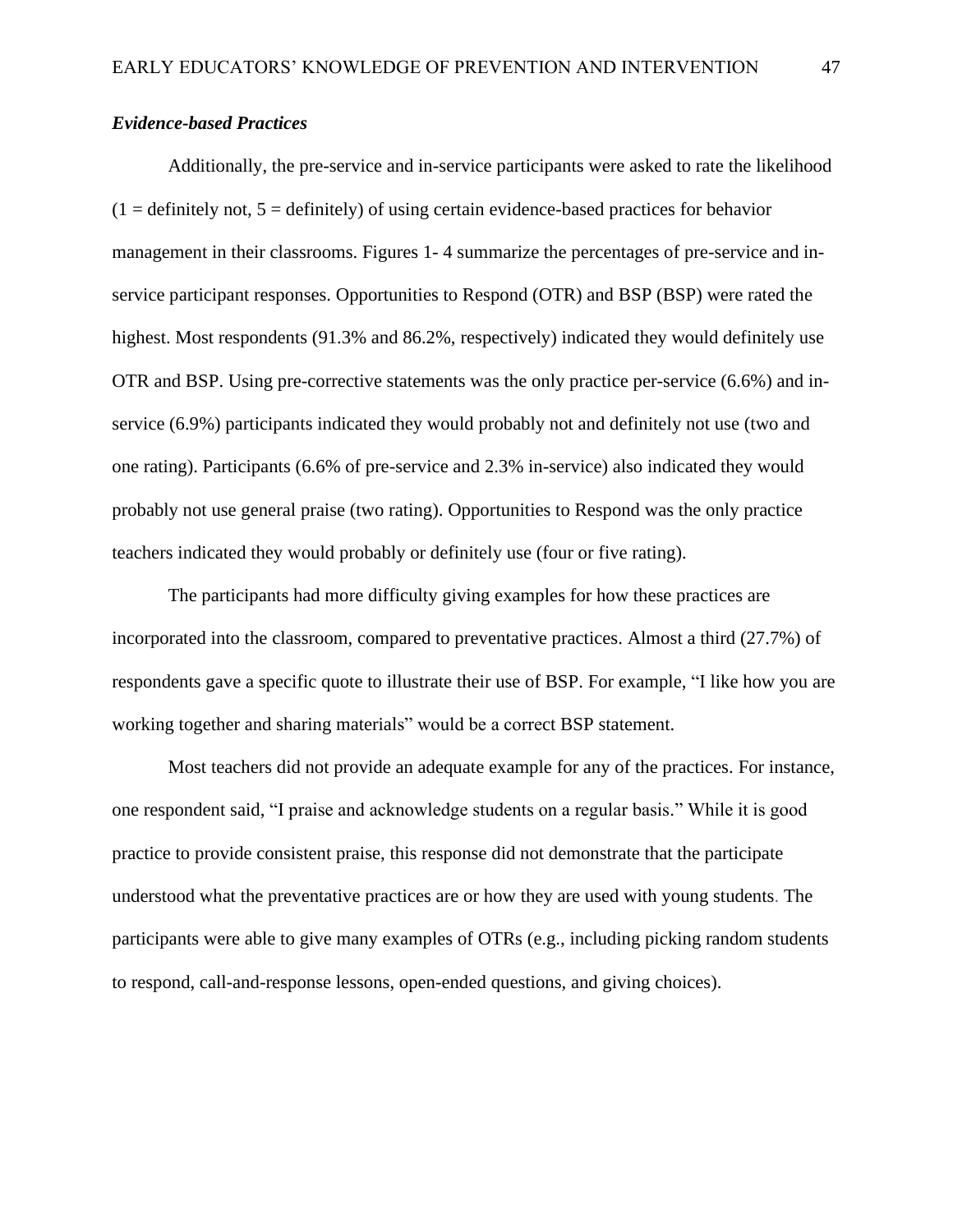### **Research Question Three**

### *Preschool Expulsion*

Of the 58 total participants (15 pre-service, 43 in-service) included in the analysis, most (66.6% pre-service and 55.8% in-service) noted that there is no reason for a child to be expelled. For participants who indicated it would be appropriate to expel a preschool student, there were several common responses indicating why. The most common reason for expulsion among preservice and in-service teachers included the presence of severe, violent, and extremely harmful behaviors (55.1% total responses; 83.3% pre-service, 47.8% in-service). The other most common response included 'behaviors that are a danger to themselves, other students, and staff' (65.5% total responses; 66.6% pre-service, 65.2% in-service). Another commonly reported reason for expulsion was whether the behaviors were continuous, even after multiple interventions had been tried (48.2% total; 16.6% pre-service, 56.5% in-service). There were two responses that only appeared within the in-service teacher responses (i.e., parents' behavior could result in a students' expulsion [13%] and the student should not be permanently removed from school, but the school should find an alternative placement to better support the child's needs [39.1%]).

#### **Research Question Four**

#### *Educator Prep Courses*

The participants were asked to rank the frequency in which specific topics were taught in their educator prep courses. The three topics were (a) preventative practices for behavior problems, (b) typical problem behaviors vs. students at-risk, and (c) developmental delay. Among the pre-service responses, over 50% of pre-service teachers indicated they had rated every topic above an often (four) or always (five).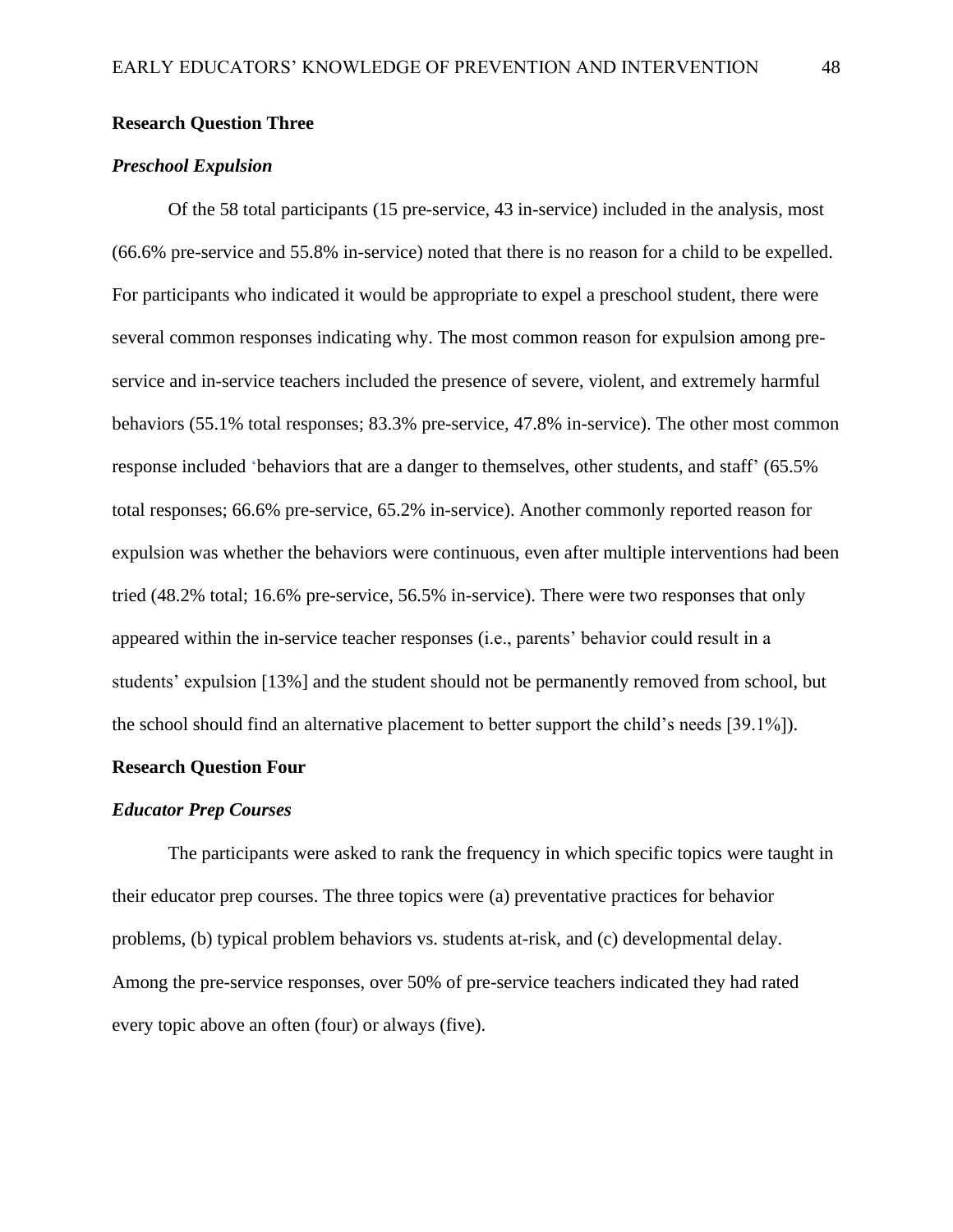To determine whether there was a difference between pre-service participants and inservice participants ratings of how often preventative practices for behavior problems were discussed in their educator prep courses, a t-test for independent means was conducted. Results show that for preventative practices, pre-service participants did not have a significantly different frequency score ( $M = 3.53$ ,  $SD = 0.99$ ) than in-service teachers ( $M = 3.20$ ,  $SD = 0.94$ ),  $t(56) =$ 1.13,  $p = 0.262$  (two-tailed),  $d = 0.34$  (small effect).

To determine whether there was a difference between pre-service participants and inservice participants ratings of how often typical problem behaviors vs. students at-risk were discussed in their educator prep courses, a t-test for independent means was conducted. Results show that for typical problem behaviors vs. students at-risk, there was not a statistically significant difference between pre-service ( $M = 3.40$ ,  $SD = 0.98$ ) and in-service teachers ( $M =$ 3.18, *SD* = 0.95),  $t(56) = 0.74$   $p = 0.463$  (two-tailed),  $d = 0.23$  (small effect).

To determine whether there was a difference between pre-service participants and inservice participants ratings of how often developmental delay was discussed in their educator prep courses, a t-test for independent means was conducted. Results show that for developmental delay, there was no significant difference between pre-service ( $M = 3.6$ ,  $SD = 0.98$ ) and inservice teachers ( $M = 3.67$ ,  $SD = 0.86$ ),  $t(56) = -0.27$ ,  $p = 0.783$  (two-tailed),  $d = 0.079$  (very small effect).

#### **Discussion**

The current study surveyed pre-service and in-service early childhood educators to determine if they have the knowledge to be able to identify and support children at-risk for behavior problems and developmental delays. Knowledge was assessed using a survey with four sections covering topics including problem behaviors, evidence-based behavior management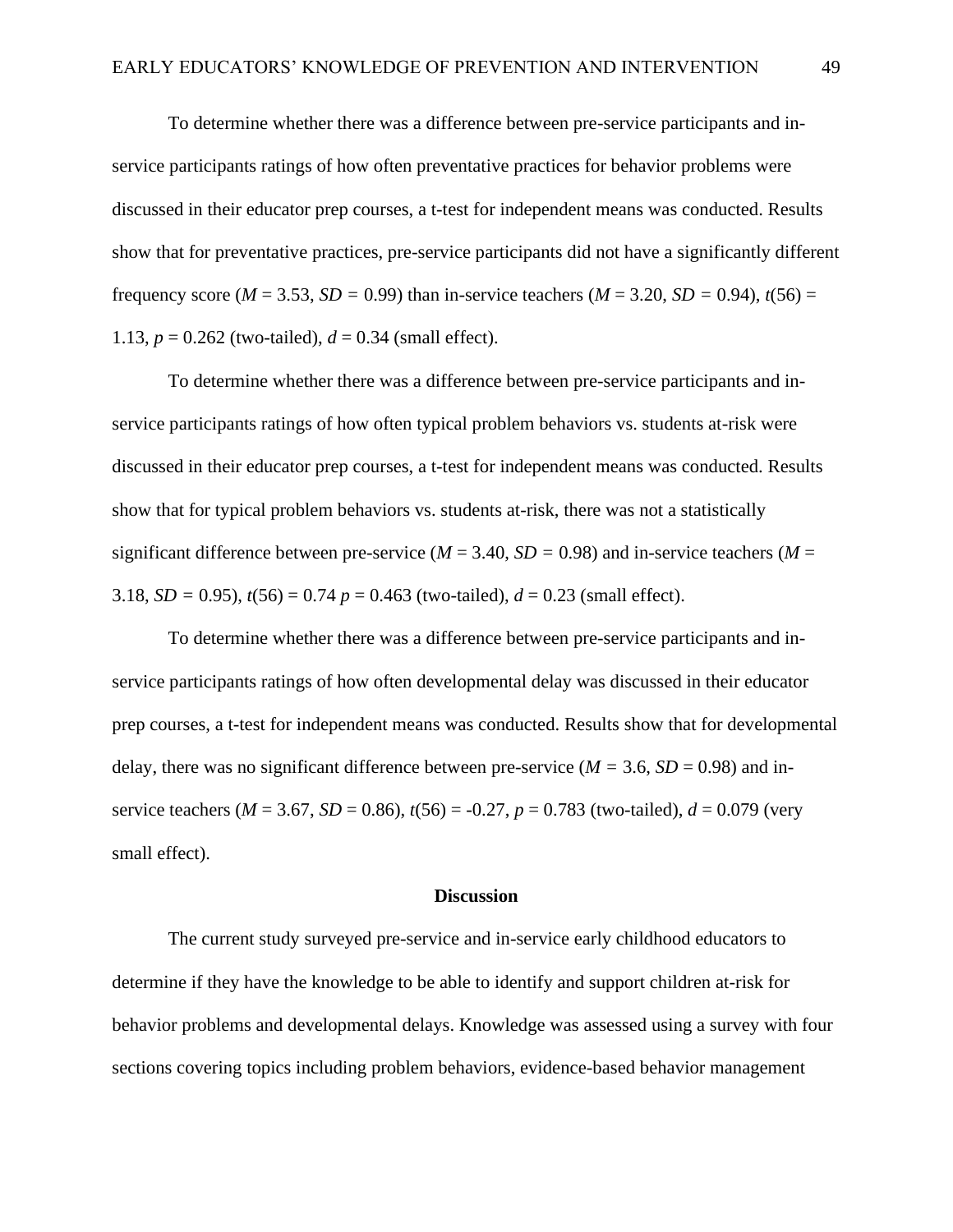strategies, preschool expulsion, and educator prep courses. Results were examined in total and comparisons were made between pre-service and in-service teachers' responses. Overall, there were many similarities between the pre-service and in-service responses. For example, three out of the top five causes of behavior were the same for pre-service and in-service. Results of this study provided information on pre-service and in-service teachers' perceptions of problem behaviors and behavior management, which is important considering the impact of the preschool setting on a child's development.

#### *Preschool Students' Behavior Problems*

Based on participants' responses, in-service teachers were more likely to identify the top three behavior problems, identified by Floress and colleagues (2018) via direct observation, among preschool students. These results are not surprising as in-service teachers have more experience working in classrooms with preschool students and are more likely to have experience observing these behaviors daily.

Pre-service and in-service teachers similarly reported that preschool students' behavior problems are largely influenced by internal and external factors. This is a promising finding, in that research also supports young children's behavior problems are related to both internal and external factors (Smith et al., 2011). For instance, internal predispositions can combine with external triggers that result in problem behaviors. Tucker-Drob and Harden (2013) noted that the effects of childcare on a child's externalizing behaviors depend on the quality of the childcare program as well as the individual characteristics and predispositions of the children themselves. These findings suggest that most participants in this study viewed early childhood behavior problems in a way that is consistent with current research. When teachers accurately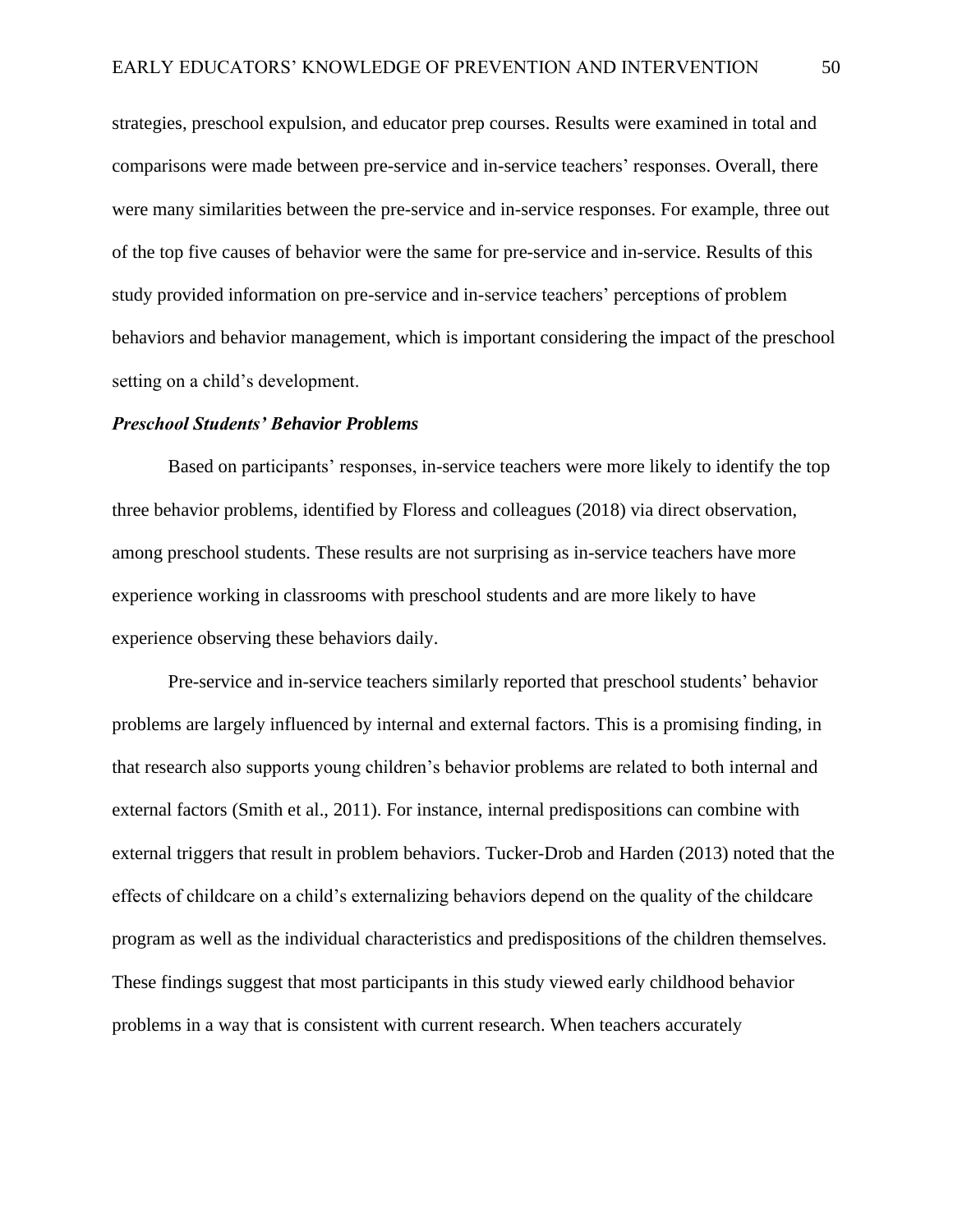conceptualize the etiology of young children's problem behaviors, they are more likely to prevent and positively intervene in young children's' development.

Participants also provided causes for problem behaviors that aligned with research. For example, Tillery et al. (2010) noted that teachers are likely to attribute young children's problem behaviors to a disorder or syndrome and in this study, teachers (both pre-service and in-service) identified "diagnoses" among the top five causes for preschool students' behavior concerns. Most participants attributed behaviors to external factors or a combination of internal and external factors instead of exclusively internal factors. This finding is also consistent with previous research indicating teachers perceive the environment as having a greater impact on behavior concerns compared to internal factors (Tillery et al., 2010).

### *Teachers' Preventative Practices*

In this study, in-service teachers were more familiar with systems of support terms (i.e., RtI, MTSS, and the Teaching Pyramid) compared to pre-service teachers. It is possible that the pre-service participants had not yet learned about these terms in their classes; however, more than half (65.0%) of pre-service teachers were in their third (or more) year of college. It is also possible the early childhood curriculum does not emphasize or expose early childhood teachers to systems of support terms (like RtI, MTSS, and the Teaching Pyramid). Response to Intervention and MTSS are primarily used in the K-12 setting; however, RtI has been expanding into the early childhood setting, specifically for addressing behavior problems (Bayat, et al., 2010). Furthermore, it is likely that pre-service teachers sampled in this study would be eligible for their K-12 teaching endorsement and therefore should be exposed to system of support terms. Finally, the teaching pyramid is specific to the early childhood population, however it seemed as though the pre-service and in-service teachers knew the least about this framework. This finding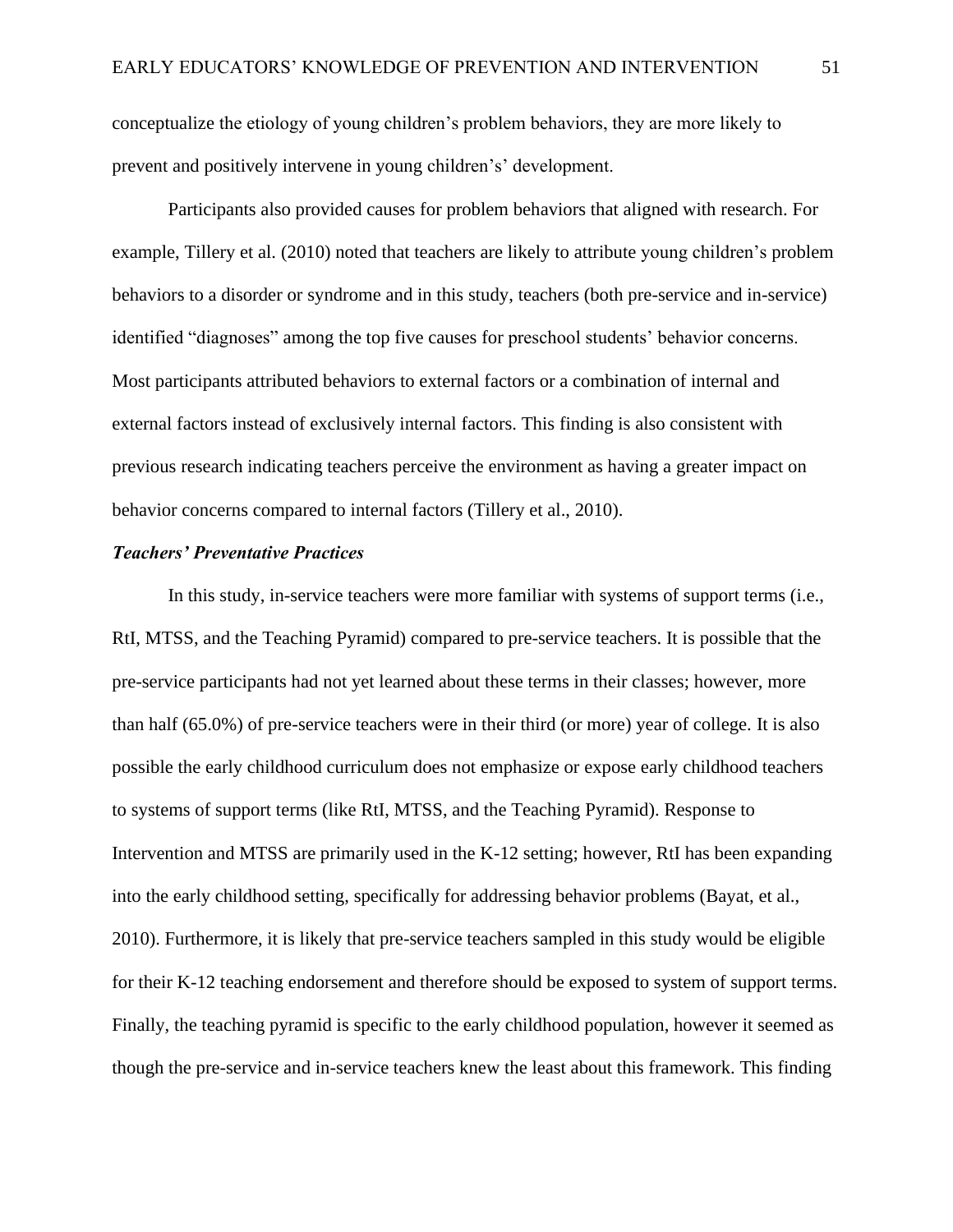is surprising given that the teaching pyramid was designed for interventions within a preschool setting. It is possible that the teaching pyramid is not as well know (even among faculty teaching early childhood courses) compared to other frameworks, such as RtI and MTSS.

When the participants (50% of pre-service, 72.7% in-service) described the systems of support terms, they included many important components. The pre-service and in-service teachers noted that they are systematic frameworks that provide different levels of supports depending on student needs. However, there was only one in-service teacher who noted the use of *data* in the RtI and MTSS processes. This was an unexpected finding because data-based decision making is one of the most important aspects of RtI and MTSS (Bayat, et al., 2010). The only way to definitively determine whether a student has been making progress in an intervention is to collect and analyze data.

When asked about evidence-based practices, precorrections and general praise were endorsed the least in comparison to BSP and OTR. The pre-service teachers were less likely to endorse pre-corrections compared to the in-service teachers. One possible reason for this is preservice teachers, depending on how many education courses they have taken, may not know what pre-corrective statements are or how they would be used in the classroom. In terms of general praise, it is possible participants know that BSP is believed to be a superior form of praise, and therefore rated general praise lower than BSP. However, even if this is a reason for the low general praise ratings, it is likely pre-service and in-service teachers use (or would use) more general praise than BSP, as direct observation research supports this (Floress et al., 2017).

One of the more interesting findings from the current study was that both pre-service and in-service participants had difficulties providing specific examples of evidence-based practices. Rather than providing specific examples, participants tended to provide general statements. For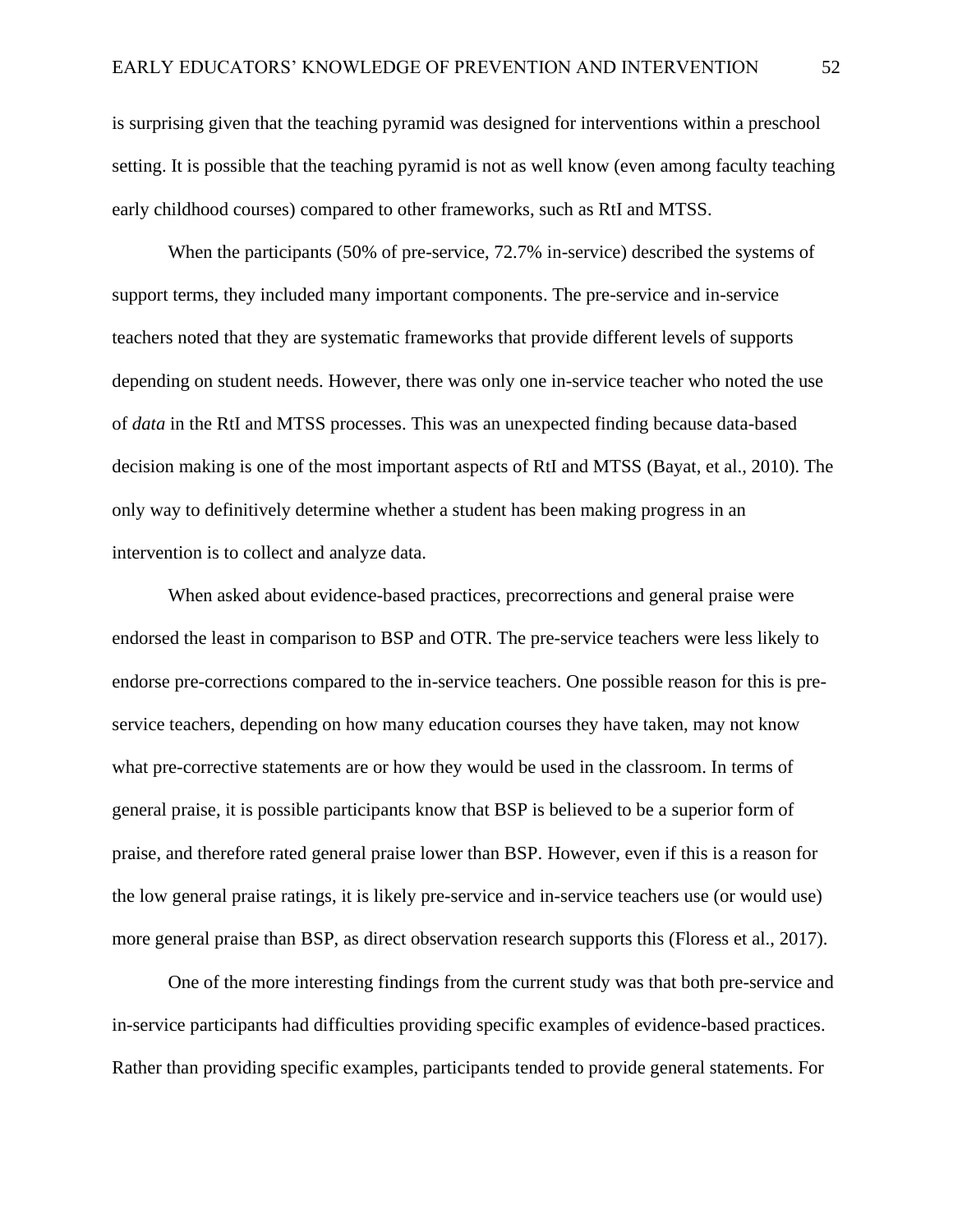example, "praising the positive behaviors" and "always speak positively and praise". This could suggest that the participants are familiar with the terms but are unclear of how the practices translate into their daily routines.

#### *Preschool Expulsion*

Most of the participants (66.6% pre-service and 55.8% in-service) indicated there was no reason for a preschool student to be expelled. This answer aligns with research indicating preschool students should not be expelled except in extreme circumstances (Stegelin, 2018). Of the participants who said students should be expelled, most noted the only reason would be for extreme behaviors, such as harming themselves or others. It should be noted that in-service teachers were not asked whether they had ever expelled a preschool student. Gilliam (2005) found 40% of preschool teachers reported expelling at least one student in a year and 25% expelled two or more students (Gilliam, 2005). It is possible that in-service teachers' perceptions of preschool expulsion may be influenced by their past experience with expulsion and future research should examine teachers' reported practice along with their perceptions.

There were several responses (related to preschool expulsion) that noted that if a preschool student was showing extreme problem behaviors, an alternate placement should be considered instead of completely removing the student from school. Providing an alternative school setting for a student attending school (in grades K-12) is not uncommon. However, these alternative placements are not readily available at the preschool level. Furthermore, if a child is not identified for early intervention services (i.e., identified at-risk or with a special education eligibility), they would not be eligible for an alternative preschool placement. Students with problem behaviors, but not eligible for early intervention are more likely to be expelled, enroll in a new preschool, and be at increased risk for expulsion and/or school failure in kindergarten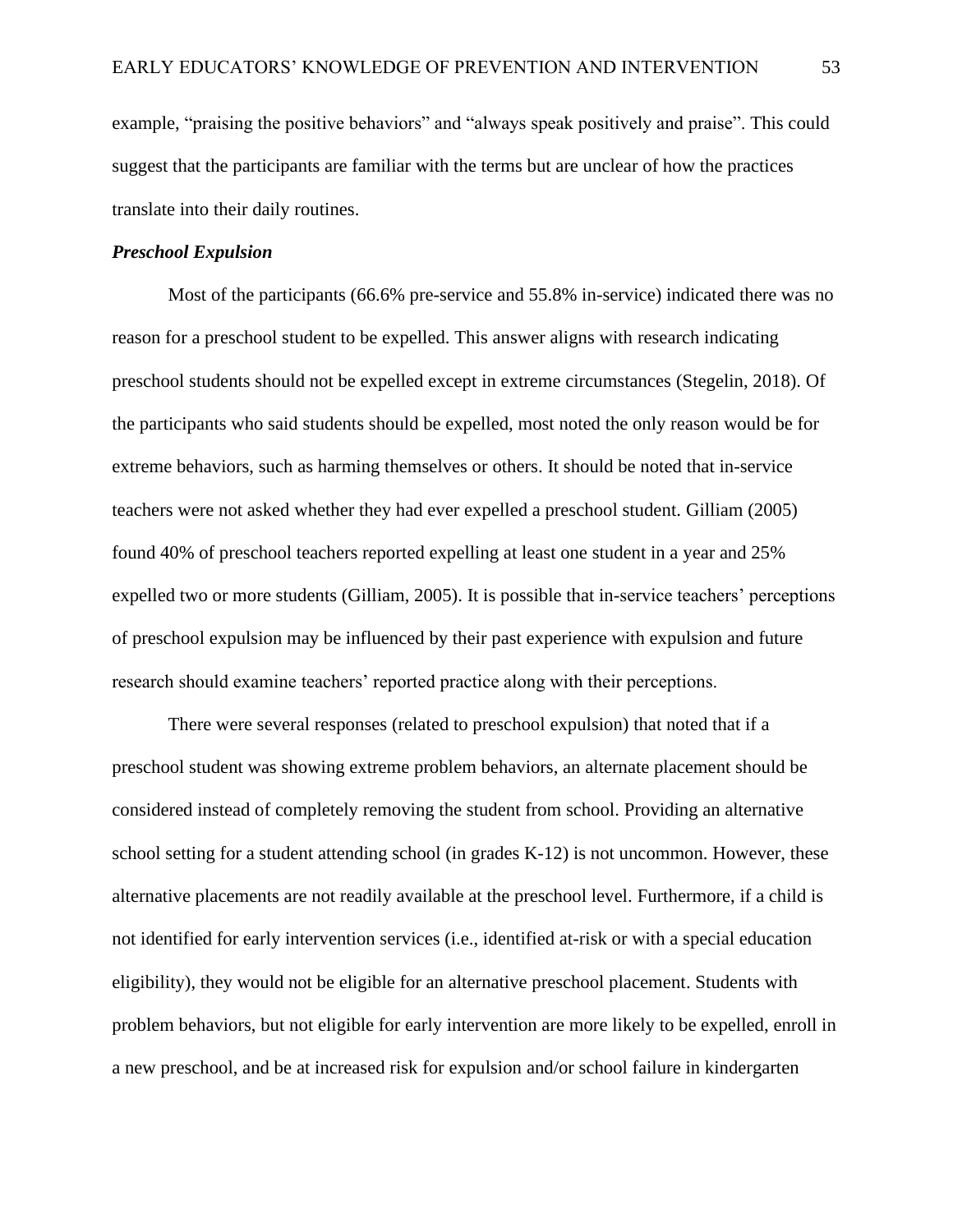(Stegelin, 2018). Preschool expulsion has been found to have long-term implications for social and emotional development, so multiple expulsions would most likely have an increasingly detrimental effect (Stegelin, 2018). Overall, the best solution would be to keep the student in the program and provide the necessary supports and interventions.

## *Educator Training*

Pre-service and in-service teachers rated the frequency they covered topics (i.e., preventative practices, at-risk vs typical development, and developmental delay) in their undergraduate training. Results suggested no differences in the frequency of training in-service and pre-service teachers received. These results may suggest little change in educator prep courses over the years. In other words, the content taught to current pre-service teachers may not be different from content (or frequency of content) previously taught to in-service teachers. As more research comes out on preventative practices for behavior management, one could assume that educator prep courses would discuss these topics more often. This finding is surprising given that over a quarter of the in-service participants had over 20 years of experience in the field, suggesting that they took their educator prep courses at least 20 years ago. In those 20 years, more knowledge has been gained on child development, developmental delay, and behavior management, so one would expect that there would be some differences in the frequency in which these topics are taught.

#### *Implications*

This study highlights certain areas of educator prep courses that could be improved upon. For example, a small percentage of the pre-service participants knew about the teaching pyramid, it is possible that this topic has not been covered in their classes. The teaching pyramid is an important framework of intervention for preschool settings and should be taught in early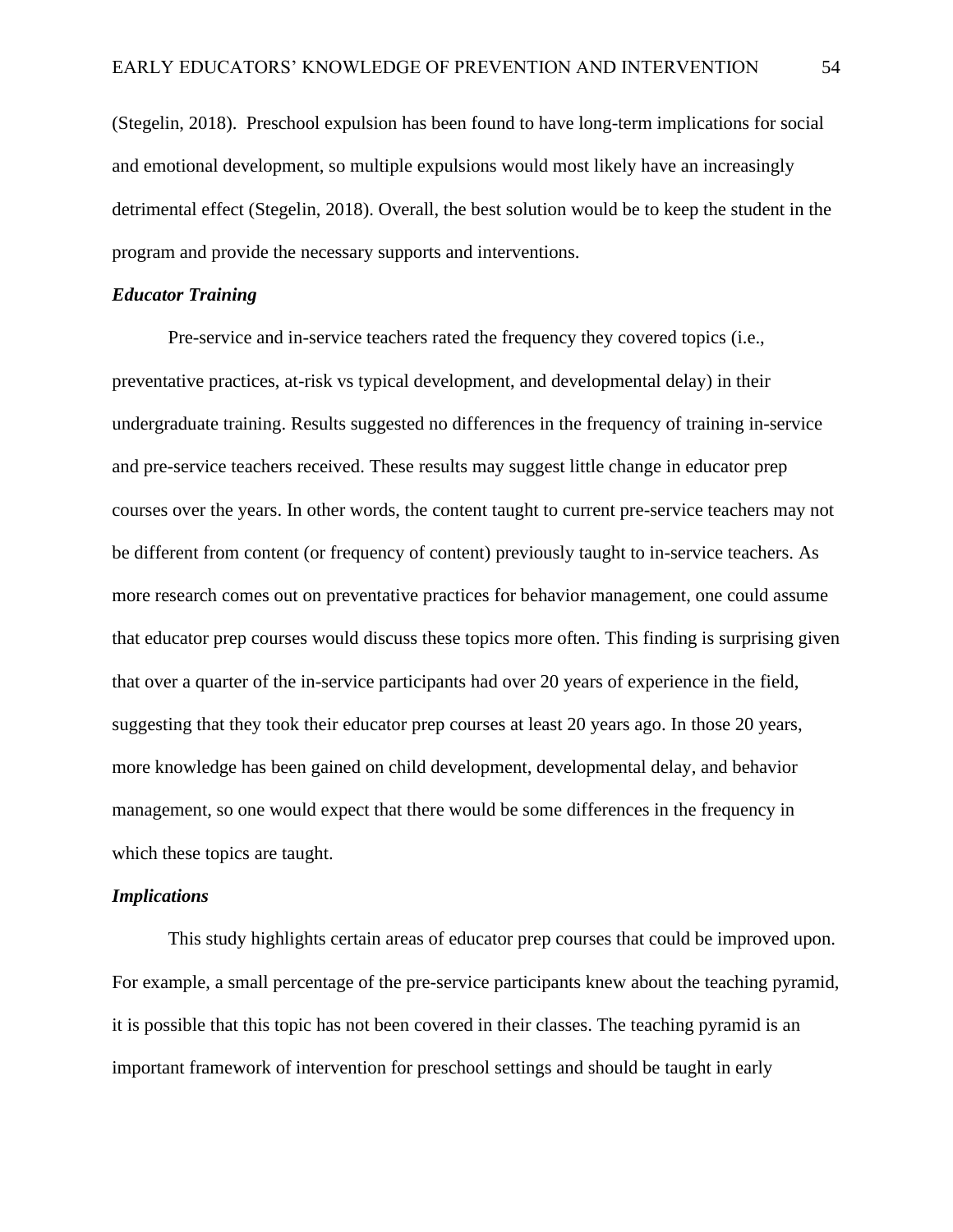childhood educator prep courses. Certain gaps in the knowledge base of behavior management and intervention strategies can be detrimental to individual students displaying problem behaviors and the classroom environment as a whole. For example, a lack of appropriate behavior management techniques may lead to inefficient discipline practices that are not developmentally appropriate (Longstreth et al., 2013). Early childhood educators should be fully equipped to handle challenging students in order to keep the student in school and expose them to the benefits that preschool brings.

#### *Limitations and Future Research*

One major limitation of this study was the technical difficulties with the survey that resulted in incomplete responses. There was already a small sample size with 107 participants, but the incomplete responses resulted in an even smaller pool of results. Having a larger sample size and a greater number of complete surveys would have added valuable information on the early educators' experiences. Additionally, the small sample size may have resulted in the lack of statistically significant differences between the two groups. Furthermore, the sample consisted of mostly White females and there was little diversity in the overall demographics.

There are several areas that could be explored through more research, especially regarding educator prep courses. One aspect of educator prep courses that was not explored in this study was the field experiences offered in the prep programs. The accessibility of field opportunities may depend on the resources available to the college and the community. Another aspect that could be explored further is the difference in expulsion rates among different types of preschools, such as comparing state-funded to privately funded programs. Finally, comparisons among pre-service, early career, and late career teachers could be explored to determine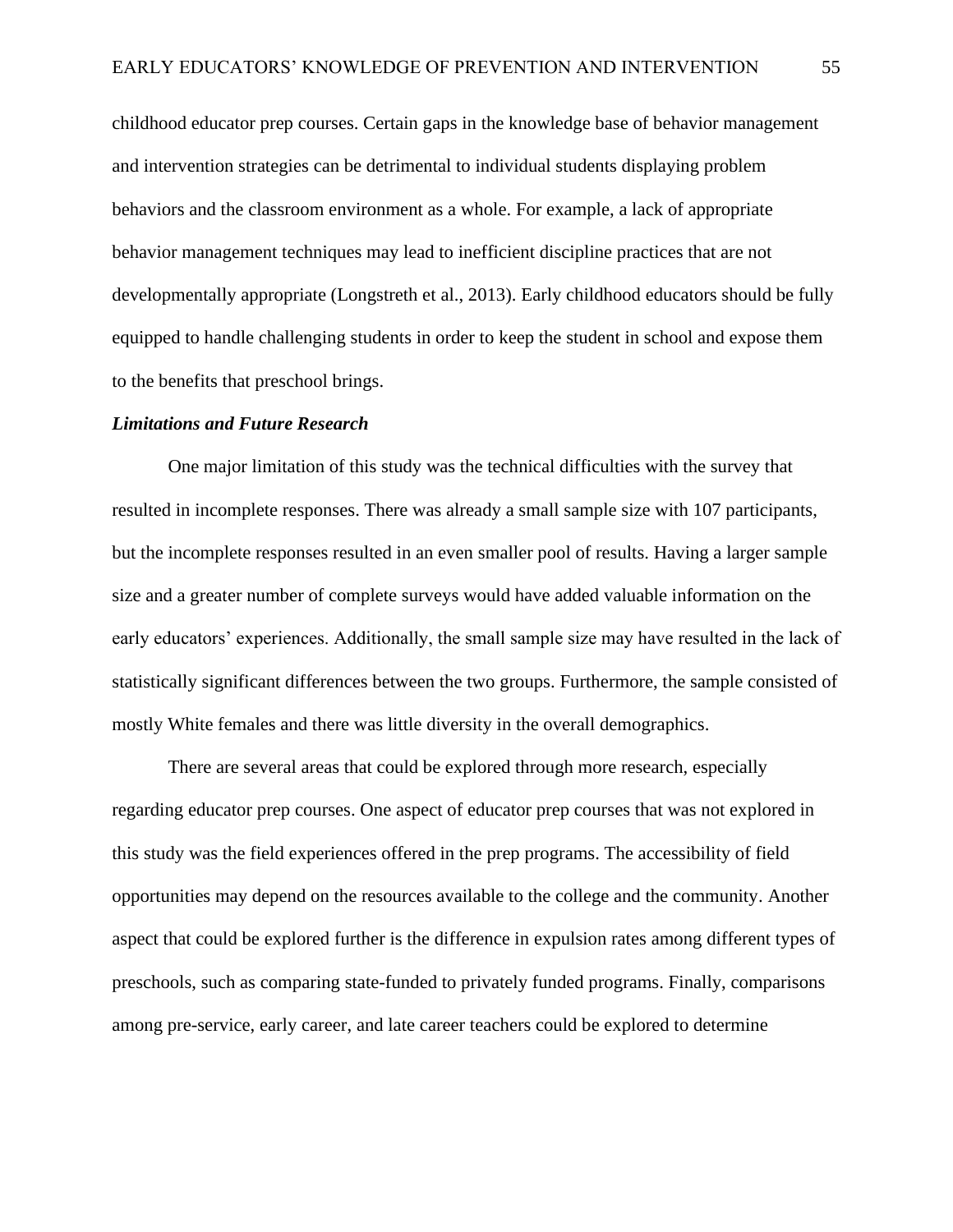differences among these three groups in their knowledge of behavior management and intervention.

#### *Conclusion*

The purpose of this study was to determine if pre-service teachers were prepared to identify and support children at-risk for problem behaviors. Preschool plays an important role in a child's social development and prepares them for the expectations of kindergarten. It is typical for preschool age children to develop problem behaviors, which means that the preschool environment is an important setting for identifying and intervening with problem behaviors.

Early childhood educators should be prepared to encounter problem behaviors on a daily basis. Due to problem behaviors being typical at this stage of development, it's imperative that early childhood educators be trained on preventative and evidence-based behavior management practices. Proactive behavior management strategies can help reduce problem behaviors and teach prosocial behaviors. Early childhood educators should also know how to differentiate between developmentally typical problem behaviors and behaviors that are more atypical. Early identification of atypical behaviors is essential for preventing more problem behaviors from occurring later in childhood. There seems to be room to grow with incorporating more instruction of behavior management in early childhood educator courses. When preschool teachers know more about behavior management, there are fewer overall problem behaviors and less risk for preschool expulsion.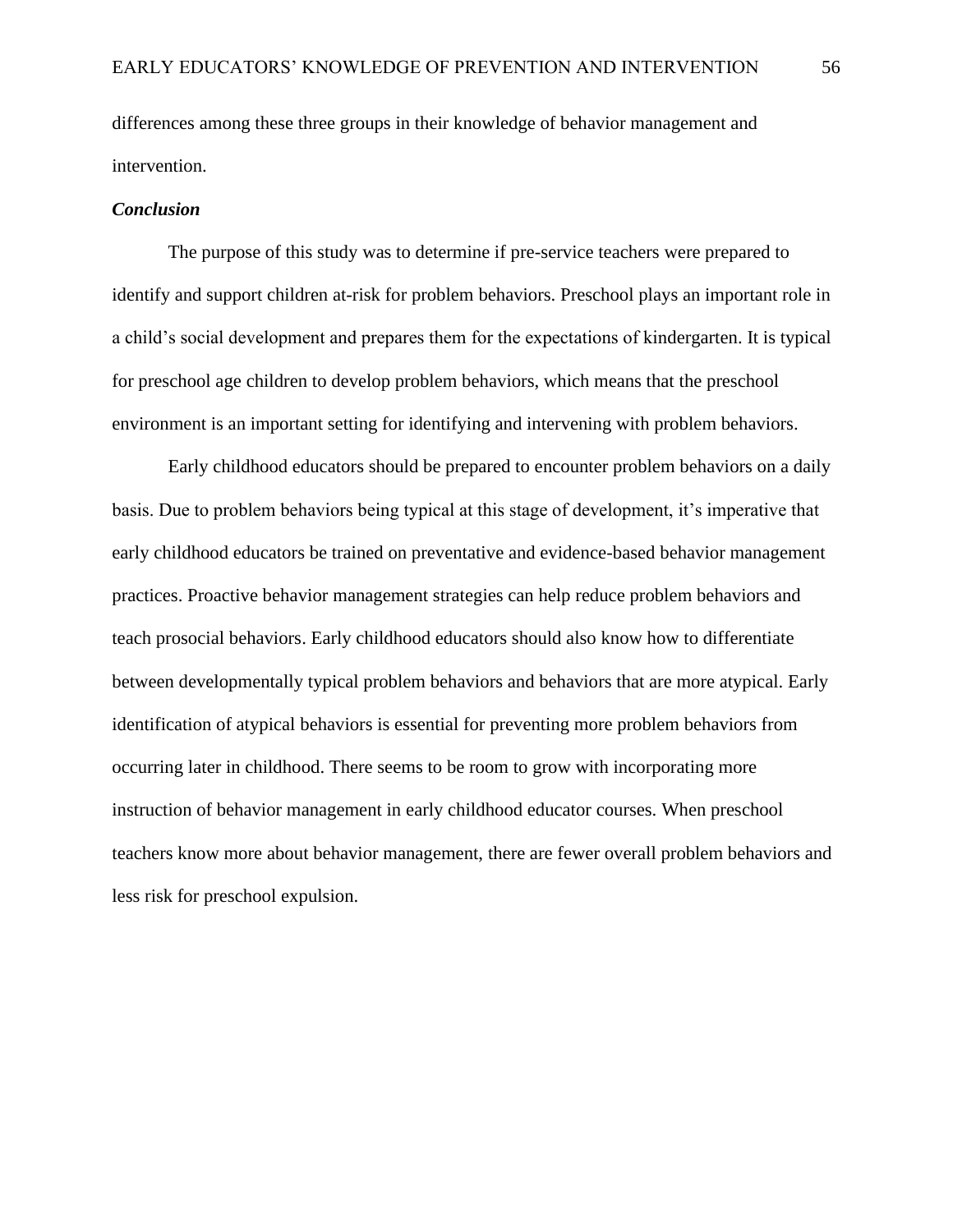#### **References**

- Achenbach, T. M., & Edelbrock, C. S. (1981). Behavioral problems and competencies reported by parents of normal and disturbed children aged four through sixteen. *Monographs of the Society for Research in Child Development, 46*(1), 1-82.
- American Psychiatric Association. (2013). *Diagnostic and statistical manual of mental disorders* (5th ed.). Washington, DC: Author.
- Bayat, M., Mindes, G., & Covitt, S. (2010). What does RTI (Response to Intervention) look like in preschool? *Early Childhood Education, 37,* 493-500.
- Bradley, R., Danielson, L., & Doolittle, J. (2007). Responsiveness to intervention 1997 to 2007. *Teaching Exceptional Children, 39*(5), 8-12.
- Campbell S. B. (1997) Behavior Problems in Preschool Children. In: Ollendick T. H., Prinz R. J. (eds) Advances in Clinical Child Psychology. Advances in Clinical Child Psychology, vol 19. Springer, Boston, MA.
- Campbell, S. B. (2002). *Behavior Problems in Preschool Children, Second Edition: Clinical and Developmental Issues.* The Guilford Press.
- Campbell, S. B. (1994). Hard-to-manage preschool boys: Externalizing behavior, social competence, and family context at two-year follow-up. *Journal of Abnormal Child Psychology, 22,* 147-166.
- Campbell, S. B., Ewing, L. J., Breaux, A. M., & Szumowski, E. K. (1986). Parent-referred problem three-year-olds: Follow-up at school entry. *Journal of Child Psychology and Psychiatry, 27,* 473-488.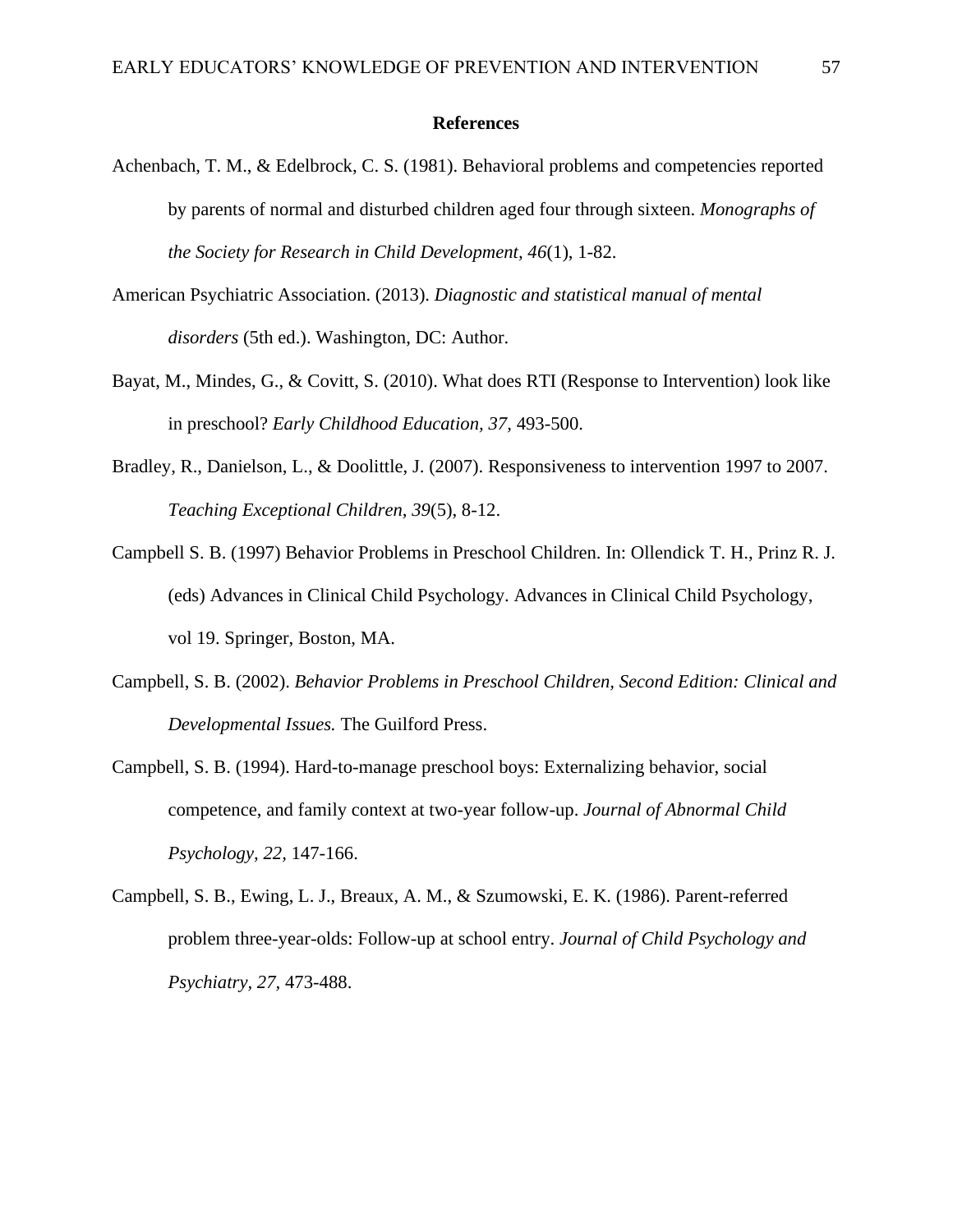Centers for Disease Control and Prevention. (2019, October 25). *Specific Types of* 

*Developmental Disabilities.* Retrieved from:

<https://www.cdc.gov/ncbddd/developmentaldisabilities/specificconditions.html>

Child Care Aware® of America. (2019). *US and the High Price of Child Care: An Examination of a Broken System.* Retrieved from [https://www.childcareaware.org/our](https://www.childcareaware.org/our-issues/research/the-us-and-the-high-price-of-child-care-2019/)[issues/research/the-us-and-the-high-price-of-child-care-2019/](https://www.childcareaware.org/our-issues/research/the-us-and-the-high-price-of-child-care-2019/)

- Eddy, M. J., Leve, L. D., & Fagot, B. I. (2001). Coercive Family Processes: A Replication and Extension of Patterson's Coercion Model. *Aggressive Behavior, 27,* 14-25.
- Floress, M. T., Beaudoin, M., & Bernas, R. (2021). Exploring secondary teachers' actual and perceived praise and reprimand use. Invited to revise and resubmit. *Journal of Positive Behavior Interventions.* Published on-line.
- Floress, M. T., Berlinghof, J., Rader, R., & Riedesel, E. (2017). Preschool teachers' natural use of praise in general, at-risk, and special education classrooms. *Psychology in the Schools, 54,* 519-531.
- Floress, M. T., Rader, J. R., Berlinghof, J. R., & Fanok, P. C. (2018). Externalizing behaviors within general, at-risk, and special education preschool classrooms: A preliminary investigation. *Preventing School Failure: Alternative Education for Children and Youth.*
- Forness, S. R., Serna, L. A., Nielsen, E., Lambros, K., Hale, M. J., & Kavale, K. A. (2000). A model for early detection and primary prevention of emotional and behavioral disorders. *Education and Treatment of Children, 23*(3), 325-345.
- Fox, L., Carta, J., Strain, P., Dunlap, G., & Hemmeter, M. L. (2009). Response to intervention and the pyramid model. Tampa, Florida: University of South Florida, Technical Assistance Center on Social Emotional Intervention for Young Children.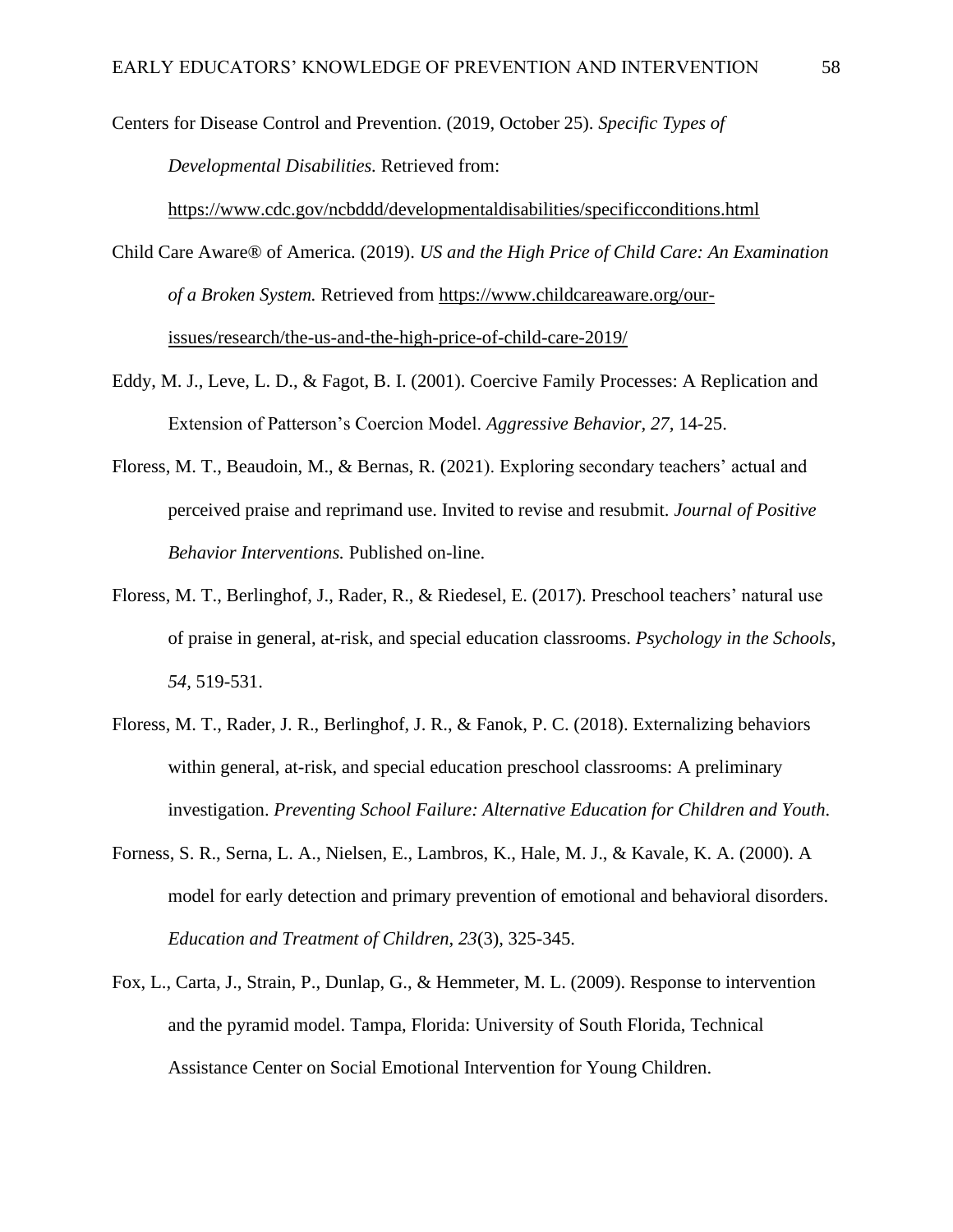- Fox, L., Dunlap, G., Hemmeter, M. L., Joseph, G. E., & Strain, P. S. (2003). The Teaching Pyramid; A model for Supporting Social Competence and Preventing Challenging Behavior in Young Children. *Young Children, 58,* 48-52.
- Friedman-Krauss, A. H., Barnett, W. S., Garver, K. A., Hodges, K. S., Weisenfeld, G. G., & Gardiner, B. A. (2020). The State of Preschool 2019: State Preschool Yearbook. New Brunswick, NJ: National Institute for Early Education Research.
- Fullerton, E. K., Conroy, M. A., & Correa, V. I. (2009). Early childhood teachers' use of specific praise statements with young children at risk for behavioral disorders. *Behavioral Disorders, 34* (3), 118-135.
- Garrahy, D. A., Cothran, D. J., & Kulinna, P. H. (2005). Voices from the trenches: An exploration of teachers' management knowledge. *The Journal of Educational Research, 99*(1), 56-63.
- Gilliam, W. S. (2005). Prekindergarteners Left Behind: Expulsion Rates in State Prekindergarten Systems. New Haven, CT: Yale University Child Study Center. [https://medicine.yale.edu/childstudy/policy/Images/National%20Prek%20Study\\_expulsio](https://medicine.yale.edu/childstudy/policy/Images/National%20Prek%20Study_expulsion_tcm942-34954.pdf) [n\\_tcm942-34954.pdf](https://medicine.yale.edu/childstudy/policy/Images/National%20Prek%20Study_expulsion_tcm942-34954.pdf)
- Gilliam, W. S., & Shahar, G. (2006). Preschool and Child Care Expulsion and Suspension Rates and Predictors in One State. *Infants and Young Children, 19*(3), 228-245.
- Gleason, M. M., Goldson, E., & Yogman, M. W. (2016). Addressing early childhood emotional and behavioral problems. *Pediatrics, 138*(6).
- Hill, A. L., Degnan, K. A., Calkins, S. D., & Keane, S. P. (2006). Profiles of externalizing behavior problems for boys and girls across preschool: The roles of emotion regulation and inattention. *Developmental Psychology, 42*(5), 913-928.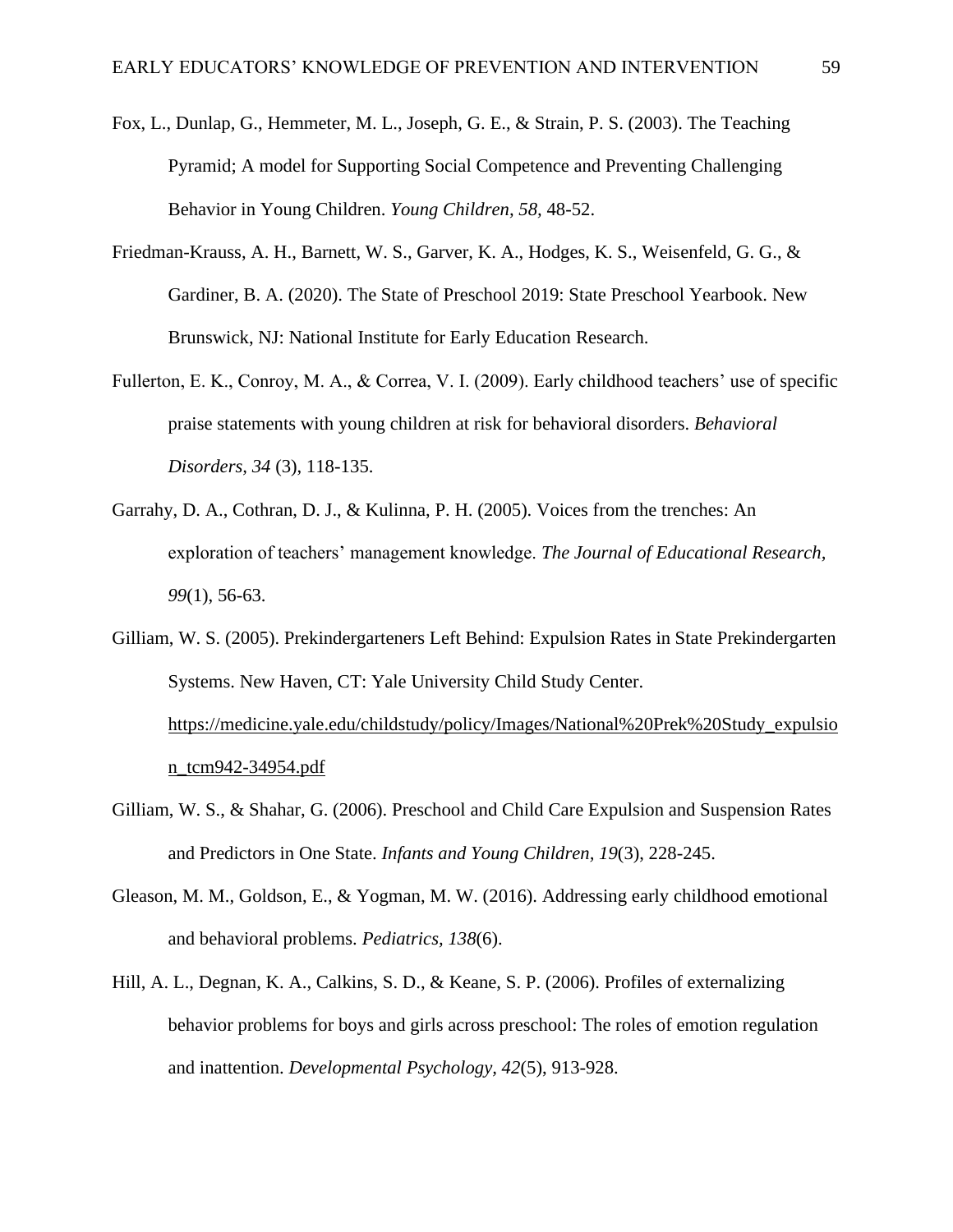Horowitz, M. (2015). *Early Childhood Suspension and Expulsion.* Center on Enhancing Early Learning Outcomes (CEELO). Retrieved from: [http://ceelo.org/wp](http://ceelo.org/wp-content/uploads/2015/08/ceelo_annotated_bib_expulsion_2015_08_final_web.pdf)[content/uploads/2015/08/ceelo\\_annotated\\_bib\\_expulsion\\_2015\\_08\\_final\\_web.pdf](http://ceelo.org/wp-content/uploads/2015/08/ceelo_annotated_bib_expulsion_2015_08_final_web.pdf)

Individuals with Disabilities Education Act, 20 U.S.C. § 1400 (2004)

- Keenan, K., & Wakschlag, L. S. (2004). Are oppositional defiant and conduct disorder symptoms normative behaviors in preschoolers? A comparison of referred and nonreferred children. *American Journal of Psychiatry, 161*(2), 356-358.
- Kelly, B., Longbottom, J., Potts, F., & Williamson, J. (2004). Applying emotional intelligence: Exploring the Promoting Alternative Thinking Strategies curriculum. *Educational Psychology in Practice, 20*(3), 221-240.
- Kim, Y., & Stormont, M. (2015). Korean early childhood educators' self-reported versus observed strategies for addressing challenging behaviors: an exploratory study. *International Journal o Disability and Human Development, 15*(1), 43-48.
- Kuche, C. A., & Greenberg, M. T. (1994). *The PATHS curriculum.* South Deerfield, MA: Channing-Bete Co.
- Lipkin, P. H., & Okamoto, J. (2015). The Individuals with Disabilities Education Act (IDEA) for children with special education needs. *American Academy of Pediatrics, 136*(6), 1650- 1662.
- Longstreth, S., Brady, S., & Kay, A. (2013). Discipline Policies in Early Childhood Care and Education Programs: Building an Infrastructure for Social and Academic Success. *Early Education and Development, 24,* 253-271.
- Martin, K. A., Bosk, E., & Bailey, D. (2018). Teachers' perceptions of childcare and preschool expulsion. *Children & Society, 32*, 87-97.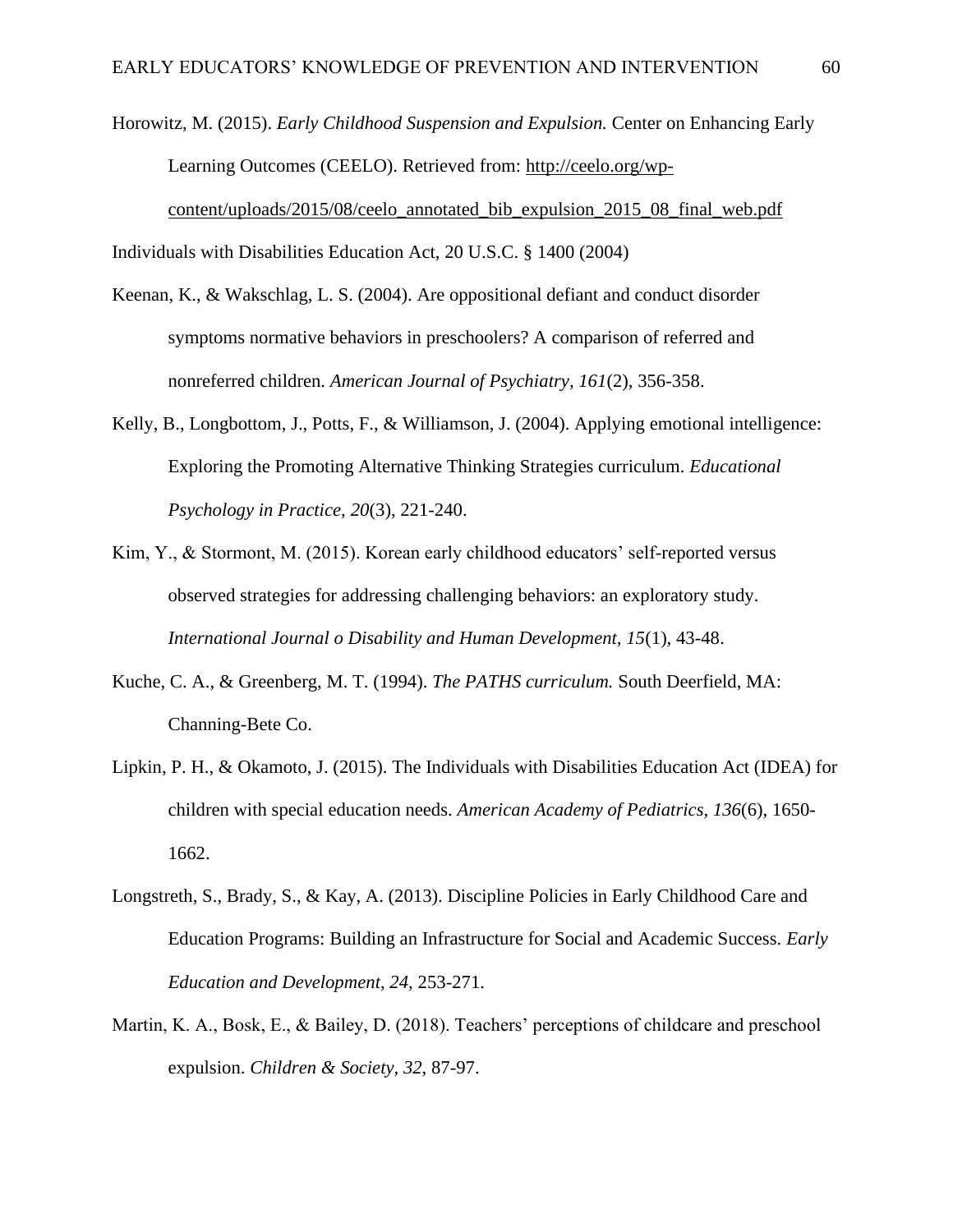- McCabe, L. A. & Frede, E. C. (2007). *Challenging Behaviors and the Role of Preschool Education.* National Institute for Early Education Research. Retrieved from: [http://nieer.org/policy-issue/policy-brief-challenging-behaviors-and-the-role-of](http://nieer.org/policy-issue/policy-brief-challenging-behaviors-and-the-role-of-preschool-education)[preschool-education](http://nieer.org/policy-issue/policy-brief-challenging-behaviors-and-the-role-of-preschool-education)
- McMahon, R. J., & Forehand, R. L. (2003). *Helping the Noncompliant Child, Second Edition: Family-Based Treatment for Oppositional Behavior.* Guilford Publications.
- Partin, T. C. M., Robertson, R. E., Maggin, D. M., Oliver, R. M., & Wehby, J. H. (2010). Using teacher praise and opportunities to respond to promote appropriate student behavior. *Preventing School Failure, 54*(3), 172-178.
- Perou, R., Bitsko, R. H., Blumberg, S. J., Pastor, P., Ghandour, R. M., Gfroerer, J. C., Hedden, S. L., Crosby, A. E., Visser, S. N., Schieve, L. A., Parks, S. E., Hall, J. E., Brody, D., Simile, C. M., Thompson, W. W., Baio, J., Avenevoli, S., Kogan, M. D., & Huang, L. N. (2013). Mental Health Surveillance Among Children – United States, 2005-2011. *Centers for Disease Control and Prevention Morbidity and Mortality Weekly Report, 62*(2), 1-40.
- Serna, L. A., & Nielsen, E. (1999). *Self-determination curriculum for preschoolers.* Unpublished manuscript, University of New Mexico, Albuquerque.
- Serna, L., Nielsen, E., Lambros, K., & Forness, S. (2000). Primary prevention with children at risk for emotional or behavioral disorders: Data on a universal intervention for Head Start classrooms. *Behavioral Disorders, 26*(1), 70-84.
- Smith, S. C., Lewis, T. J., Stormont, M. (2011). The effectiveness of two universal behavioral supports for children with externalizing behavior in Head Start Classrooms. *Journal of Positive Behavior Interventions, 13*(3), 133-143.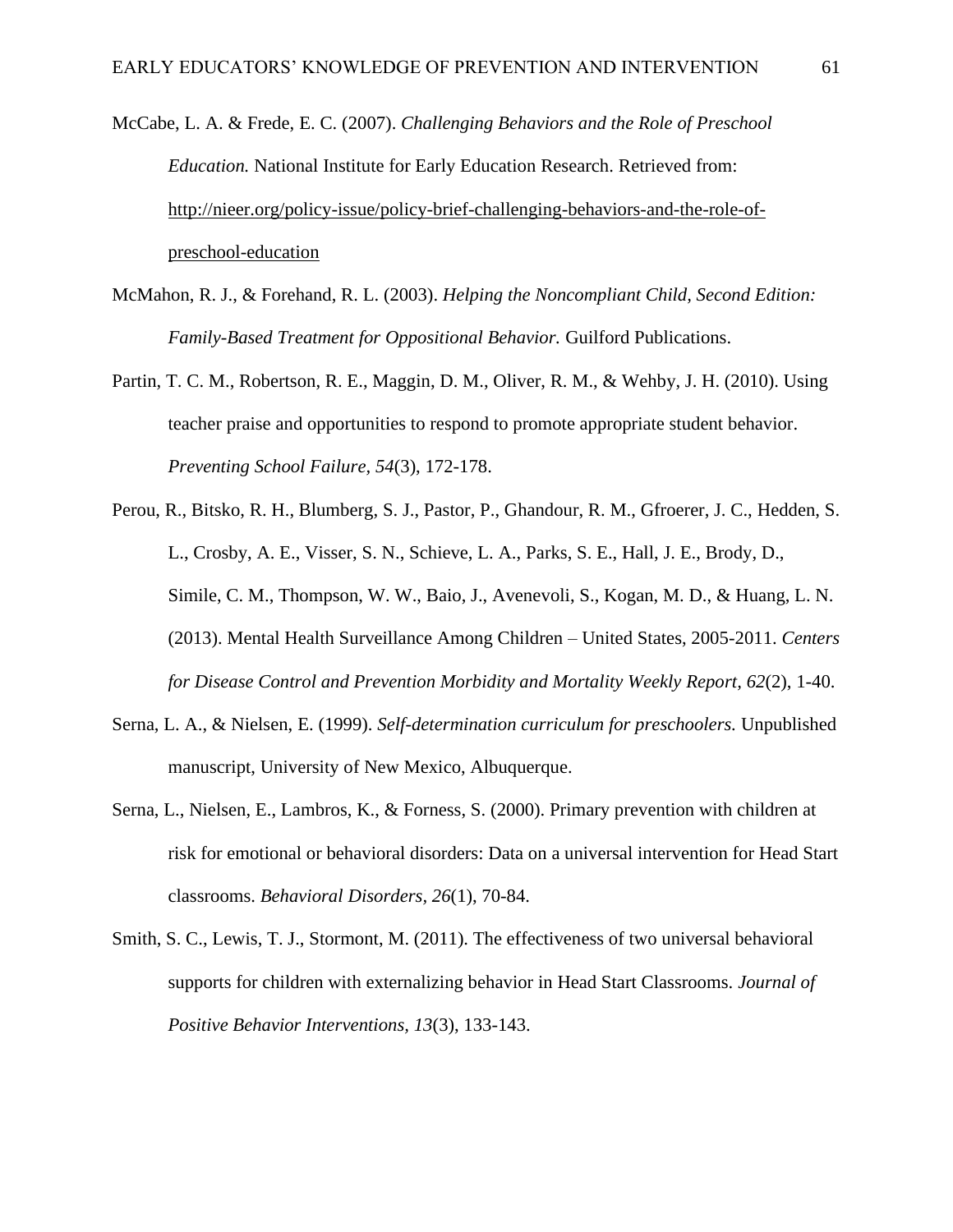- Snyder, J., Low, S., Schultz, T., Barner, S., Moreno, D., Garst, M., Leiker, R., Swink, N., & Schrepferman, L. (2011). The impact of brief teacher training on classroom management and child behavior in at-risk preschool settings: Mediators and treatment utility. *Journal of Applied Developmental Psychology, 32,* 336-345.
- Stegelin, D. A. (2018). Preschool Suspension and Expulsion: Defining the Issues. Institute for Child Success. Retrieved from:

[https://www.instituteforchildsuccess.org/publication/preschool-suspension-and](https://www.instituteforchildsuccess.org/publication/preschool-suspension-and-expulsion-defining-the-issues/)[expulsion-defining-the-issues/](https://www.instituteforchildsuccess.org/publication/preschool-suspension-and-expulsion-defining-the-issues/)

- Stormont, M. A., Smith, S. C., & Lewis, T. J. (2006). Teacher implementation of precorrection and praise statement in Head Start classrooms as a component of a program-wide system of positive behavior support. *Journal of Behavioral Education, 16,* 280-290.
- The Administration for Children and Families. (2020, November 3). *Head Start Services.* United States Department of Health and Human Services.

<https://www.acf.hhs.gov/ohs/about/head-start>

- Tillery, A. D., Varjas, K., Meyers, J., & Collins, A. S. (2010). General education teachers' perceptions of behavior management and intervention strategies*. Journal of Positive Behavior Interventions, 12*(2), 86-102.
- Tucker-Drob, E. M., & Harden, K. P. (2013). Gene-by-Preschool Interaction on the Development of Early Externalizing Problems. *Journal of Child Psychology and Psychiatry, 54*(1), 77-85.
- Whitehurst, G. R. (2018). What is the market price of daycare and preschool? Brookings *Evidence Speaks Reports, 2*(48).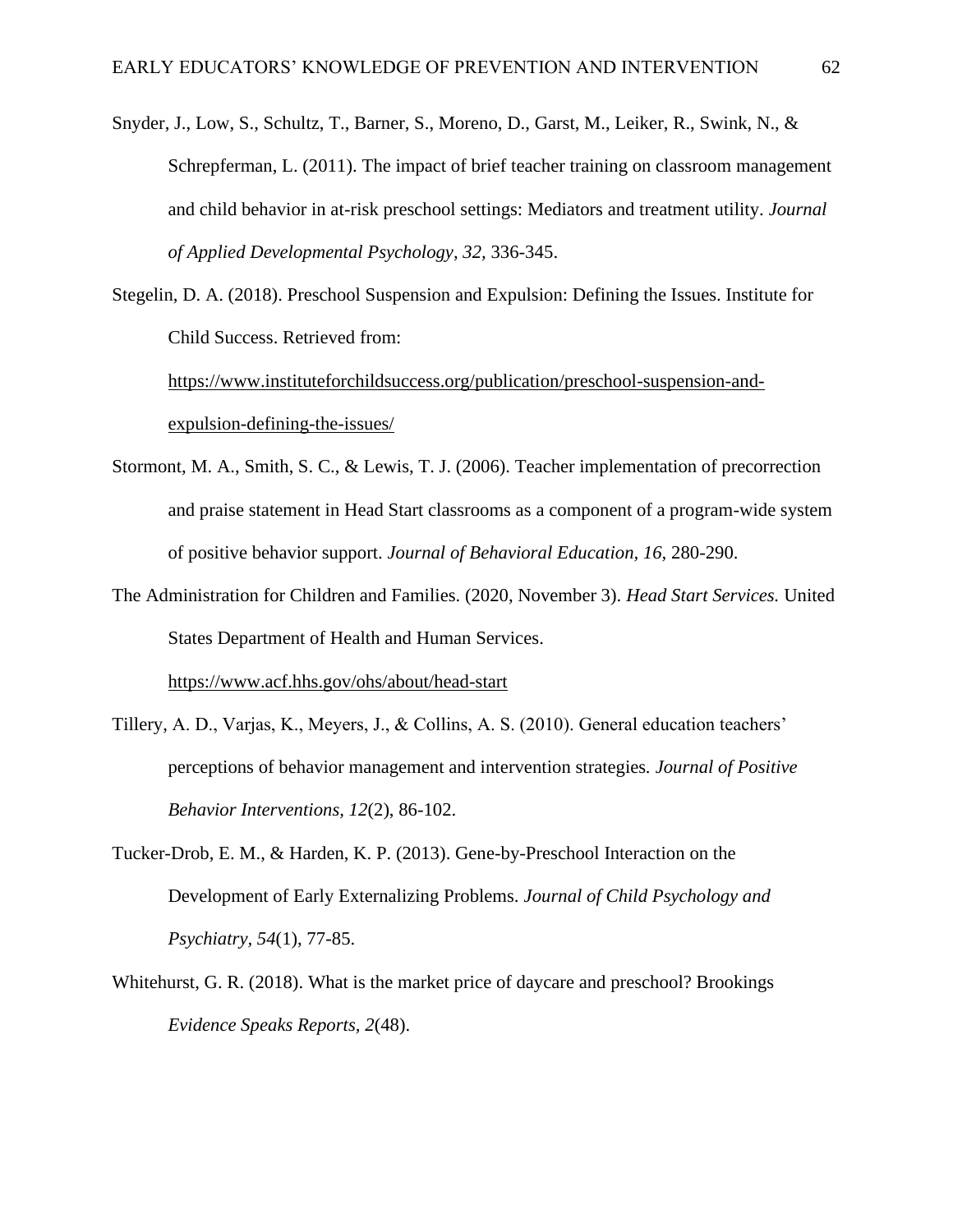- Yang, C., & Rusli, E. (2012). Teacher training in using effective strategies for preschool children with disabilities in inclusive classrooms. *Journal of College Teaching and Learning, 9*(1), 53-64.
- Zablotsky, B., Black, L. I., Maenner, M. J., Schieve, L. A., Danielson, M. L., Bitsko, R. H., Blumberg, S. J., Kogan, M. D., & Boyle, C. A. (2019). Prevalence and trends of developmental disabilities among children in the US: 2009-2017. *Pediatrics, 144*(4).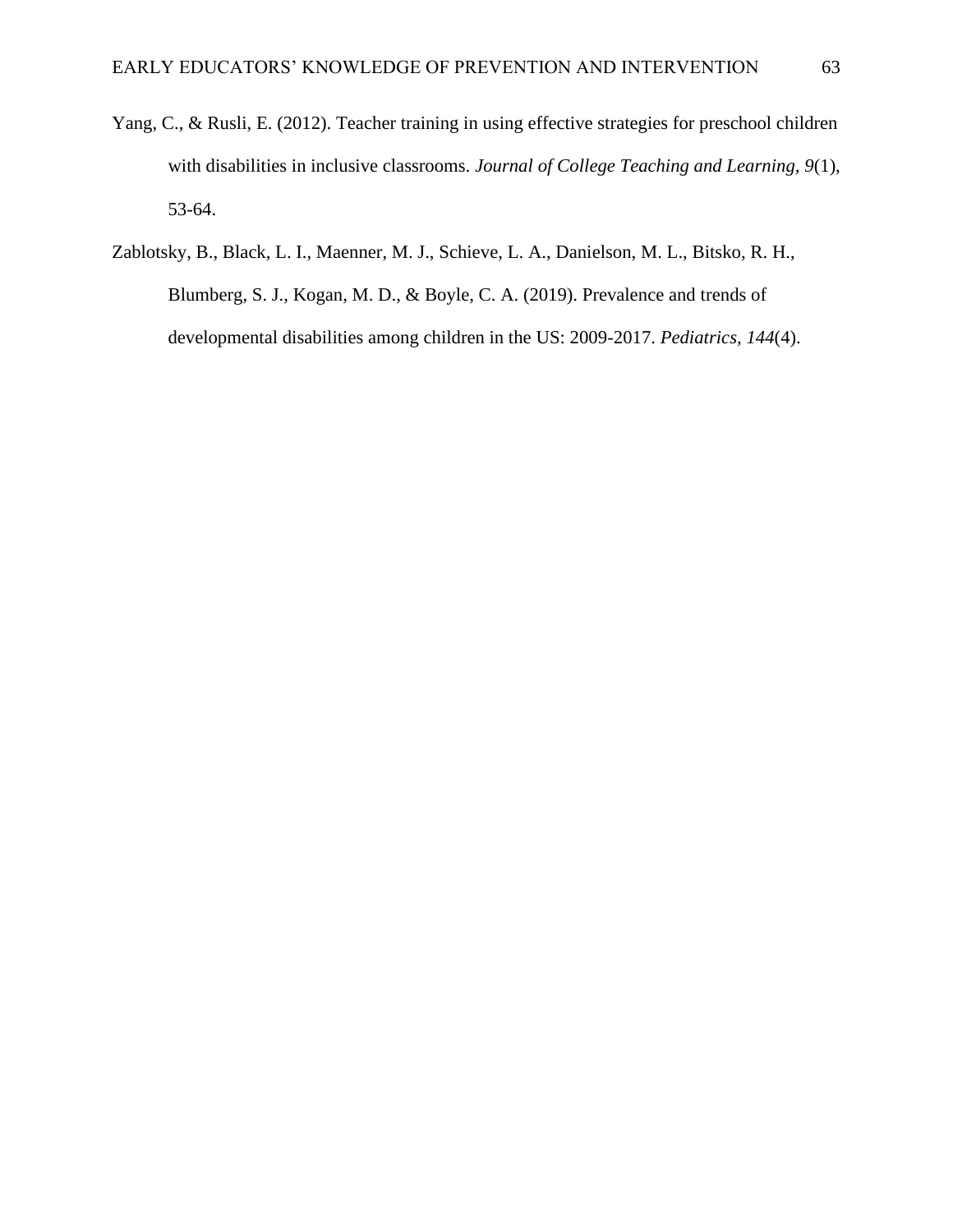# Appendix A

# **Demographics Questionnaire**

| 1. Please indicate your age                                       |
|-------------------------------------------------------------------|
| 2. Please indicate your biological sex                            |
| Male Female<br>(Open Ended/Blank Space)                           |
| 3. Please indicate your gender identity                           |
| ____ Male                                                         |
| Female                                                            |
| Nonbinary                                                         |
| _______ Transgender                                               |
| (Open Ended/Blank Space)                                          |
| 4. Please indicate your racial background                         |
| ____ American Indian/Alaskan Native                               |
| $\overline{\phantom{a}}$ Asian                                    |
| <b>Black or African American</b>                                  |
| Native Hawaiian or Other Pacific Islander                         |
| White                                                             |
| <u>Two</u> or more races (please specify)                         |
| (Open Ended/Blank Space)                                          |
| 5. Please indicate your highest level of education                |
| less than high school                                             |
| ____ high school diploma or equivalent                            |
| some college, no degree                                           |
| ______ postsecondary non-degree award                             |
| Associate's degree                                                |
| Bachelor's degree                                                 |
| Master's degree                                                   |
| __ Specialist degree                                              |
| Doctoral or professional degree                                   |
| (Open Ended/Blank Space)                                          |
| 6. (for pre-service participants only) Please indicate your major |

\_\_\_\_\_\_\_\_\_\_ Degree (Open Ended)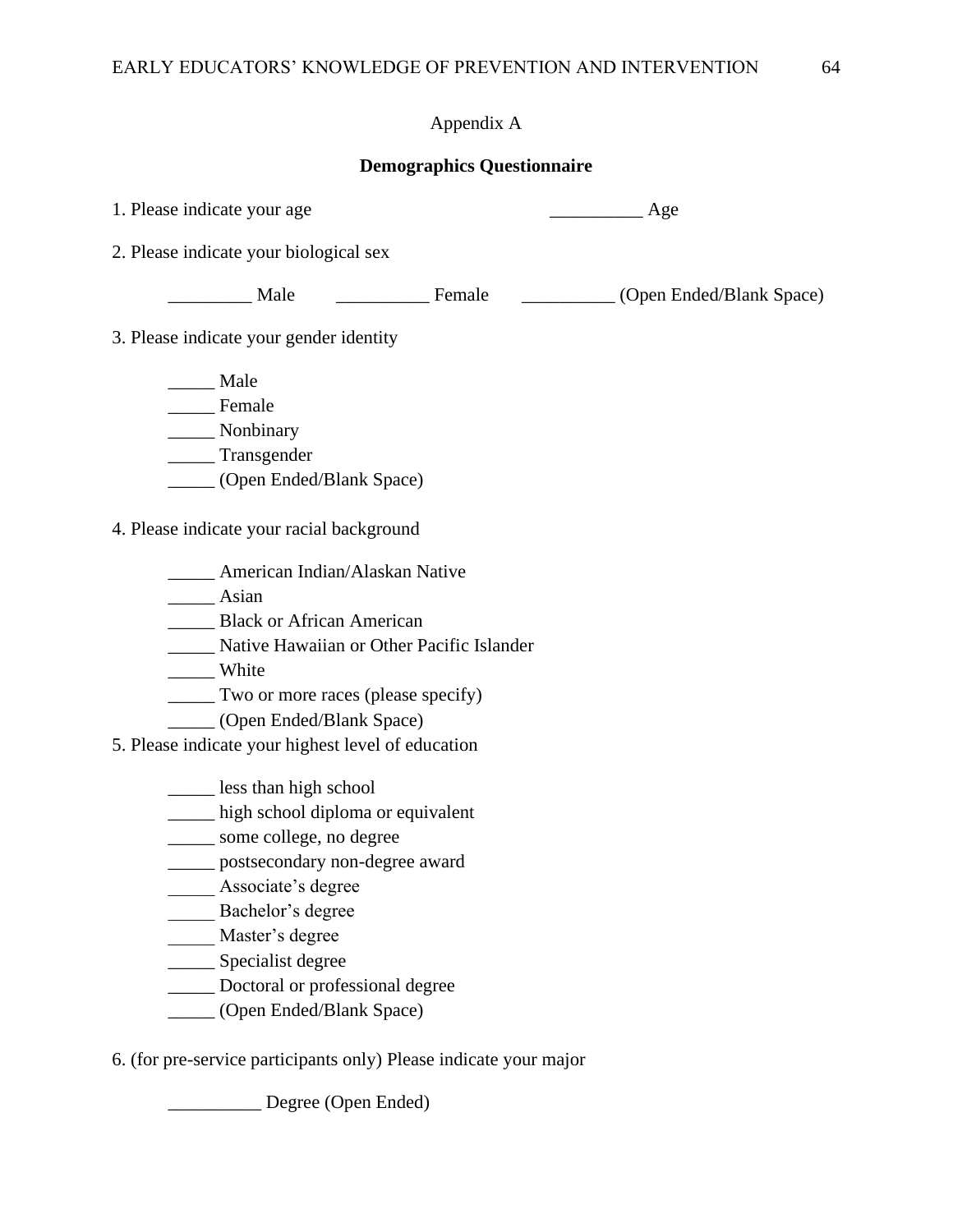7. (for pre-service participants only) How many years have you been in college?

\_\_\_\_\_\_\_\_\_\_ Months/Years (Open Ended)

8. For currently employed early childhood educators, indicate your years of experience in education.

\_\_\_\_\_\_\_\_\_\_ Months/Years (Open Ended)

9. What state do you work/attend school in?

\_\_\_\_\_\_\_\_\_\_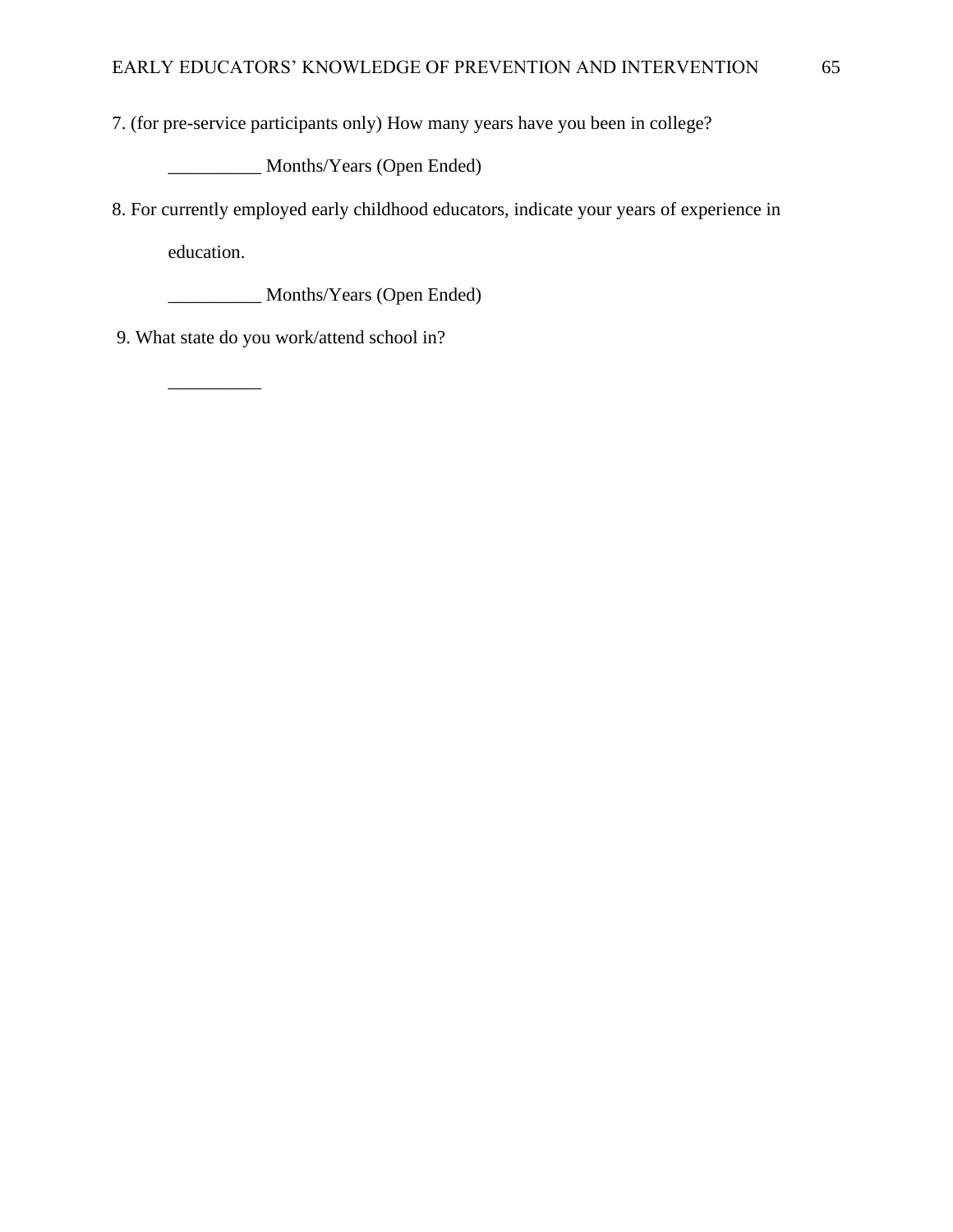# Appendix B

# **Early Childhood Educators' Knowledge of Preschool Behaviors**

Directions: Please read each question thoroughly. If you are currently an undergraduate student who will be eligible for an early educator endorsement, please read each question as if you were currently employed in a preschool setting (as an early educator).

[PROBLEM BEHAVIORS: Q1-Q4 will be used to answer the first research question]

Q1. In a typical preschool classroom, how common are the following behaviors?

 $1 =$  Never  $2 =$  rarely  $3 =$  sometimes  $4 =$  often  $5 =$  always

- Whining
- Crying
- Yelling
- Destructive Behavior (child damages or destroys an object or threatens to damage an object)
- Aggressive Behavior (fighting, kicking, slapping, hitting, grabbing an object roughly from another person, or threatening to do any of the preceding actions)
- Negativism (verbal or nonverbal expressions of a negative attitude)
- Self-stimulation (head banging, thumb sucking)
- Demanding attention (inappropriate verbal or nonverbal requests for attention from teacher or other students)
- Inappropriate behavior (behaviors annoying/disruptive to the teacher and other students)
- Talking out of order (talking when class has been instructed to be silent unless called on)
- Being out of area (child leaves area without permission)
- Cheating
- Noncompliance (child makes no movement toward obeying a teacher command during five seconds following the command)

Q2. If you observed a preschool classroom for 30 minutes, how many times would you observe each of the following behaviors across all students in the classroom: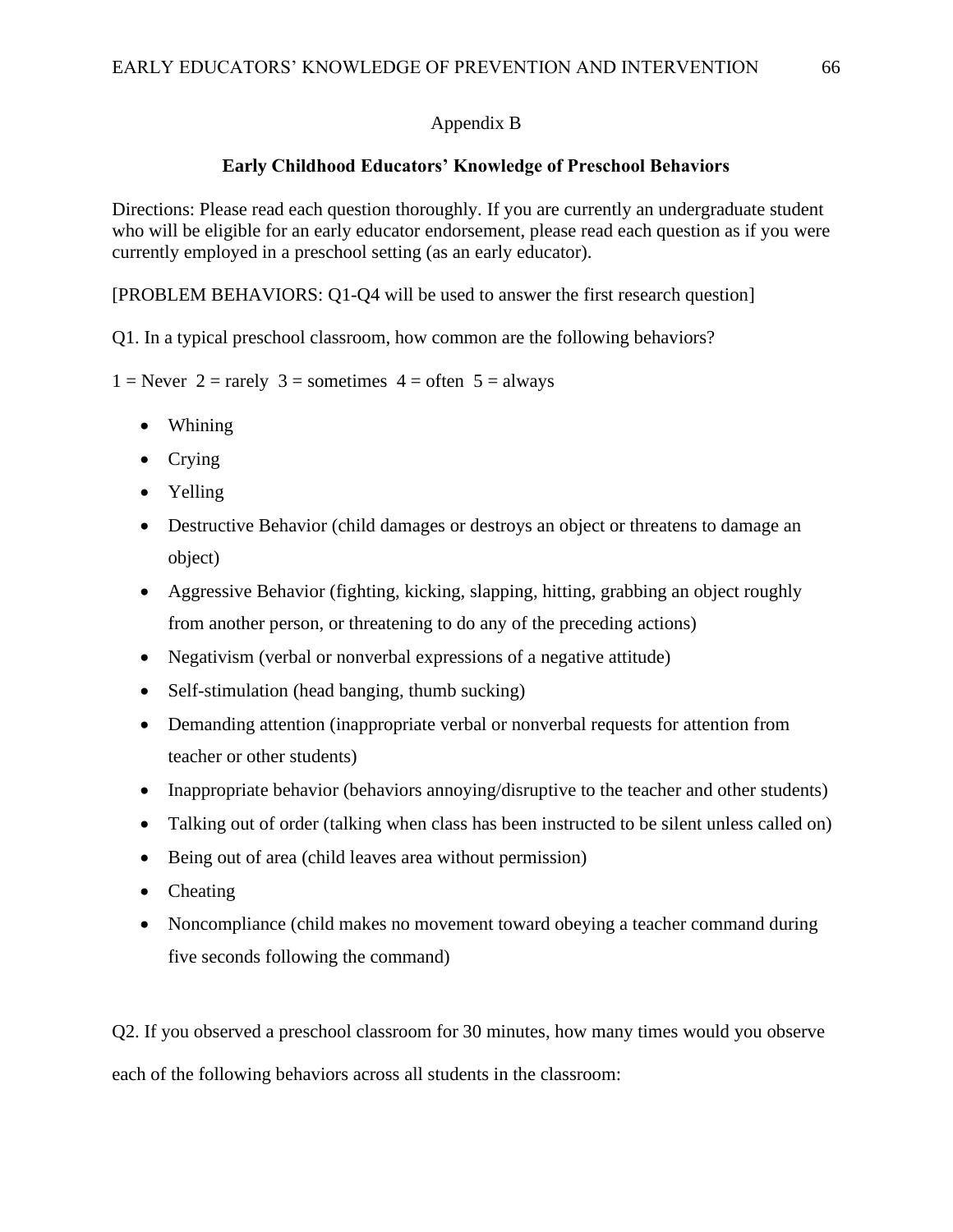$1 = 1-5$  times,  $2 = 5-10$  times,  $3 = 10-15$  times,  $4 = 15-20$  times,  $5 =$  over 20 times

- Whining
- Crying
- Yelling
- Destructive Behavior (child damages or destroys an object or threatens to damage an object)
- Aggressive Behavior (fighting, kicking, slapping, hitting, grabbing an object roughly from another person, or threatening to do any of the preceding actions)
- Negativism (verbal or nonverbal expressions of a negative attitude)
- Self-stimulation (head banging, thumb sucking)
- Demanding attention (inappropriate verbal or nonverbal requests for attention from teacher or other students)
- Inappropriate behavior (behaviors annoying/disruptive to the teacher and other students)
- Talking out of order (talking when class has been instructed to be silent unless called on)
- Being out of area (child leaves area without permission)
- Cheating
- Noncompliance (child makes no movement toward obeying a teacher command during five seconds following the command)

Q3. What are some things that cause the development of negative behavior at school? If you have a child with behavior problems in your preschool classroom, why might those behavior problems be occurring? Please briefly write your response.

Q4. Imagine a child in your preschool class is non-compliant (i.e., is slow to follow directions when switching activities, refuses to pick up toys when asked, refuses to participate in large group activities when asked). Why might these behavior problems be occurring?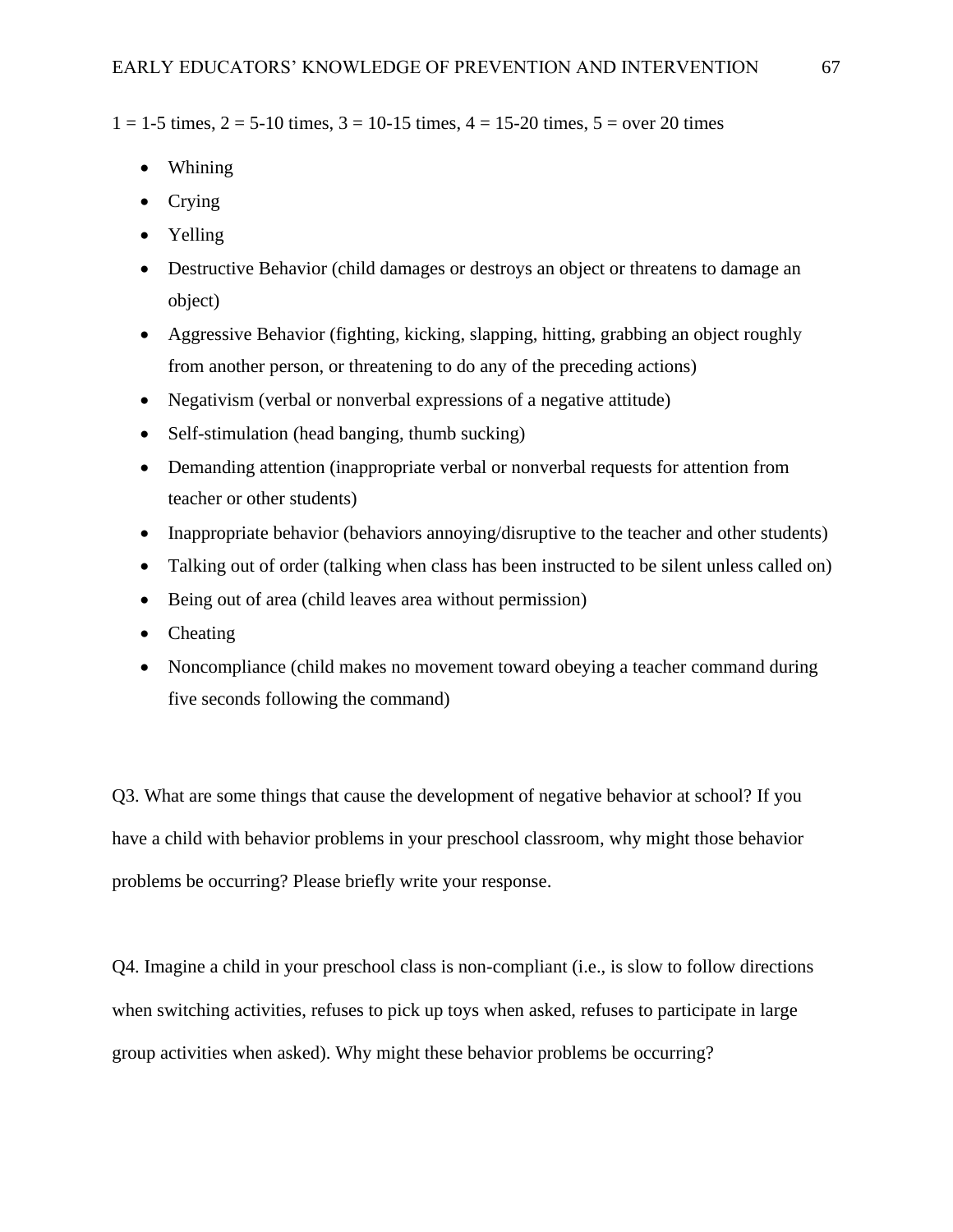A. Behavior problems are typical in preschool and should decline without intervention as children near kindergarten.

B. Behavior problems are due to parent-child interactions that develop at home and carry over to the preschool setting.

C. A combination of A. and B.

D. None of the above (Open Ended)

[PREVENTATIVE PRACTICES: Q5-Q10 will be used to answer the second research question] Q5. Are you familiar with any of these four terms a) Response to Intervention (RtI), b) Multi-Tiered System of Support (MTSS), positive behavior interventions and supports (PBIS) and/or c) Teaching Pyramid?

Q6. How would you explain Response to Intervention (RtI), Multi-Tiered System of Supports (MTSS), positive behavior interventions and supports (PBIS) and/or Teaching Pyramid?

Q7. Rate the likelihood of using the following practices in your preschool classroom:

1 = definitely not 2 = probably not 3 = possibly  $4$  = probably 5 = definitely

- Building positive relationships with students
- Building positive relationships with families
- Give positive attention to prosocial behavior
- Teach routines and expectations
- Adjust environment to encourage student engagement
- Teach social and emotional strategies
- Provide individualized interventions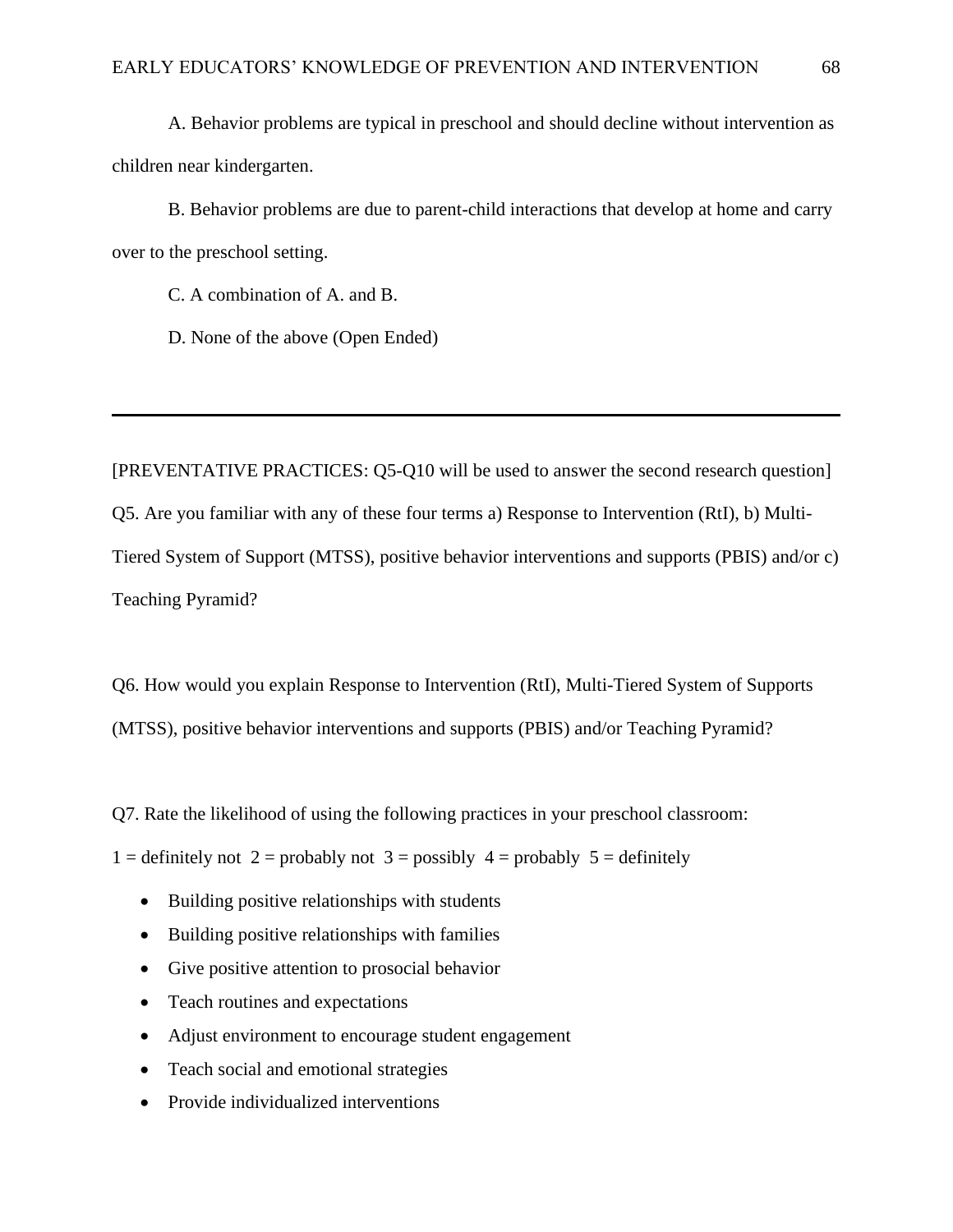Q8. Provide examples of how you would incorporate the previously stated practices in your preschool classroom. If you selected more than three, provide examples for at least three of the selected practices.

Q9. Rate the likelihood of using the following practices in your preschool classroom:

1 = definitely not 2 = probably not 3 = possibly  $4$  = probably 5 = definitely

- Provide general praise
- Provide behavior specific praise
- Use pre-corrective statements
- Provide opportunities to respond.

Q10. Provide examples of how you would incorporate the previously stated practices in your preschool classroom.

[PRESCHOOL EXPULSION: Q11-Q12 will be used to answer the third research question]

Q11. Do you think there is a circumstance in which a preschool student should be expelled from preschool?

YES NO

Q12. If yes, for what reason should a preschooler be expelled?

[EDUCATOR PREP: Q13-Q15 will be included in the description of the sample/demographics] Q13. In your educator prep courses, how often did you learn about preventative practices for behavior problems?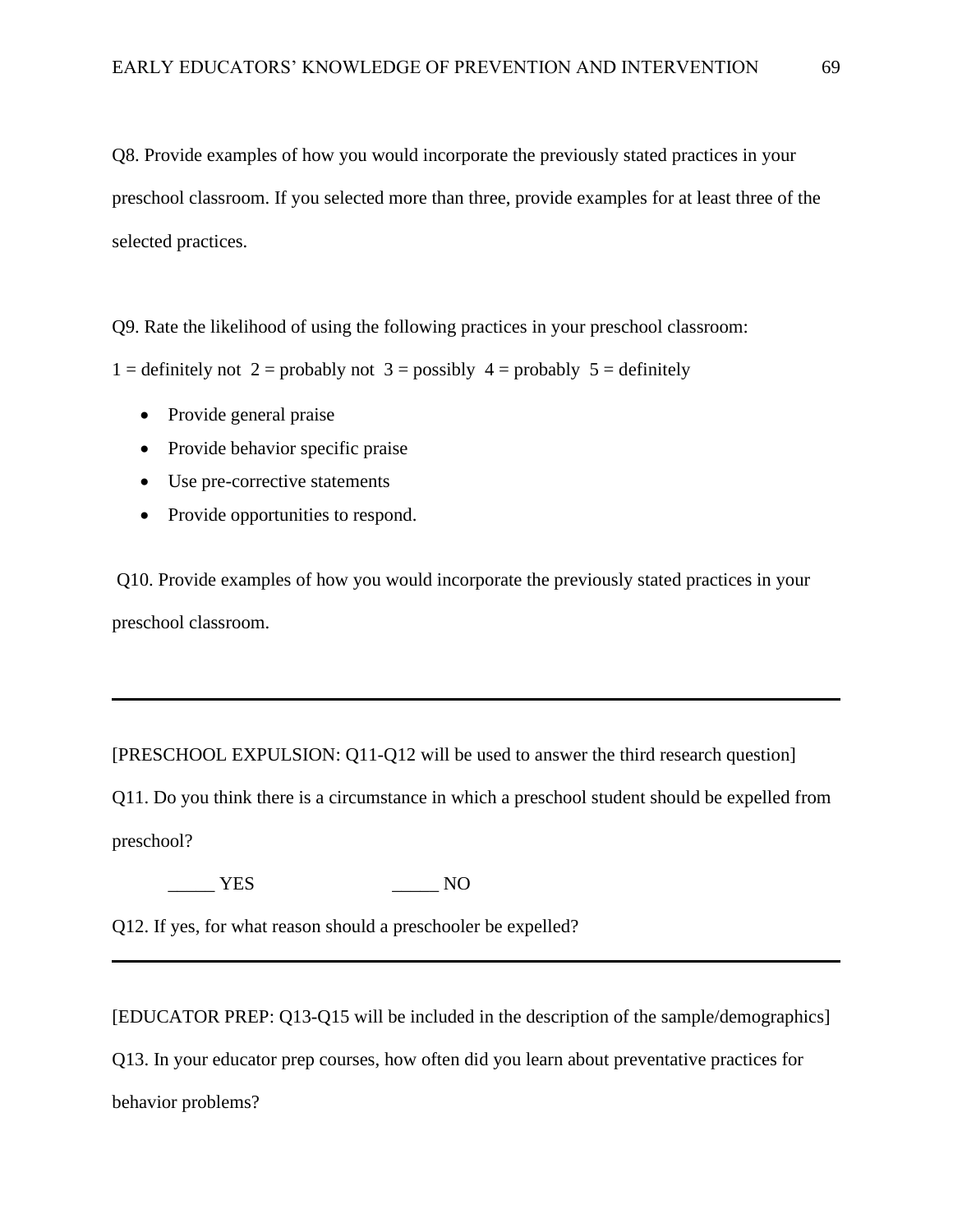$1 =$  Never  $2 =$  rarely  $3 =$  sometimes  $4 =$  often  $5 =$  always

Q14. In your educator prep courses, how often did you discuss typical problem behaviors vs. students at-risk for problem behaviors?

1 = Never 2 = rarely 3 = sometimes  $4 =$  often 5 = always

Q15. In your educator prep courses, how often did you learn about developmental delay?

1 = Never 2 = rarely 3 = sometimes  $4 =$  often 5 = always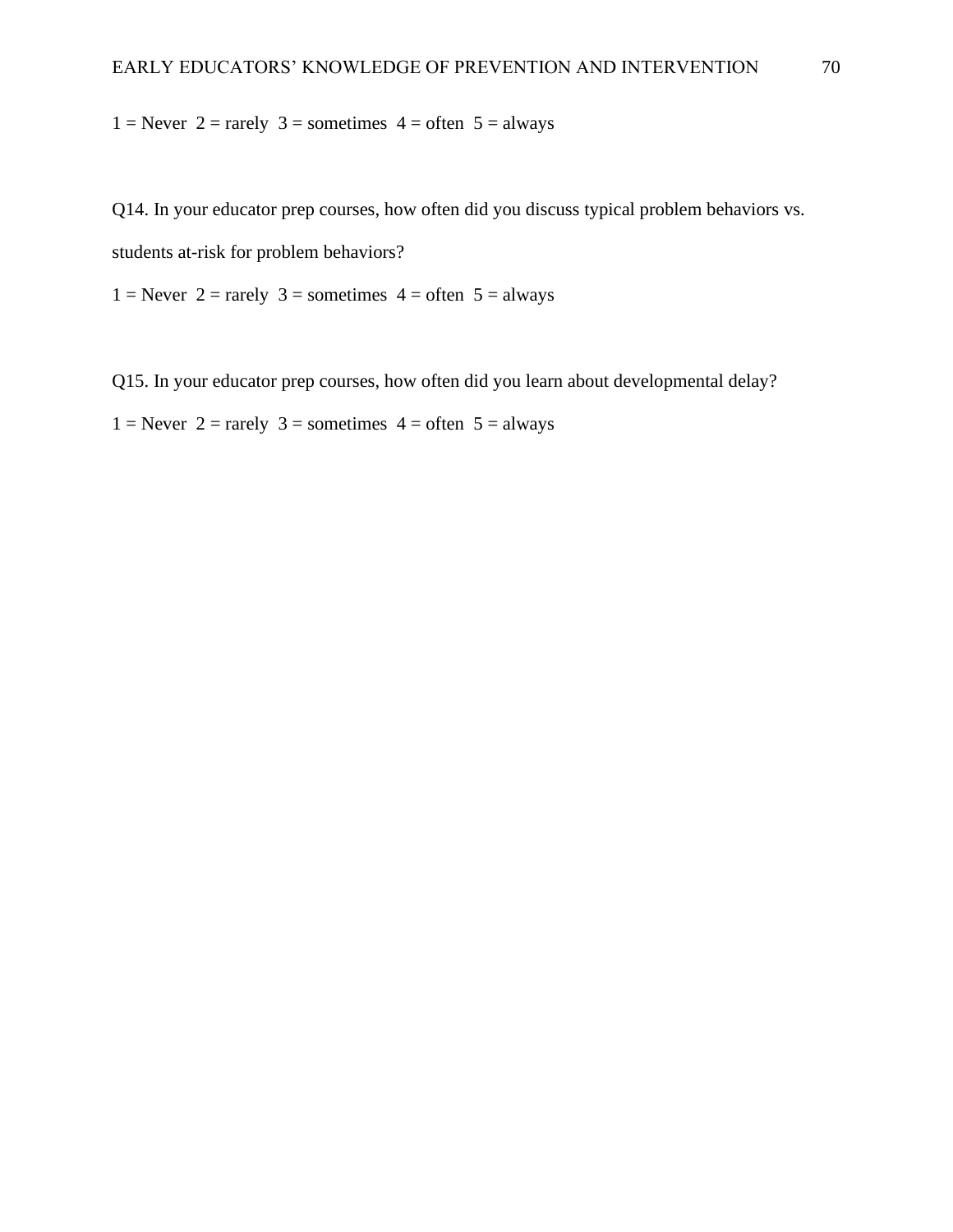

*Figure 1. Teachers' Likelihood of using General Praise*



 *Figure 2. Teachers' Likelihood of using Behavior Specific Praise*